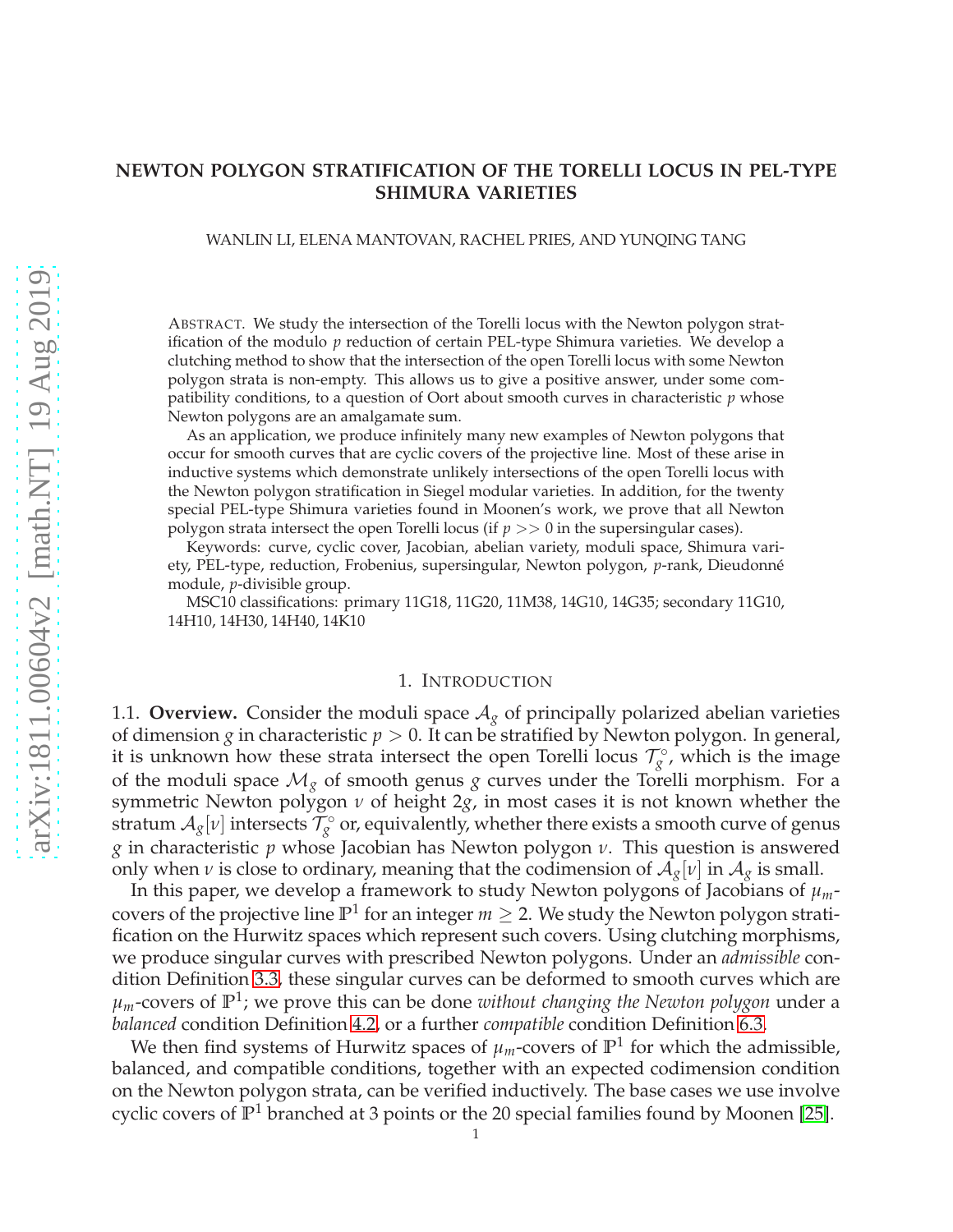As an application, we find numerous infinite sequences of unusual Newton polygons which occur for Jacobians of smooth curves. Most of these arise in an *unlikely intersection* of the open Torelli locus  $\mathcal{T}^\circ_g$  with the Newton polygon strata of  $\mathcal{A}_g$  Definition [8.2.](#page-25-0)

In essence, our strategy is to generalize earlier techniques for studying the intersection of the Torelli locus with the Newton polygon stratification from the context of the system of moduli spaces  $A_g$  to the context of appropriate inductive systems of PEL-type Shimura varieties. Hurwitz spaces of *µm*-covers of **P** <sup>1</sup> determine unitary Shimura varieties associated with the group algebra of  $\mu_m$ , as constructed by Deligne–Mostow [\[8\]](#page-31-1). By work of Kottwitz [\[16,](#page-31-2) [18\]](#page-31-3), Viehmann–Wedhorn [\[30\]](#page-32-0), and Hamacher [\[14\]](#page-31-4), the Newton polygon stratification of the modulo *p* reduction of these Shimura varieties is well understood in terms of their signature types and the congruence class of *p* modulo *m*. It is difficult to understand the intersection of the Newton polygon stratum *Sh*[*ν*] with the open Torelli locus because the codimension of the latter in *Sh* grows with *g*; our main results verify that this intersection is non-trivial when *ν* is close to *µ*-ordinary, for infinitely many Shimura varieties *Sh* of PEL-type.

<span id="page-1-0"></span>1.2. **Comparison with earlier results.** In 2005, Oort proposed the following conjecture.

**Conjecture 1.1.** ([\[27,](#page-32-1) Conjecture 8.5.7]) For  $i = 1, 2$ , let  $g_i \in \mathbb{Z}_{\geq 1}$  and let  $v_i$  be a symmetric  $N$ ewton polygon appearing on  $\mathcal{T}_{g_i}^\circ$ . Write  $g = g_1 + g_2$ . Let  $v$  be the amalgamate sum of  $v_1$  and  $v_2$ . *Then v* appears on  $\mathcal{T}_g^{\circ}$ .

It is not clear whether Oort's conjecture is true in complete generality. Theorems [4.5](#page-11-1) and [6.11](#page-20-0) show that Oort's conjecture has an affirmative answer in many cases.

The results in Section [4](#page-11-2) can be viewed as a generalization of Bouw's work [\[5\]](#page-31-5) about the intersection of  $\mathcal{T}^\circ_{g}$  with the stratum of maximal *p*-rank in a PEL-type Shimura variety. For most families of  $\mu_m$ -covers and most congruence classes of  $p$  modulo  $m$ , the maximal *p*-rank does not determine the Newton polygon.

Clutching morphisms were also used to study the intersection of  $\mathcal{T}_g^{\circ}$  with the *p*-rank stratification of  $A_g$  in Faber and Van der Geer's work [\[11,](#page-31-6) Theorem 2.3]; also [\[2\]](#page-31-7), [\[13\]](#page-31-8), [\[3\]](#page-31-9).

The results in Section [6](#page-17-0) generalize Pries' work [\[28,](#page-32-2) Theorem 6.4], which states that if a Newton polygon *ν* occurs on M*<sup>g</sup>* with the expected codimension, then the Newton polygon  $\nu \oplus (0, 1)^n$  occurs on  $\mathcal{M}_{g+n}$  with the expected codimension for  $n \in \mathbb{Z}_{\geq 1}$ . However, the expected codimension condition is difficult to verify for most Newton polygons *ν*.

1.3. **Outline of main results.** In Section [2,](#page-3-0) we review key background about Hurwitz spaces, PEL-type Shimura varieties, and Newton polygon stratifications. In Section [3,](#page-7-0) we analyze the image of a clutching morphism  $\kappa$  on a pair of  $\mu_m$ -covers of  $\mathbb{P}^1.$ 

In Section [4,](#page-11-2) we study whether the open Torelli locus  $\mathcal{T}_g^{\circ}$  intersects the *µ*-ordinary Newton polygon stratum, see Definition [2.5,](#page-6-0) inside the Shimura variety *S*. The first main result Theorem [4.5](#page-11-1) provides a method to leverage information about this question from lower to higher genus. Under a balanced condition on the signatures Definition [4.2,](#page-11-0) we can determine the *µ*-ordinary Newton polygon as the Shimura variety varies in the clutching system (Proposition [4.4,](#page-11-3) which we prove in Section [5\)](#page-14-0).

The most ground-breaking results in the paper are in Section [6,](#page-17-0) where we study the intersection of the open Torelli locus  $\mathcal{T}_g^{\circ}$  with the non *µ*-ordinary Newton polygon strata inside the Shimura variety *S*. Theorem [6.11](#page-20-0) also provides a method to leverage information from lower to higher genus. Under an additional compatibility condition on the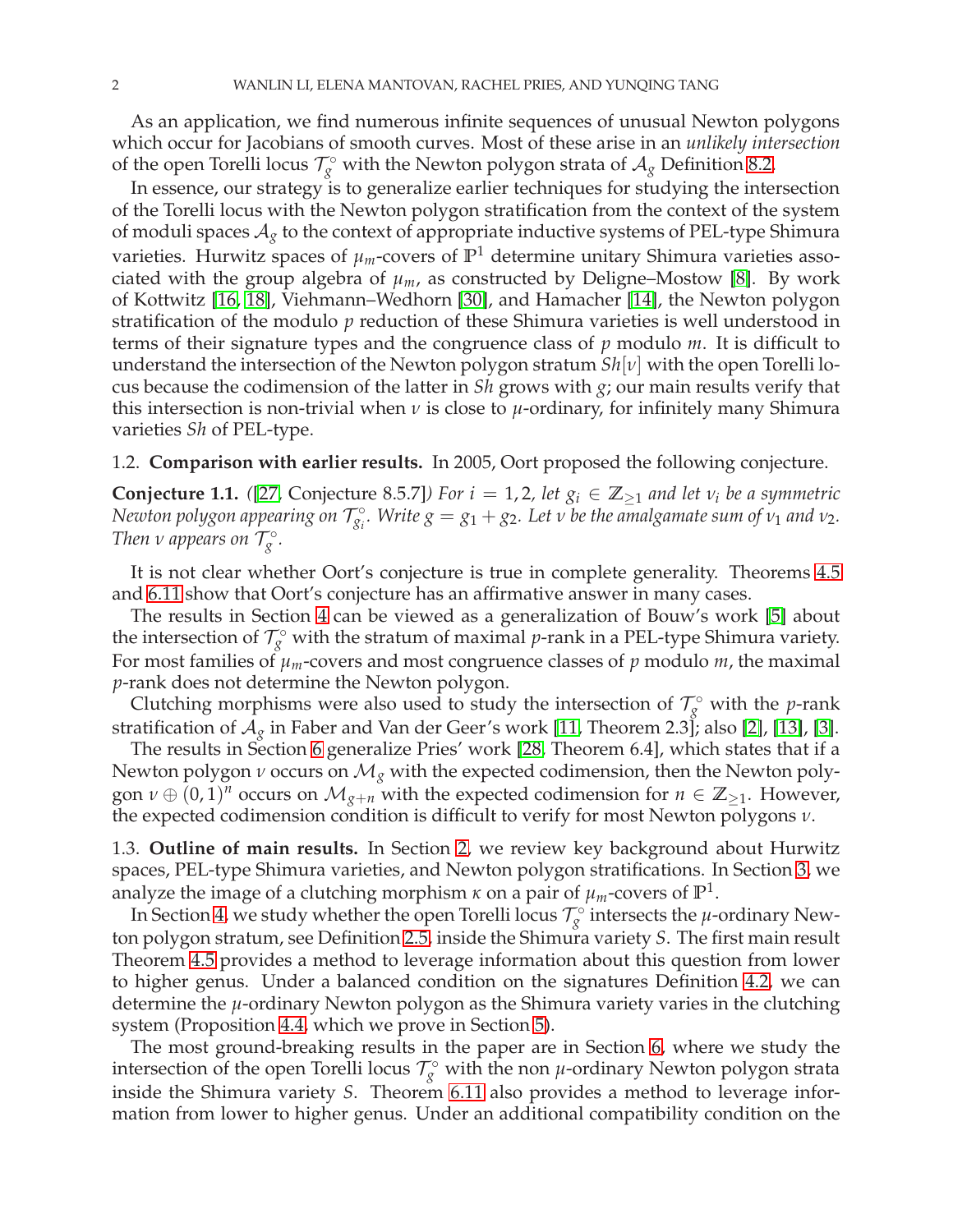signatures Definition [6.3,](#page-18-0) we can control the codimension of the Newton polygon strata as the Shimura variety varies in the clutching system (Proposition [6.8\)](#page-19-0).

In Sections [4.3](#page-12-0) and [6.4,](#page-22-0) we find situations where Theorems [4.5](#page-11-1) and [6.11](#page-20-0) can be implemented recursively, infinitely many times, which yields smooth curves with arbitrarily large genera and prescribed (unusual) Newton polygons. We do this by constructing suitable *infinite clutching systems* of PEL-type Shimura varieties which satisfy the admissible, balanced, (and compatible) conditions at every level. For example, we prove:

<span id="page-2-2"></span>**Theorem 1.2** (Special case of Corollary [4.9\)](#page-13-0). Let  $\gamma = (m, N, a)$  be a monodromy datum as *in Definition [2.1.](#page-3-1) Let p be a prime such that p* ∤ *m. Let u be the µ-ordinary Newton polygon associated to γ as in Definition [2.5.](#page-6-0) Suppose there exists a cyclic cover of* **P** <sup>1</sup> *defined over* **F***<sup>p</sup> with monodromy datum <sup>γ</sup> and Newton polygon u.*[1](#page-2-0) *Then, for any n* <sup>∈</sup> **<sup>Z</sup>**≥1*, there exists a smooth curve over*  $\overline{\mathbb{F}}_p$  *with Newton polygon u<sup>n</sup>*  $\oplus$   $(0,1)^{(m-1)(n-1)}$ .<sup>[2](#page-2-1)</sup>

For a symmetric Newton polygon *ν* of height 2*g*, we say that the open Torelli locus has an *unlikely intersection* with the Newton polygon stratum  $A_g[v]$  in  $A_g$  if there exists a smooth curve of genus *g* with Newton polygon *ν* and if dim( $\mathcal{M}_g$ ) < codim( $\mathcal{A}_g[v]$ ,  $\mathcal{A}_g$ ), Definition [8.2.](#page-25-0) In Section [8,](#page-25-1) we study the asymptotic of codim( $A_g[v]$ ,  $A_g$ ) for the Newton polygons *ν* appearing in Sections [4.3](#page-12-0) and [6.4,](#page-22-0) and verify that most of our inductive systems produce unlikely intersections once  $g$  is sufficiently large, for most congruence classes of *p* modulo *m*.

1.4. **Applications.** In Corollary [7.2](#page-23-0) in Section [7,](#page-23-1) we prove that all the Newton polygons for the Shimura varieties associated to the families in [\[25,](#page-31-0) Table 1] occur for smooth curves in the family.

In Section [9,](#page-26-0) we construct explicit infinite sequences of Newton polygons that occur at odd primes for smooth curves which demonstrate unlikely intersections. For example, by Theorem [1.2](#page-2-2) applied to  $\gamma = (m, 3, (1, 1, m - 2))$ , we prove:

<span id="page-2-4"></span>**Application 1.3.** (Corollary [9.2\)](#page-27-0) Let  $m \in \mathbb{Z}_{>1}$  be odd and  $h = (m-1)/2$ . Let *p* be a prime,  $p \nmid 2m$ , such that the order  $f$  of  $p$  in  $(\mathbb{Z}/m\mathbb{Z})^*$  is even and  $p^{f/2} \equiv -1$  mod  $m$ . For  $n \in \mathbb{Z}_{\geq 1}$ , there exists a  $\mu_m$ -cover  $C \to \mathbb{P}^1$  defined over  $\overline{\mathbb{F}}_p$  where *C* is a smooth curve of genus  $g = h(3n - 2)$  $g = h(3n - 2)$  $g = h(3n - 2)$  with Newton polygon  $\nu = (1/2, 1/2)^{hn} \oplus (0, 1)^{2h(n-1)}$ .<sup>3</sup> If  $n \ge 34/h$ , then Jac(*C*) lies in the unlikely intersection  $\mathcal{T}^{\circ}_g \cap \mathcal{A}_g[v]$ .

In Corollary [9.4,](#page-27-1) we apply Application [1.3](#page-2-4) when  $m = 3$  to verify, for  $p \equiv 2 \mod 3$  and *g* ∈  $\mathbb{Z}_{\geq 1}$ , there exists a smooth curve of genus *g* defined over  $\overline{\mathbb{F}}_p$  whose Newton polygon only has slopes  $\{0, 1/2, 1\}$  and the multiplicity of slope  $1/2$  is at least  $2|\frac{g}{3}|$ . To our knowledge, this is the first time for any odd prime *p* that a sequence of smooth curves has been produced for every  $g \in \mathbb{Z}_{\geq 1}$  such that the multiplicity of the slope 1/2 in the Newton polygon grows linearly in *g*.

<span id="page-2-0"></span> $1$ See Proposition [4.6](#page-12-1) for when this condition is satisfied.

<sup>2</sup>The slopes of this Newton polygon are the slopes of *u* (with multiplicity scaled by *n*) and 0 and 1 each with multiplicity  $(m - 1)(n - 1)$ .

<span id="page-2-3"></span><span id="page-2-1"></span><sup>&</sup>lt;sup>3</sup>Its slopes are 1/2 with multiplicity 2*hn* and 0 and 1 each with multiplicity 2*h*(*n* − 1).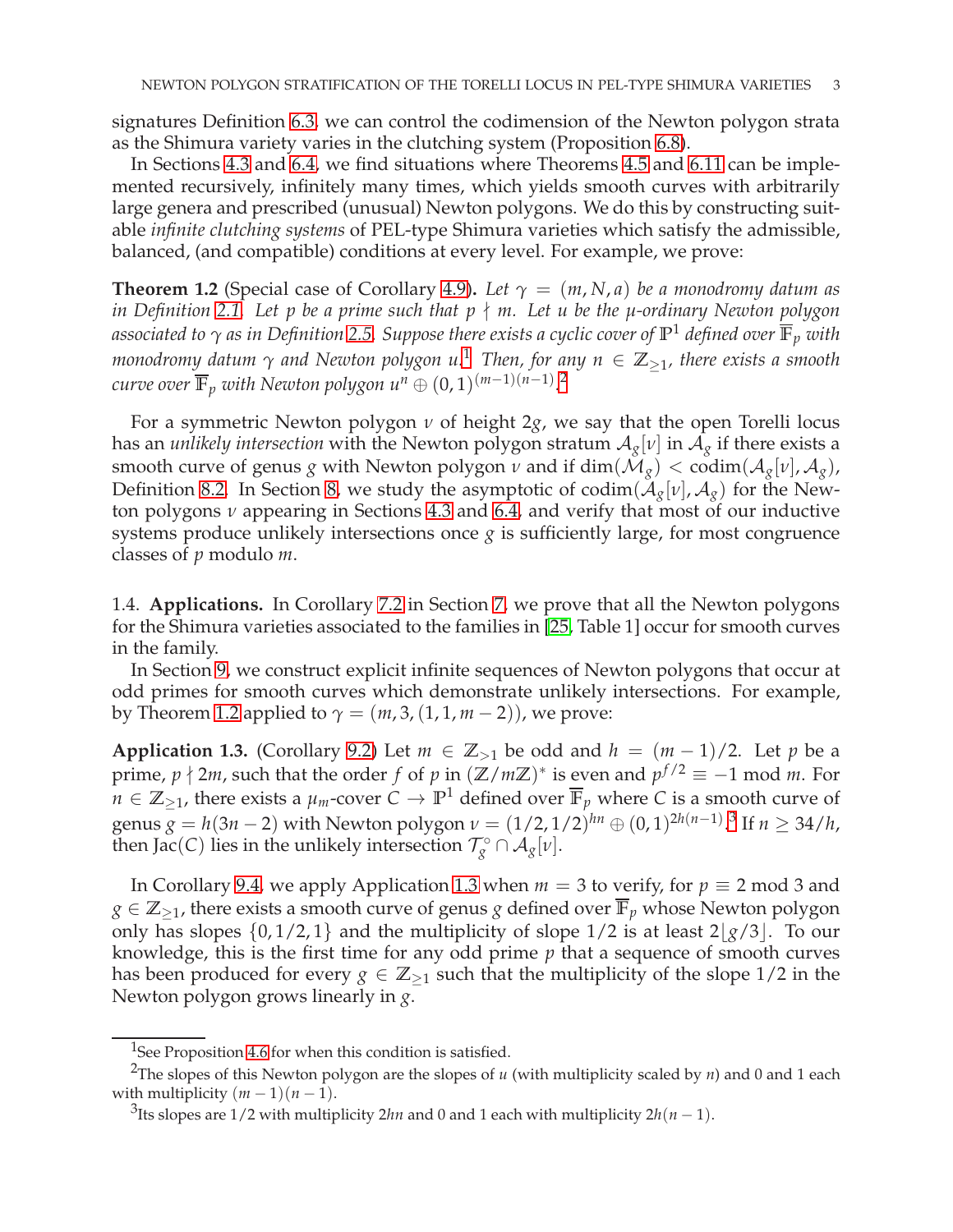**Acknowledgements.** Pries was partially supported by NSF grant DMS-15-02227. Tang is partially supported by NSF grant DMS-1801237. We thank the Banff International Research Station for hosting *Women in Numbers 4*, the American Institute of Mathematics for supporting our square proposal, and an anonymous referee for valuable suggestions.

#### 2. NOTATIONS AND PRELIMINARIES

<span id="page-3-0"></span>More details on this section can be found in [\[21,](#page-31-10) Sections 2,3] and [\[25,](#page-31-0) Sections 2,3].

2.1. **The group algebra of** *m***-th roots of unity.** Let  $m, d \in \mathbb{Z}_{\geq 1}$ . Let  $\mu_m := \mu_m(\mathbb{C})$  denote the group of *m*-th roots of unity in C. Let  $K_d$  be the *d*-th cyclotomic field over Q. Let  $\mathbb{Q}[\mu_m]$ denote the group algebra of  $\mu_m$  over Q. Then  $\mathbb{Q}[\mu_m] = \prod_{d \mid m} K_d$ . We endow  $\mathbb{Q}[\mu_m]$  with the involution  $*$  induced by the inverse map on  $\mu_m$ , i.e.,  $\zeta^* := \zeta^{-1}$  for all  $\zeta \in \mu_m$ .

Set  $\mathcal{T} := \text{hom}_{\mathbb{O}}(\mathbb{Q}[\mu_m], \mathbb{C})$ . If *W* is a  $\mathbb{Q}[\mu_m] \otimes_{\mathbb{O}} \mathbb{C}$ -module, we write  $W = \bigoplus_{\tau \in \mathcal{T}} W_{\tau}$ , where  $W_{\tau}$  denotes the subspace of *W* on which  $a \otimes 1 \in \mathbb{Q}[\mu_m] \otimes_{\mathbb{Q}} \mathbb{C}$  acts as  $\tau(a)$ . We fix an identification  $\mathcal{T} = \mathbb{Z}/m\mathbb{Z}$  by defining, for all  $n \in \mathbb{Z}/m\mathbb{Z}$ ,

$$
\tau_n(\zeta) := \zeta^n, \text{ for all } \zeta \in \mu_m.
$$

Let  $m \geq 1$ . For  $p \nmid m$ , we identify  $\mathcal{T} = \text{hom}_{\mathbb{Q}}(\mathbb{Q}[\mu_m], \overline{\mathbb{Q}}_p^{\text{un}})$  $_p^{\text{un}}$ ), where  $\overline{\mathbb{Q}}_p^{\text{un}}$  $_{p}^{un}$  is the maximal unramified extension of  $\mathbb{Q}_p$  in an algebraic closure. There is a natural action of the Frobenius  $\sigma$  on  $\mathcal T$ , defined by  $\tau \mapsto \tau^{\sigma} := \sigma \circ \tau$ . Let  $\mathfrak D$  be the set of all  $\sigma$ -orbits  $\mathfrak o$  in  $\mathcal T$ .

<span id="page-3-2"></span>2.2. **Newton polygons.** Let *X* be an abelian scheme defined over the algebraic closure **F** of  $\mathbb{F}_p$ . Then there is a finite field  $\mathbb{F}_0/\mathbb{F}_p$ , an abelian scheme  $X_0/\mathbb{F}_0$ , and  $\ell \in \mathbb{Z}_{\geq 1}$ , such that  $X \simeq X_0 \times_{\mathbb{F}_0} \mathbb{F}$  and the action of  $\sigma^{\ell}$  on  $H^1_{\text{cris}}(X_0/W(\mathbb{F}_0))$  is linear; here  $W(\mathbb{F}_0)$  denotes the Witt vector ring of  $\mathbb{F}_0$ . The *Newton polygon*  $\nu(X)$  of *X* is the multi-set of rational numbers *λ* such that  $\ell\lambda$  are the valuations at *p* of the eigenvalues of  $\sigma^{\ell}$  acting on  $H_{\text{cris}}^1(X_0/W(\mathbb{F}_0));$ the Newton polygon does not depend on the choice of  $(\mathbb{F}_0, X_0, \ell)$ .

The *p-rank* of *X* is the multiplicity of the slope 0 in  $\nu(X)$ ; it equals  $\dim_{\mathbb{F}_p}(\hom(\mu_p, X))$ . If  $\nu_1$  and  $\nu_2$  are two Newton polygons, the *amalgamate sum*  $\nu_1 \oplus \nu_2$  is the disjoint union

of the multi-sets  $v_1$  and  $v_2$ . We denote by  $v^d$  the amalgamate sum of *d* copies of *v*.

The Newton polygon  $\nu(X)$  is typically drawn as a lower convex polygon, with slopes *λ* occurring with multiplicity  $m<sub>λ</sub>$ , where  $m<sub>λ</sub>$  denotes the multiplicity of  $λ$  in the multi-set. The Newton polygon of a *g*-dimensional abelian variety is symmetric, with endpoints (0, 0) and (2*g*, *g*), integral break points, and slopes in **Q** ∩ [0, 1]. For convex polygons, we write  $\nu_1 \geq \nu_2$  if  $\nu_1, \nu_2$  share the same endpoints and  $\nu_1$  lies below  $\nu_2$ .

We denote by ord the Newton polygon  $(0, 1)$  and by ss the Newton polygon  $(1/2, 1/2)$ . For *s*,  $t \in \mathbb{Z}_{\geq 1}$ , with  $s \leq t/2$  and  $gcd(s, t) = 1$ , we write  $(s/t, (t - s)/t)$  for the Newton polygon with slopes *s*/*t* and (*t* − *s*)/*t*, each with multiplicity *t*.

Suppose *Y* is a semi-abelian scheme defined over **F**. Then *Y* is an extension of an abelian scheme *X* by a torus *T*; its Newton polygon is  $\nu(Y) := \nu(X) \oplus \text{ord}^{\epsilon}$ , where  $\epsilon = \dim(T)$ .

## <span id="page-3-1"></span>2.3. **Cyclic covers of the projective line.**

**Definition 2.1.** Fix integers  $m \geq 2$ ,  $N \geq 3$  and an *N*-tuple of integers  $a = (a(1), \ldots, a(N))$ . Then *a* is an *inertia type* for *m* and  $\gamma = (m, N, a)$  is a *monodromy datum* if

- $(1)$   $a(i) \not\equiv 0 \mod m$ , for each  $i = 1, \ldots, N$ ,
- (2)  $gcd(m, a(1), \ldots, a(N)) = 1$ ,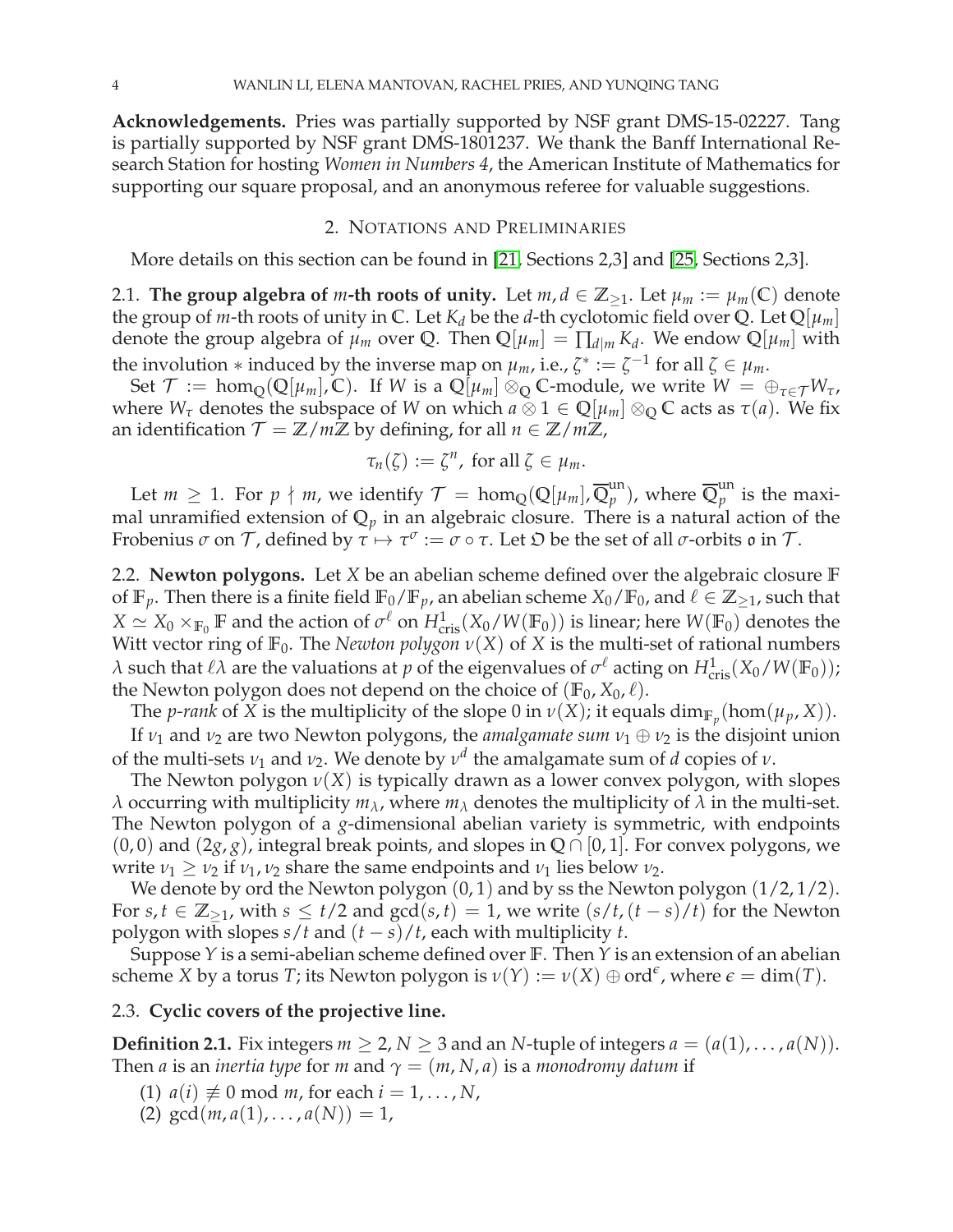(3)  $\sum_i a(i) \equiv 0 \mod m$ .

For later applications, we sometimes consider a *generalized monodromy datum*, in which we allow  $a(i) \equiv 0 \mod m$ . In the case that  $a(i) = 0$ , we set  $gcd(a(i), m) = m$ .

Two monodromy data  $(m, N, a)$  and  $(m', N', a')$  are *equivalent* if  $m = m', N = N',$  and the images of *a*, *a'* in  $(\mathbb{Z}/m\mathbb{Z})^N$  are in the same orbit under  $(\mathbb{Z}/m\mathbb{Z})^* \times \text{Sym}_N$ .

For fixed *m*, we work over an irreducible scheme over  $\mathbb{Z}[1/m,\zeta_m]$ . Let  $U \subset (\mathbb{A}^1)^N$  be the complement of the weak diagonal. Consider the smooth projective curve *C* over *U* whose fiber at each point  $t = (t(1), \ldots, t(N)) \in U$  has affine model

(2.1) 
$$
y^{m} = \prod_{i=1}^{N} (x - t(i))^{a(i)}.
$$

Consider the  $\mu_m$ -cover  $\phi: C \to \mathbb{P}^1_L$  $U$ <sup>*u*</sup> *U* defined by the function *x* and the *µ*<sup>*m*</sup>-action *ι* : *µ*<sup>*m*</sup> → Aut(*C*) given by  $\iota(\zeta) \cdot (x, y) = (x, \zeta \cdot y)$  for all  $\zeta \in \mu_m$ .

For a closed point  $t \in U$ , the cover  $\phi_t : C_t \to \mathbb{P}^1$  is a  $\mu_m$ -cover, branched at *N* points  $t(1), \ldots, t(N)$  in  $\mathbb{P}^1$ , and with local monodromy  $a(i)$  at  $t(i)$ . By the hypotheses on the monodromy datum, *C<sup>t</sup>* is a geometrically irreducible curve of genus *g*, where

<span id="page-4-1"></span>(2.2) 
$$
g = g(m, N, a) = 1 + \frac{1}{2} \Big( (N - 2)m - \sum_{i=1}^{N} \gcd(a(i), m) \Big).
$$

Take  $W = H^0(C_t, \Omega^1)$  and, under the identification  $\mathcal{T} = \mathbb{Z}/m\mathbb{Z}$ , let  $f(\tau_n) = \dim(W_{\tau_n})$ . The *signature type* of  $\phi$  is defined as  $\mathfrak{f} = (\mathfrak{f}(\tau_1), \ldots, \mathfrak{f}(\tau_{m-1}))$ . By [\[25,](#page-31-0) Lemma 2.7, §3.2],

<span id="page-4-0"></span>(2.3) 
$$
\mathfrak{f}(\tau_n) = \begin{cases} -1 + \sum_{i=1}^{N} \langle \frac{-na(i)}{m} \rangle & \text{if } n \not\equiv 0 \text{ mod } m \\ 0 & \text{if } n \equiv 0 \text{ mod } m. \end{cases}
$$

where, for any  $x \in \mathbb{R}$ ,  $\langle x \rangle$  denotes the fractional part of *x*. The signature type of  $\phi$  does not depend on *t*; it determines and is uniquely determined by the inertia type.

2.4. **Hurwitz spaces.** Let  $\mathcal{M}_g$  be the moduli space of smooth curves of genus *g* in characteristic *p*. Its Deligne–Mumford compactification  $\overline{\mathcal{M}}_g$  is the moduli space of stable curves of genus *g*. For a Newton polygon *ν*, let M*g*[*ν*] be the subspace whose points represent objects with Newton polygon *ν*. We use analogous notation for other moduli spaces.

We refer to [\[1,](#page-31-11) Sections 2.1-2.2] for a more complete description of Hurwitz spaces for cyclic covers of  $\mathbb{P}^1$ . Consider the moduli functor  $\overline{\mathcal{M}}_{\mu_m}$  (resp.  $\tilde{\mathcal{M}}_{\mu_m}$ ) on the category of schemes over  $\mathbb{Z}[1/m,\zeta_m]$ ; its points represent admissible stable  $\mu_m$ -covers  $(C/U,\iota)$  of a genus 0 curve (resp. together with an ordering of the smooth branch points and the choice of one ramified point above each of these). We use a superscript ◦ to denote the subspace of points for which *C* is smooth. By [\[1,](#page-31-11) Lemma 2.2],  $\overline{\mathcal{M}}_{\mu_m}$  (resp.  $\mathcal{\tilde{M}}_{\mu_m}$ ) is a smooth proper Deligne–Mumford stack and  $\overline{\mathcal M}_{\mu_m}^\circ$  (resp.  $\tilde{\mathcal M}_{\mu_m}^\circ$ ) is open and dense within it.

For each irreducible component of  $\tilde{\mathcal{M}}_{\mu_m}$ , the monodromy datum  $\gamma = (m, N, a)$  of the  $\mu_m$ -cover (*C*/*U*, *ι*) is constant. Conversely, the substack  $\tilde{\mathcal{M}}_{\mu}^{\gamma}$  $\mu_{m}^{\gamma}$  of points representing  $\mu_{m}$ covers with monodromy datum *γ* is irreducible, [\[12,](#page-31-12) Corollary 7.5], [\[33,](#page-32-3) Corollary 4.2.3].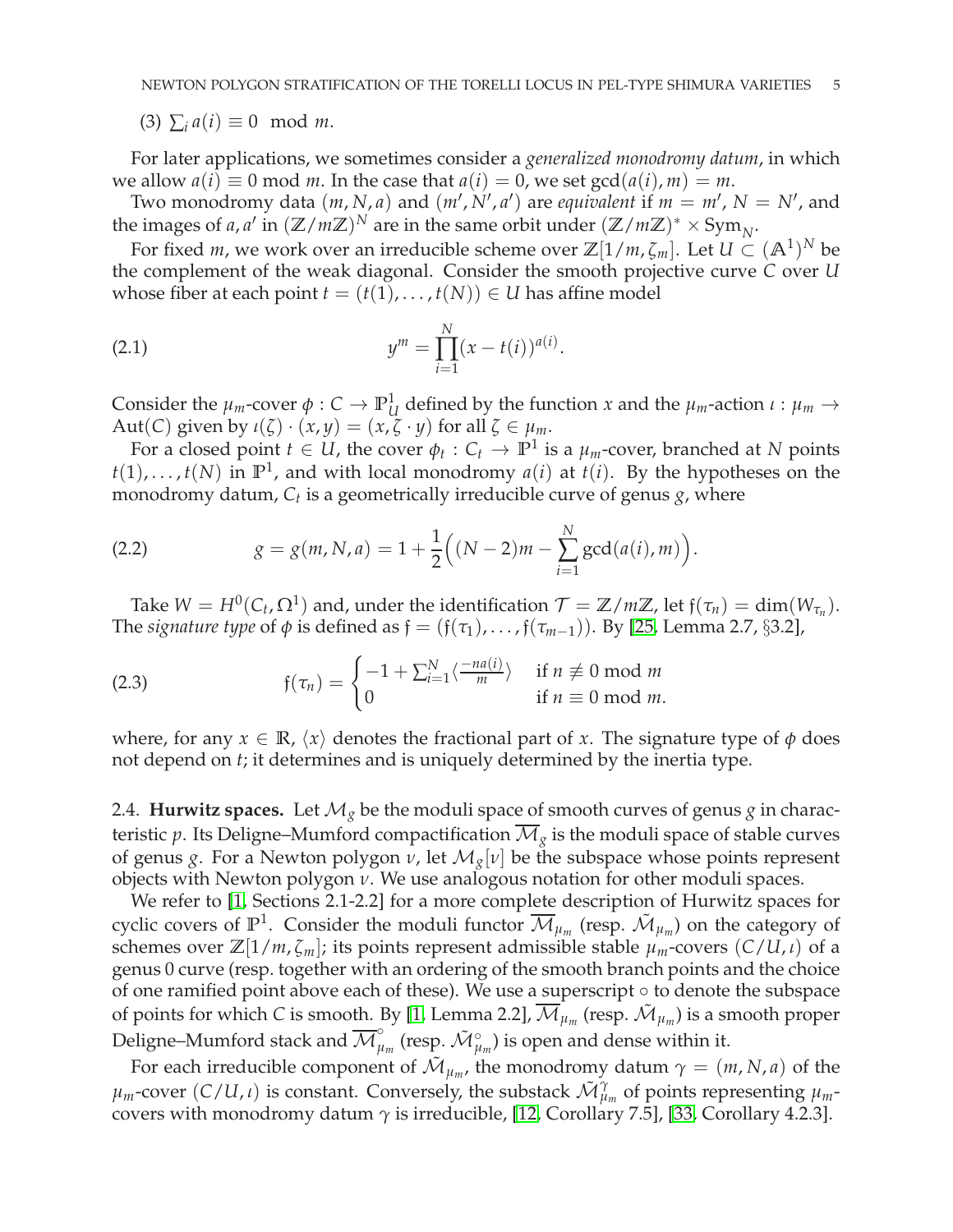On  $\mathcal{M}_{\mu_m}$ , there is no ordering of the ramification points; so <u>onl</u>y the unordered multiset  $\overline{a} = \{a(1), \ldots, a(N)\}$  is well-defined. The components of  $\mathcal{M}_{\mu_m}$  are indexed by  $\overline{\gamma} =$  $(m, N, \bar{a})$ . By [\[1,](#page-31-11) Lemma 2.4], the forgetful morphism  $\tilde{M}^{\gamma}_{\mu_m} \to \overline{\mathcal{M}}^{\tilde{\gamma}}_{\mu_m}$  is étale and Galois.

<span id="page-5-3"></span>**Definition 2.2.** <sup>[4](#page-5-0)</sup> If  $\gamma = (m, N, a)$  is a monodromy datum, let  $\tilde{Z}(\gamma) = \tilde{\mathcal{M}}_{\mu}^{\gamma}$  $\mu_{m}^{\gamma}$  and let  $Z(\gamma)$ be the reduced image of  $\tilde{\mathcal{M}}_{\mu}^{\gamma}$  $\mathcal{M}_{\mu_m}$  in  $\mathcal{M}_{g}$ . We denote the subspace representing objects where  $C/U$  is smooth (resp. of compact type<sup>[5](#page-5-1)</sup>, resp. stable) by

$$
Z^{\circ}(\gamma) \subset Z(\gamma) \subset \overline{Z}(\gamma) \text{ and } \tilde{Z}^{\circ}(\gamma) \subset \tilde{Z}^{c}(\gamma) \subset \tilde{Z}(\gamma).
$$

By definition,  $\overline{Z}(\gamma)$  is a reduced irreducible proper substack of  $\overline{\mathcal M}_g$ . It depends uniquely on the equivalence class of  $\gamma$ . The forgetful morphism  $\tilde{Z}(\gamma) \to \overline{Z}(\gamma)$  is finite and hence it preserves the dimension of any substack.

<span id="page-5-2"></span>**Remark 2.3.** Let  $\gamma' = (m, N', a')$  be a generalized monodromy datum. Assume that  $a'(N') \equiv 0 \mod m$  and  $a'(i) \not\equiv 0 \mod m$  for  $1 \leq i \leq N'$ . Consider the monodromy datum  $\gamma = (m, N' - 1, a)$ , where  $a(i) = a'(i)$  for  $1 \le i \le N' - 1$ . Then  $Z(\gamma') = Z(\gamma)$  and  $\tilde{Z}(\gamma') = \tilde{Z}(\gamma)_1$ , where the subscript 1 indicates that the data includes one marked point on the curve. The fibers of the morphism  $\tilde{Z}^{\circ}(\gamma') \to Z^{\circ}(\gamma')$  are of pure dimension 1.

<span id="page-5-4"></span>2.5. **Shimura varieties associated to monodromy data.** Consider  $V := \mathbb{Q}^{2g}$  endowed with the standard symplectic form  $\Psi : V \times V \to \mathbb{Q}$  and  $G := GSp(V, \Psi)$ , the group of symplectic similitudes. Let  $(G<sub>O</sub>, \mathfrak{h})$  be the Siegel Shimura datum.

Fix  $x \in Z(\gamma)(\mathbb{C})$  and let  $(\mathcal{J}_x, \theta)$  denote the Jacobian of the curve represented by x together with its principal polarization *θ*. Choose a symplectic similitude

$$
\alpha: (H_1(\mathcal{J}_x,\mathbb{Z}),\psi_\theta) \to (V,\Psi)
$$

where  $ψ$ <sup>*θ*</sup> denotes the Riemannian form on  $H_1(\mathcal{J}_x, \mathbb{Q})$  corresponding to *θ*. Via *α*, the  $\mathbb{Q}[\mu_m]$ -action on  $\mathcal{J}_x$  induces a  $\mathbb{Q}[\mu_m]$ -module structure on *V*, and the Hodge decomposition of  $H_1(\mathcal{J}_x, \mathbb{C})$  induces a  $\mathbb{Q}[\mu_m] \otimes_{\mathbb{Q}} \mathbb{C}$ -linear decomposition  $V_{\mathbb{C}} = V^+ \oplus V^-$ .

We recall the PEL-type Shimura stack  $Sh(\mu_m, \mathfrak{f})$  given in [\[8\]](#page-31-1). The Shimura datum of  $Sh(\mu_m, \mathfrak{f})$  given by  $(H, \mathfrak{h}_{\mathfrak{f}})$  is defined as

$$
H := GL_{\mathbb{Q}[\mu_m]}(V) \cap \mathrm{GSp}(V, \Psi),
$$

and  $\mathfrak{h}_\mathfrak{f}$  the *H*-orbit in  $\{h \in \mathfrak{h} \mid h \text{ factors through } H\}$  determined by the isomorphism class of the  $\mathbb{Q}[\mu_m] \otimes_{\mathbb{Q}} \mathbb{C}$ -module  $V^+$ , i.e., by the integers  $f(\tau) := \dim_{\mathbb{C}}(V^+_{\tau})$ , for all  $\tau \in \mathcal{T}$ . Under the identification  $\mathcal{T} = \mathbb{Z}/m\mathbb{Z}$ , the formula for  $f(\tau_n)$  is that given in [\(2.3\)](#page-4-0).

For a Shimura variety Sh := Sh $(H, \mathfrak{h}_{\mathfrak{f}})$  of PEL type, we use Sh $^*$  to denote the Baily-Borel (i.e., minimal) compactification and Sh to denote a toroidal compactification (see [\[19\]](#page-31-13)).

<span id="page-5-5"></span>The Torelli morphism  $T: \mathcal{M}_g^c \to \mathcal{A}_g$  takes a curve of compact type to its Jacobian.

**Definition 2.4.** We say that  $Z(\gamma)$  is *special* if  $T(Z(\gamma))$  is open and closed in the PEL-type Shimura stack  $\text{Sh}(\mu_m, \mathfrak{f})$  given in [\[8\]](#page-31-1) (see [\[21,](#page-31-10) Section 3.3] for details).

<span id="page-5-0"></span> $4$ This definition is slightly different from the one in our previous papers [\[22\]](#page-31-14), [\[21\]](#page-31-10).

<span id="page-5-1"></span><sup>5</sup>A stable curve has *compact type* if its dual graph is a tree. The Jacobian of a stable curve *C* is a semiabelian variety; also *C* has compact type if and only if Jac(*C*) is an abelian variety.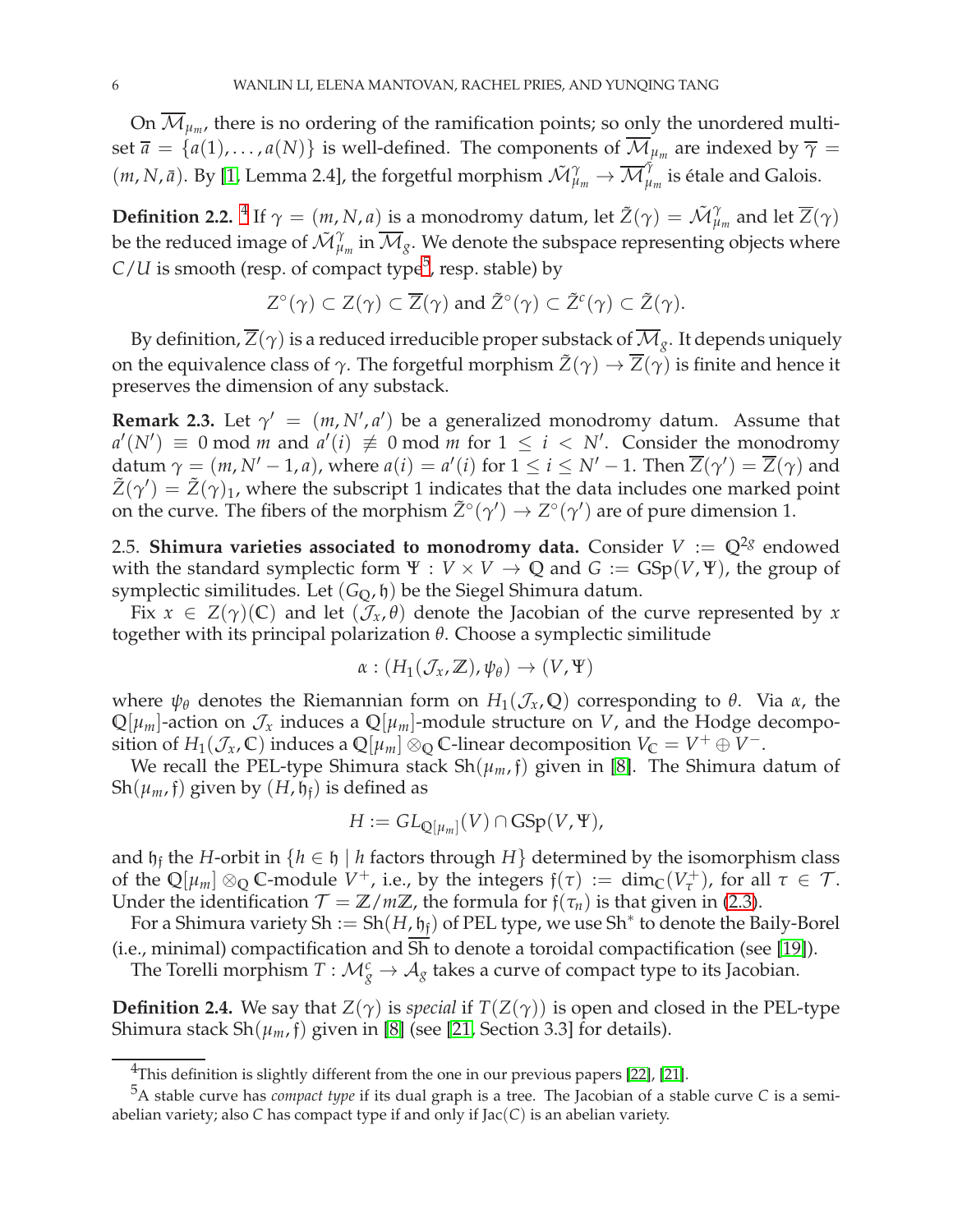If *N* = 3, then *T*(*Z*( $\gamma$ )) is a point of  $A_g$  representing an abelian variety with complex multiplication and is thus special, [\[22,](#page-31-14) Lemma 3.1]. By [\[25,](#page-31-0) Theorem 3.6], if  $N \geq 4$ , then  $Z(\gamma)$  is special if and only if  $\gamma$  is equivalent to one of twenty examples in [\[25,](#page-31-0) Table 1].

<span id="page-6-6"></span>2.6. **The Kottwitz set and the**  $\mu$ **-ordinary Newton polygon.** Let  $p \nmid m$  be a rational prime. Then the Shimura datum  $(H, \mathfrak{h}_{\mathfrak{f}})$  is unramified at  $p$ . We write  $H_{\mathbb{Q}_p}$  for the fiber of  $H$  at  $p$ , and  $\mu_h$  for the conjugacy class of *p*-adic cocharacters  $\mu_h$  associated with  $h \in \mathfrak{h}_f$ .

Following [\[16\]](#page-31-2)-[\[18\]](#page-31-3), we denote by  $B(H_{\mathbb{Q}_p}, \mu_{\mathfrak{h}})$  the partially ordered set of  $\mu$ -admissible  $H_{\mathbb{Q}_p}$ -isocrystal structures on  $V_{\mathbb{Q}_p}$ . By [\[30,](#page-32-0) Theorem 1.6] (see also [\[32\]](#page-32-4)),  $B(H_{\mathbb{Q}_p},\mu_\mathfrak{h})$  can be canonically identified with the set of Newton polygons appearing on Sh(*H*, h). [6](#page-6-1) We sometimes write Sh := Sh $(H, \mathfrak{h})$  and  $B = B(\mathrm{Sh}) := B(H_{\mathbb{Q}_p}, \mu_{\mathfrak{h}})$ .

<span id="page-6-0"></span>**Definition 2.5.** The *µ*-ordinary Newton polygon  $u := u_{\mu - ord}$  is the unique maximal element (lowest Newton polygon) of  $B(H_{\mathbb{Q}_p}, \mu_{\mathfrak{h}})$ .

An explicit formula for *u* is given below; (see also [\[21,](#page-31-10) Section 4.1-4.2]).

<span id="page-6-4"></span>2.6.1. *Formula for slopes and multiplicities*. Let f be a signature type. Fix an orbit  $\mathfrak{o}$  in  $\mathcal{T}$ . We recall the formulas from [\[25,](#page-31-0) Section 1.2.5] for the slopes and multiplicities of the  $o$ component  $u(\mathfrak{o})$  of the  $\mu$ -ordinary Newton polygon in terms of f, following the notation in [\[9,](#page-31-15) Section 2.8], [\[21,](#page-31-10) Section 4.2].

With some abuse of notation, we replace  $\mathcal{T}$  by  $\mathcal{T} - {\tau_0}$  and  $\mathcal{D}$  by  $\mathcal{D} - {\tau_0}$ . Let  $g(\tau) := \dim_{\mathbb{C}}(V_{\tau})$ . As the integer  $g(\tau)$  depends only on the order of  $\tau$  in the additive group **Z**/*m***Z**, and thus only on the orbit o of *τ*, we sometimes write *g*(o) = *g*(*τ*), for any/all  $\tau \in \mathfrak{o}$ .

<span id="page-6-5"></span>**Remark 2.6.** For all  $\tau \in \mathcal{T}$ ,  $\dim_{\mathbb{C}}(V_{\tau^*}^+)$  $\tau_{\tau}^{+}$ ) = dim<sub>C</sub>(*V*<sub> $\tau$ </sub>), and thus  $\mathfrak{f}(\tau) + \mathfrak{f}(\tau^{*}) = g(\tau)$ .

Let *s* = *s*( $\mathfrak{o}$ ) be the number of distinct values of { $f(\tau) | \tau \in \mathfrak{o}$ } in the range [1, *g*( $\mathfrak{o}$ ) − 1]. We write these distinct values as

<span id="page-6-3"></span><span id="page-6-2"></span>
$$
g(\mathfrak{o}) > E(1) > E(2) > \cdots > E(s) > 0.
$$

Let  $E(0) := g(\mathfrak{o})$  and  $E(s+1) := 0$ . Then  $u(\mathfrak{o})$  has exactly  $s+1$  distinct slopes, denoted by  $0 \le \lambda(0) < \lambda(1) < \cdots < \lambda(s) \le 1$ . For  $0 \le t \le s$ , the  $(t + 1)$ -st slope is

(2.4) 
$$
\lambda(t) := \frac{1}{|\mathfrak{o}|} \# \{ \tau \mid \mathfrak{f}_i(\tau) \geq E(t) \}.
$$

The slope  $\lambda(t)$  occurs in  $u(\mathfrak{o})$  with multiplicity

(2.5) 
$$
\rho(\lambda(t)) := |\mathfrak{o}|(E(t) - E(t+1)).
$$

<span id="page-6-1"></span><sup>&</sup>lt;sup>6</sup>The term Newton polygon usually refers to the image of an element in *B* via the Newton map. Here, since we work with PEL-type Shimura varieties of type A and C, the Newton map is injective and hence we do not distinguish between the elements in *B* and the corresponding Newton polygons.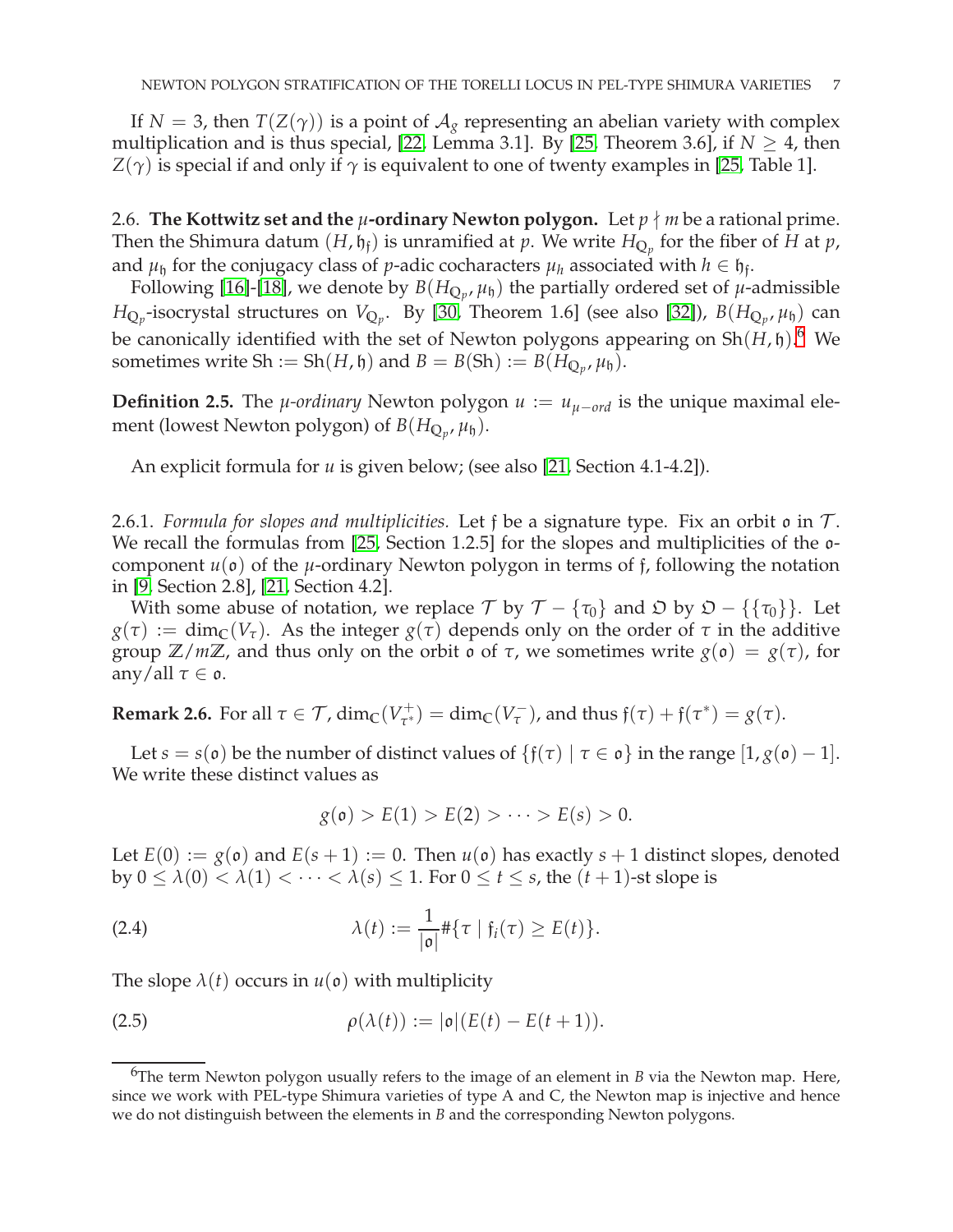2.7. **Geometry of the Newton polygon strata on** Sh. For  $b \in B$ , let Sh $[b] := Sh(H, \mathfrak{h})[b]$ denote the corresponding Newton polygon stratum in Sh. In other words, Sh[*b*] is the locally closed substack of Sh parametrizing abelian schemes with Newton polygon *b*. By Hamacher [\[14,](#page-31-4) Theorem 1.1, Corollary 3.12], based on the work of Chai [\[6\]](#page-31-16), Mantovan [\[23\]](#page-31-17), and Viehmann [\[29\]](#page-32-5), and Kottwitz [\[17,](#page-31-18) Section 8],<sup>[7](#page-7-1)</sup> on each irreducible component *S* of Sh, the substack *S*[*b*] is non-empty and equidimensional and

<span id="page-7-3"></span>
$$
codim(S[b], Sh) = length(b),
$$

where length(*b*) = max{*n* | there exists a chain *b* =  $\nu_0 < \nu_1 < \cdots < \nu_n = u$ ,  $\nu_i \in B$ }.

The Newton stratification extends to the toroidal and minimal compactifications Sh, Sh $^\ast$ . In [\[20,](#page-31-19) §3.3], the authors studied the Newton stratification on compactifications of PELtype Shimura varieties at good primes. They proved in this case that all the Newton strata are so called *well-positioned* subschemes [\[20,](#page-31-19) Proposition 3.3.9]. In particular, by [\[20,](#page-31-19) Definition 2.2.1, Theorem 2.3.2], the set of Newton polygons on (each irreducible component of)  $\overline{Sh}$  is the same as that on Sh and, for any  $b \in B$ ,

<span id="page-7-4"></span>(2.7) 
$$
\text{codim}(\overline{\text{Sh}}[b], \overline{\text{Sh}}) = \text{codim}(\text{Sh}[b], \text{Sh}).
$$

<span id="page-7-2"></span>By the next remark, there exists a  $\mu_m$ -cover of smooth curves having monodromy datum *γ* and *µ*-ordinary Newton polygon *u* if there exists such a cover of stable curves.

**Lemma 2.7.** *The following are equivalent: Z*◦ (*γ*)[*u*] *is non-empty; Z*◦ (*γ*)[*u*] *is open and dense in*  $Z(\gamma)$ *; and*  $Z(\gamma)[u]$  *is non-empty.* 

*Proof.* This is clear because the Newton polygon is lower semi-continuous, *Z*(*γ*) is irreducible, and  $Z^{\circ}(\gamma)$  is open and dense in  $Z(\gamma)$ .

**Remark 2.8.** The Ekedahl–Oort type is also determined for many of the smooth curves in this paper. The reason is that the *µ*-ordinary Newton polygon stratum in these PEL-type Shimura varieties coincides with the unique open Ekedahl–Oort stratum. Hence one may compute the Ekedahl–Oort type of these smooth curves using [\[24,](#page-31-20) Section 1.2.3].

#### 3. CLUTCHING MORPHISMS

<span id="page-7-6"></span><span id="page-7-0"></span>3.1. **Background.** We study a generalization of the clutching morphisms, for curves that are  $\mu_m$ -covers of  $\mathbb{P}^1.$  The clutching morphisms are the closed immersions [\[15,](#page-31-21) 3.9]:

$$
\kappa_{i,g-i} : \overline{\mathcal{M}}_{i;1} \times \overline{\mathcal{M}}_{g-i;1} \to \overline{\mathcal{M}}_g \text{ and } \lambda : \overline{\mathcal{M}}_{g-1;2} \to \overline{\mathcal{M}}_g,
$$

for  $1 \leq i \leq g-1$ . The image of  $\kappa_{i,g-i}$  is the component  $\Delta_i$  of the boundary of  $\mathcal{M}_g$ , whose generic point represents a stable curve that has two components, of genus *i* and  $g - i$ , intersecting in one point. The image of  $\lambda$  is the component  $\Delta_0$  of the boundary of  $\mathcal{M}_{g}$ , whose points represent stable curves that do not have compact type.

Given a pair of cyclic covers of **P** 1 , we analyze the image of a clutching morphism *κ*, which shares attributes of both *κi*,*g*−*<sup>i</sup>* and *λ*. To provide greater flexibility, we include cases when the covers have different degrees or when the two covers are clutched together at several points. As a result, a curve in the image of *κ* may not have compact type.

<span id="page-7-5"></span><span id="page-7-1"></span><sup>&</sup>lt;sup>7</sup>Hamacher proved that  $Sh[b]$  is non-empty and equidimensional of expected dimension. Since Hecke translations preserve the Newton polygon strata and act transitively on the irreducible components of *Sh*, we deduce the same result for *S*[*b*]. See [\[17,](#page-31-18) §8] for a more detailed discussion.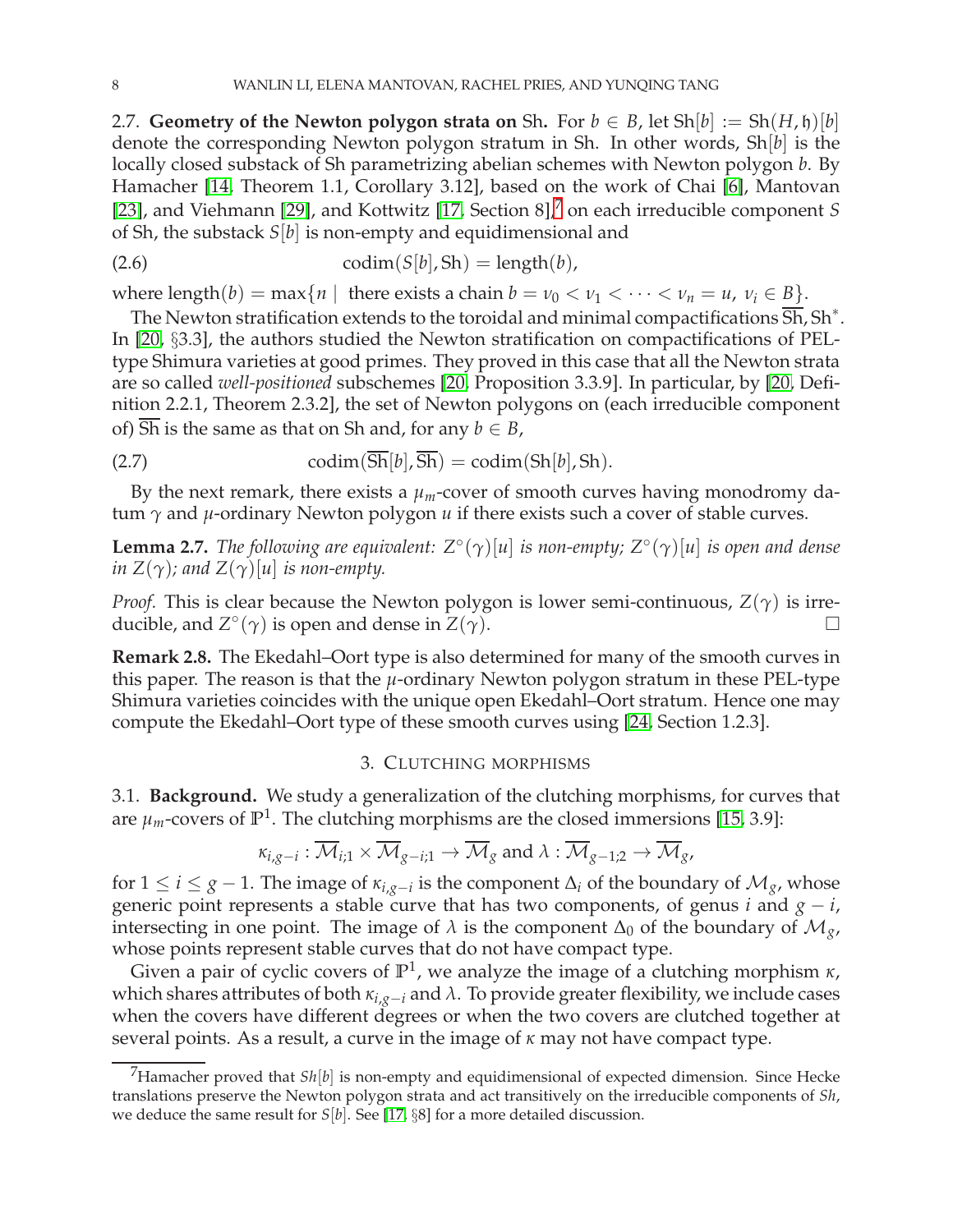**Notation 3.1.** Let  $\gamma = (m, N, a)$  be a monodromy datum. For an integer  $d > 1$ , consider the induced monodromy data  $\gamma^{\dagger_d} = (dm, N, da)$ , which we sometimes denote  $\gamma^{\dagger}$ .

If  $\phi: C \to \mathbb{P}^1$  is a  $\mu_m$ -cover with monodromy datum  $\gamma$ , then  $\mathrm{Ind}_m^{dm}(\phi): \mathrm{Ind}_m^{dm}C \to \mathbb{P}^1$  is a  $\mu_{dm}$ -cover with the induced monodromy datum  $\gamma^{t_d}$ . The signature type of Ind $_m^{dm}(\phi)$  is  $f^{\dagger_d} = f \circ \pi_d$ , where  $\pi_d : \mathbb{Z}/dm\mathbb{Z} \to \mathbb{Z}/m\mathbb{Z}$  denotes the natural projection. By definition, the  $\mu$ -ordinary polygon of Sh $(\mu_{dm}, \mathfrak{f}^{\dagger_d})$  is  $u^{\dagger_d} = u^d$ .

# <span id="page-8-1"></span>3.2. **Numerical data and hypothesis (A).**

**Notation 3.2.** Fix integers  $m_1, m_2 \ge 2$ ,  $N_1, N_2 \ge 3$ . Let  $m_3 = \text{lcm}(m_1, m_2)$ . For  $i = 1, 2$ : let  $d_i = m_3/m_i$ ; let  $a_i = (a_i(1), \ldots, a_i(N_i))$  be such that  $\gamma_i = (m_i, N_i, a_i)$  is a (generalized) monodromy datum; and let  $g_i = g(m_i, N_i, a_i)$  as in [\(2.2\)](#page-4-1).

<span id="page-8-0"></span>**Definition 3.3.** A pair of monodromy data  $\gamma_1 = (m_1, N_1, a_1)$ ,  $\gamma_2 = (m_2, N_2, a_2)$  as in Notation [3.2](#page-8-1) is *admissible* if it satisfies

<span id="page-8-3"></span>hypothesis(A): 
$$
d_1a_1(N_1) + d_2a_2(1) \equiv 0 \mod m_3
$$
.

<span id="page-8-6"></span>**Notation 3.4.** Assume hypothesis (A) for the pair  $\gamma_1$ ,  $\gamma_2$ . Set  $r_1 = \gcd(m_1, a_1(N_1))$ , and  $r_2 = \gcd(m_2, a_2(1))$ . Let  $r_0 = \gcd(r_1, r_2)$  and let

(3.1) 
$$
\epsilon = d_1 d_2 r_0 - d_1 - d_2 + 1 \text{ and } g_3 = d_1 g_1 + d_2 g_2 + \epsilon.
$$

<span id="page-8-2"></span>Note that  $d_1r_1 = d_2r_2 = d_1d_2r_0$  since  $gcd(d_1, d_2) = 1$ .

**Definition 3.5.** If  $\gamma_1$ ,  $\gamma_2$  is an admissible pair of (generalized) monodromy data, we define  $\gamma_3 = (m_3, N_3, a_3)$  by  $m_3 := \text{lcm}(m_1, m_2)$ ,  $N_3 := N_1 + N_2 - 2$  and the  $N_3$ -tuple  $a_3$  as

$$
a_3(i) := \begin{cases} d_1a_1(i) \text{ for } 1 \leq i \leq N_1 - 1, \\ d_2a_2(i - N_1 + 2) \text{ for } N_1 \leq i \leq N_1 + N_2 - 2. \end{cases}
$$

<span id="page-8-5"></span>**Lemma 3.6.** *The triple*  $\gamma_3$  *from Definition* [3.5](#page-8-2) *is a (generalized) monodromy datum.* If  $\phi_3$ : *C* →  $\mathbb{P}^1$  *is a cover with monodromy datum*  $\gamma_3$ *, then the genus of C is g3 as in* [\(3.1\)](#page-8-3).

*Proof.* Immediate from Definition [2.1](#page-3-1) and [\(2.2\)](#page-4-1). □

<span id="page-8-7"></span>The signature type for  $\phi_3$  is given in Definition [3.12,](#page-10-0) see Lemma [3.13.](#page-10-1)

**Remark 3.7.** A pair  $\gamma_1$ ,  $\gamma_2$  of non-admissible monodromy data can be modified slightly to produce a pair  $\gamma'_1$ ,  $\gamma'_2$  of admissible generalized monodromy data by marking an extra unramified fiber. Specifically, let

(1) 
$$
\gamma'_1 = (m_1, N_1 + 1, a'_1)
$$
 with  $a'_1(i) = a_1(i)$  for  $1 \le i \le N_1$ , and  $a'_1(N_1 + 1) = 0$ ;

(2) 
$$
\gamma'_2 = (m_2, N_2 + 1, a'_2)
$$
 with  $a'_2(1) = 0$  and  $a'_2(i) = a_2(i - 1)$  for  $2 \le i \le N_2 + 1$ .

This does not change the geometry, because  $Z(\gamma_i') = Z(\gamma_i)$  for  $i = 1, 2$  by Remark [2.3.](#page-5-2)

## 3.3. **Clutching morphisms for cyclic covers.**

**Notation 3.8.** Let  $\gamma_1 = (m_1, N_1, a_1)$ ,  $\gamma_2 = (m_2, N_2, a_2)$  be an admissible pair of mon-odromy data as in Notation [3.2.](#page-8-1) Let  $\gamma_3 = (m_3, N_3, a_3)$  be the monodromy datum from Definition [3.5.](#page-8-2) For  $i = 1, 2, 3$ , let  $\tilde{Z}_i = \tilde{Z}(\gamma_i)$  be as in Definition [2.2.](#page-5-3)

<span id="page-8-4"></span>Recall that the points of  $\tilde{Z}_3^{\circ}$  represent  $\mu_{m_3}$ -covers  $C \to \mathbb{P}^1$  with monodromy datum  $\gamma_3$ , where *C* is smooth. The next result is more general than related results in the literature.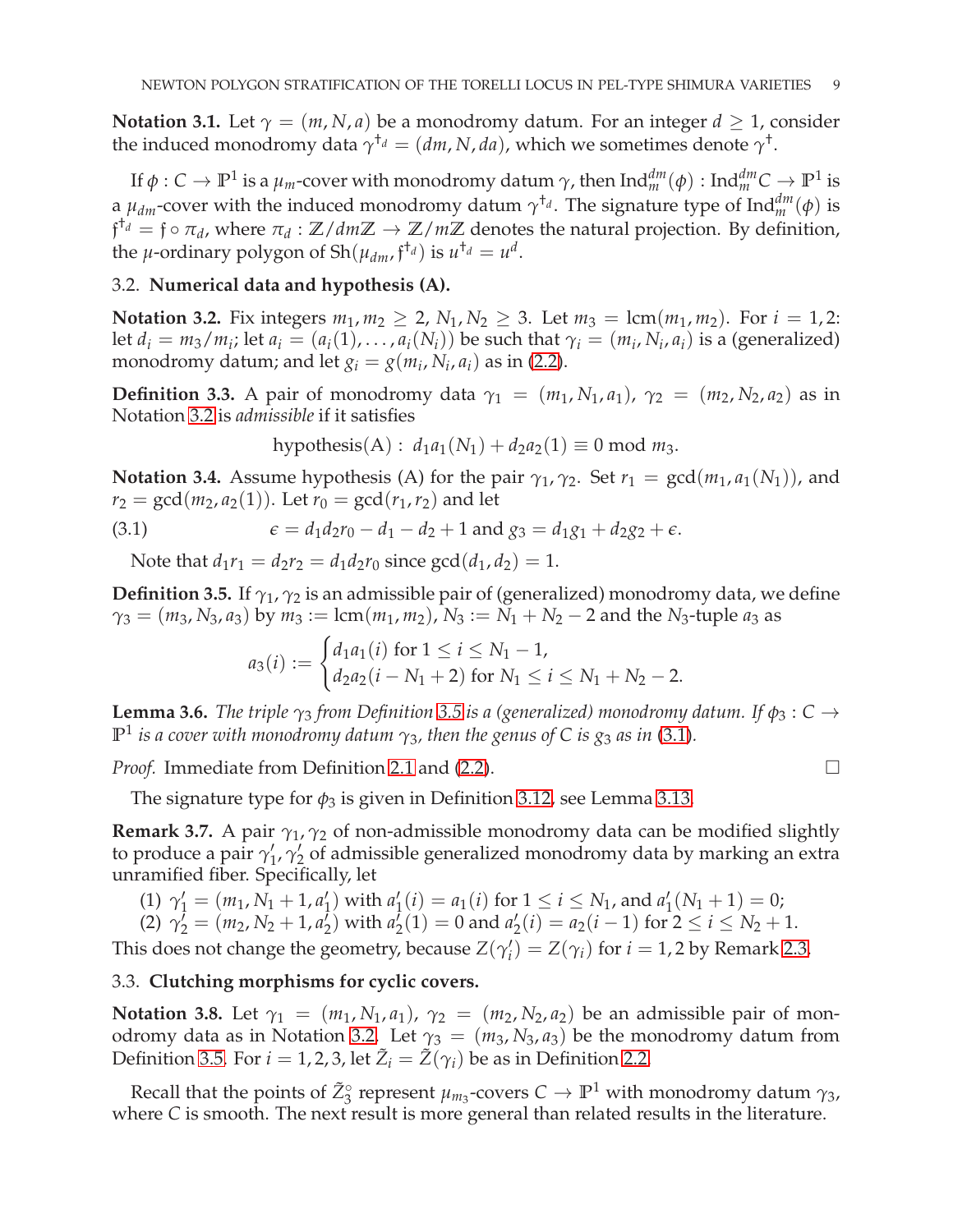**Proposition 3.9.** *If hypothesis (A) (the admissible condition) is satisfied, there is a clutching morphism*  $\kappa : \tilde{Z}_1 \times \tilde{Z}_2 \to \tilde{Z}_3$ , and the image of  $\kappa$  is in the boundary of  $\tilde{Z}_3^{\circ}$ .

*Proof.* For  $i = 1, 2$ , let  $\phi_i: C_i \to \mathbb{P}^1$  be the  $\mu_{m_i}$ -cover with  $N_i$  ordered and labeled  $\mu_{m_i}$ -orbits of points which is represented by a point of  $\tilde{Z}_i$ . There is a natural inclusion  $\mu_{m_i} \subset \mu_{m_3}$ . Let  $C_i^{\dagger}$  = Ind $_{m_i}^{m_3}(C_i)$  be the induced curve and let  $\phi_i^{\dagger}$  $C_i^{\dagger}$  :  $C_i^{\dagger}$   $\rightarrow$   $\mathbb{P}^1$  be the induced cover. It has inertia type  $a_i^{\dagger} = d_i a_i = (d_i a_i(1), \ldots, d_i a_i(N_i)).$ 

We define the morphism  $\kappa$  on the pair  $(\phi_1, \phi_2)$ . There are  $d_1r_1 = d_1 \text{gcd}(m_1, a_1(N_1))$ points of *C* †  $_1^{\dagger}$  above  $t_1(N_1)$ . By hypothesis (A), this equals  $d_2r_2 = d_2 \gcd(m_2, a_2(1))$ , the number of points of *C* †  $\frac{1}{2}$  above  $t_2(1)$ . Let  $C_3$  be the curve whose components are the  $d_1$ components of *C* †  $_1^{\dagger}$  and the  $d_2$  components of  $C_2^{\dagger}$  $_{2}^{T}$ , formed by identifying these labeled  $d_1r_1 = d_2r_2$  points in ordinary double points, in a  $\mu_{m_3}$ -equivariant way.

Then  $C_3$  is a  $\mu_{m_3}$ -cover of a tree  $P$  of two projective lines. It has  $N_3$  labeled  $\mu_{m_3}$ -orbits with inertia type  $a_3$  and is thus represented by a point of  $\tilde{Z}_3$ . The admissible condition in Definition [3.3](#page-8-0) is exactly the (local) admissible condition on the covers  $\phi_1^\dagger$  $\frac{1}{1}$  and  $\phi_2^{\dagger}$  $\frac{1}{2}$  at the point(s) above  $t_1(N_1)$  and  $t_2(1)$ . By [\[10,](#page-31-22) 2.2], the  $\mu_{m_3}$ -cover  $C_3 \rightarrow P$  is in the boundary of  $\tilde{Z}_3^{\circ}$  if and only if hypothesis (A) is satisfied.

<span id="page-9-1"></span>The curve  $C_3$  constructed in Proposition [3.9](#page-8-4) is a  $\mu_{m_3}$ -cover of type  $\gamma_3$  and thus has arithmetic genus  $g_3$  by Lemma [3.6.](#page-8-5)

**Proposition 3.10.** *The curve C*<sup>3</sup> *constructed in the proof of Proposition [3.9](#page-8-4) has compact type if and only if*  $\epsilon = 0$ . It has Newton polygon

<span id="page-9-0"></span>(3.2) 
$$
\nu(C_3) = \nu(C_1)^{d_1} \oplus \nu(C_2)^{d_2} \oplus \text{ord}^{\epsilon}.
$$

The term ord<sup> $\epsilon$ </sup> can be viewed as the *defect* of  $\nu(C_3)$ . It measures the number of extra slopes of 0 and 1 that arise when  $C_3$  does not have compact type. By Notation [3.4,](#page-8-6)  $\epsilon = 0$ if and only if  $r_0 = 1$  and either  $d_1 = 1$  or  $d_2 = 1$ .

*Proof.* By construction, the dual graph of  $C_3$  is a bipartite graph, with  $d_1$  (resp.  $d_2$ ) vertices in bijection with the components of *C* †  $1 \atop 1}^{\dagger}$  (resp.  $C_2^{\dagger}$  $\frac{1}{2}$ ). In *C*<sub>3</sub>, each of the components of *C*<sup> $\dagger$ </sup><sub>1</sub> 1 intersects each of the components of *C* †  $\frac{1}{2}$  in  $r_0$  points. After removing  $d_1d_2(r_0-1)$  edges from the dual graph, there is a unique edge between each pair of vertices on opposite sides. After removing another  $(d_1 - 1)(d_2 - 1)$  edges from the dual graph, it is a tree. Thus the Euler characteristic of the dual graph of  $C_3$  is  $d_1d_2(r_0 - 1) + (d_1 - 1)(d_2 - 1)$ , which equals  $\epsilon$ . In particular,  $C_3$  has compact type if and only if  $\epsilon = 0$ .

By  $[4, 9.2.8]$  $[4, 9.2.8]$ , for some torus *T* of rank  $\epsilon$ , there is a short exact sequence

$$
0 \to T \to \text{Jac}(C_3) \to \text{Jac}(C_1)^{d_1} \oplus \text{Jac}(C_2)^{d_2} \to 0.
$$

Since  $\dim_{\mathbb{F}_p} (\mu_p, T) = \epsilon$ , the Newton polygon of Jac(C<sub>3</sub>) is the amalgamate sum (Sec-tion [2.2\)](#page-3-2) of the Newton polygon of Jac $(C_1)^{d_1} \oplus \text{Jac}(C_2)^{d_2}$  and ord<sup> $\epsilon$ </sup>, which yields [\(3.2\)](#page-9-0).  $\Box$ 

<span id="page-9-2"></span>3.4. **The signature.** We find the signature  $f_3$  for a cover with monodromy datum  $\gamma_3$ .

**Definition 3.11.** Let *d*,  $R \in \mathbb{Z}_{\geq 1}$  with *dR|m*. For  $n \in \mathbb{Z}/m\mathbb{Z}$ , we define  $\delta_{d,dR}(n) := 1$  if *dRn* ≡ 0 mod *m* and *dn*  $\neq$  0 mod *m*, and  $\delta_{d,dR}(n) := 0$  otherwise.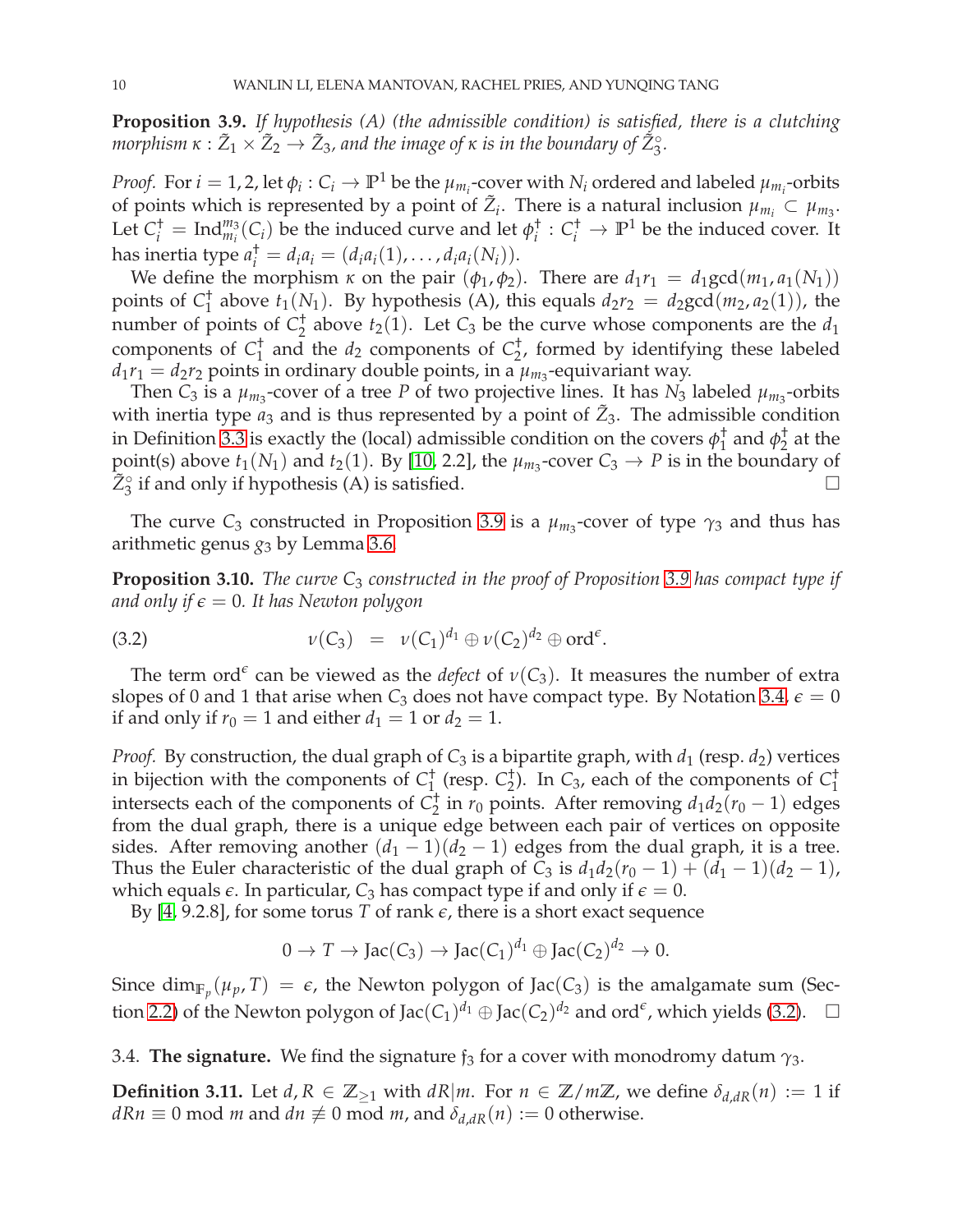Equivalently, if  $\tau \in \mathcal{T}$ , then  $\delta_{d,dR}(\tau) = 1$  if the order of  $\tau$  in  $\mathbb{Z}/m\mathbb{Z}$  divides *dR* but not *d*, and  $\delta_{d,dR}(\tau) = 0$  otherwise. Since  $\delta_{d,dR}(\tau)$  only depends on the orbit ο of *τ*, we also write  $\delta_{d,dR}(\mathfrak{o}) := \delta_{d,dR}(\tau)$ , for any/all  $\tau \in \mathfrak{o}$ .

<span id="page-10-5"></span><span id="page-10-0"></span>**Definition 3.12.** Let *δ* := *δ*<sub>*d*,*dr*<sub>0</sub></sub> + *δ*<sub>*d*<sub>1</sub>,*d*<sub>1</sub>*d*<sub>2</sub> − *δ*<sub>1,*d*<sub>2</sub></sub>, for *d* = *d*<sub>1</sub>*d*<sub>2</sub>. For *n* ∈ **Z**/*m*<sub>3</sub>**Z** − {0}, let</sub>  $f_3(\tau_n) = f_1^{\dagger}$  $j_{1}^{\dagger}(\tau_{n}) + \mathfrak{f}_{2}^{\dagger}$ (3.3)  $f_3(\tau_n) = f_1^{\tau}(\tau_n) + f_2^{\tau}(\tau_n) + \delta(n).$ 

<span id="page-10-1"></span>By definition,  $\delta(n) = 1$  if  $d_1 d_2 r_0 n \equiv 0 \text{ mod } m_3$  and  $d_1 n \not\equiv 0 \text{ mod } m_3$  and  $d_2 n \not\equiv 0 \text{ mod } m_3$  $m_3$ , and  $\delta(n) = 0$  otherwise.

**Lemma 3.13.** *If*  $\phi_3$  :  $C \to \mathbb{P}^1$  *is a cover with (generalized) monodromy datum*  $\gamma_3$ *, as defined in Definition* [3.5,](#page-8-2) then the signature type of  $C_3$  is  $\frac{1}{13}$ .

*Proof.* We use [\(2.3\)](#page-4-0) to compute  $f_3$ .<sup>[8](#page-10-2)</sup> If  $n \equiv 0 \text{ mod } m_1$ , then  $f_1^{\dagger}$  $f_1^{\dagger}(\tau_n) = 0$  and  $f_3(\tau_n) = f_2^{\dagger}$  $i_2^{\dagger}(\tau_n)$ . If  $n \equiv 0 \mod m_2$ , then  $f_2^+$  $f_2^{\dagger}(\tau_n) = 0$  and  $f_3(\tau_n) = f_1^{\dagger}$  $_{1}^{\dagger}(\tau_{n})$ . For  $n \in \mathbb{Z}/m_{3}\mathbb{Z}$ , with  $n \not\equiv 0 \mod m_{1}$ and  $n \not\equiv 0 \mod m_2$ , then

$$
(\mathfrak{f}_1^{\dagger}(\tau_n)+1)+(\mathfrak{f}_2^{\dagger}(\tau_n)+1)-(\mathfrak{f}_3(\tau_n)+1)=\langle \frac{-nd_1a_1(N_1)}{m_3}\rangle+\langle \frac{-nd_2a_2(1)}{m_3}\rangle.
$$

The right hand side is 0 or 1; it is 0 if and only if  $nd_1a_1(N_1) \equiv nd_2a_2(1) \equiv 0 \mod m_3$ .  $\Box$ 

## <span id="page-10-4"></span>3.5. **Compatibility with Shimura variety setting.**

**Notation 3.14.** Fix an admissible pair  $\gamma_1 = (m_1, N_1, a_1)$ ,  $\gamma_2 = (m_2, N_2, a_2)$  of monodromy data as in Notation [3.2.](#page-8-1) Consider the monodromy datum  $\gamma_3$  as in Definition [3.5.](#page-8-2) In particular, let  $m_3 = \text{lcm}(m_1, m_2)$  and let  $f_3$  be as in Definition [3.12.](#page-10-0)

For each  $i = 1, 2, 3$ , let  $Z_i := Z(m_i, N_i, a_i)$ , and similarly  $Z_i^{\circ}$ ,  $\tilde{Z}_i^c$ , etc as in Definition [2.2.](#page-5-3) Let  $\text{Sh}_i := \text{Sh}_i(\mu_{m_i}, \mathfrak{f}_i)$  denote the Shimura substack of  $\mathcal{A}_g$  as in Section [2.5.](#page-5-4) Let  $\mathcal{X}_i$  be the universal abelian scheme over  $\text{Sh}_i$ ,  $B_i := B(\text{Sh}_i)$  the set of Newton polygons of  $\text{Sh}_i$ , and  $u_i$  the  $\mu$ -ordinary Newton polygon in  $B_i$  from Definition [2.5.](#page-6-0)

Via the Torelli map *T*, the clutching morphism  $\kappa$  :  $\tilde{Z}_1^c \times \tilde{Z}_2^c \rightarrow \tilde{Z}_3$  is compatible with a morphism into the minimal compactification of the Shimura variety

$$
\iota \; : \; Sh_1 \times Sh_2 \to Sh_3^*
$$

where  $\iota(\mathcal{X}_1, \mathcal{X}_2) := \mathcal{X}_1^{d_1} \oplus \mathcal{X}_2^{d_2}$ . If  $\epsilon = 0$  then Im(*ι*) lies in Sh<sub>3</sub> and the reader may focus on this case; if  $\epsilon \neq 0$ , then Im(*ι*) is contained in the boundary Sh<sub>3</sub><sup>\*</sup> – Sh<sub>3</sub>.

By Proposition [3.10,](#page-9-1)  $\iota(\mathrm{Sh}_1[\nu_1], \mathrm{Sh}_2[\nu_2]) \subseteq \mathrm{Sh}_3^*(\nu_1^{d_1} \oplus \nu_2^{d_2} \oplus \mathrm{ord}^\epsilon)$ , which yields:

**Lemma 3.15.** If  $v_i \in B_i$ , then  $v_1^{d_1} \oplus v_2^{d_2} \oplus \text{ord}^{\epsilon} \in B_3$ . In particular,  $u_3 \geq u_1^{d_1} \oplus u_2^{d_2} \oplus \text{ord}^{\epsilon}$ .

In Proposition [4.4,](#page-11-3) we give a necessary and sufficient condition on the pair of signature types  $(f_1, f_2)$  for the equality  $u_3 = u_1^{d_1} \oplus u_2^{d_2} \oplus \text{ord}^{\epsilon}$  to hold.

<span id="page-10-2"></span> $8$ Alternatively, one may deduce the formula for  $f_3$  geometrically since the extra term  $\delta$  records the  $\mathbb{Z}/m_3\mathbb{Z}$ -action on the dual graph of the curve  $C_3$  constructed in Proposition [3.9.](#page-8-4)

<span id="page-10-3"></span><sup>&</sup>lt;sup>9</sup>An abelian variety of dimension less than  $g_3$  with  $\mu_m$ -action can be viewed as a point on the boundary of Sh∗ <sup>3</sup> as it comes from the pure part of some semi-abelian variety of dimension *g*<sup>3</sup> with *µm*-action, which is a point on  $\overline{Sh}_3$ . The image of the Torelli map in the minimal compactification is determined by the Torelli map on the irreducible components of the curve and forgets the dual graph structure.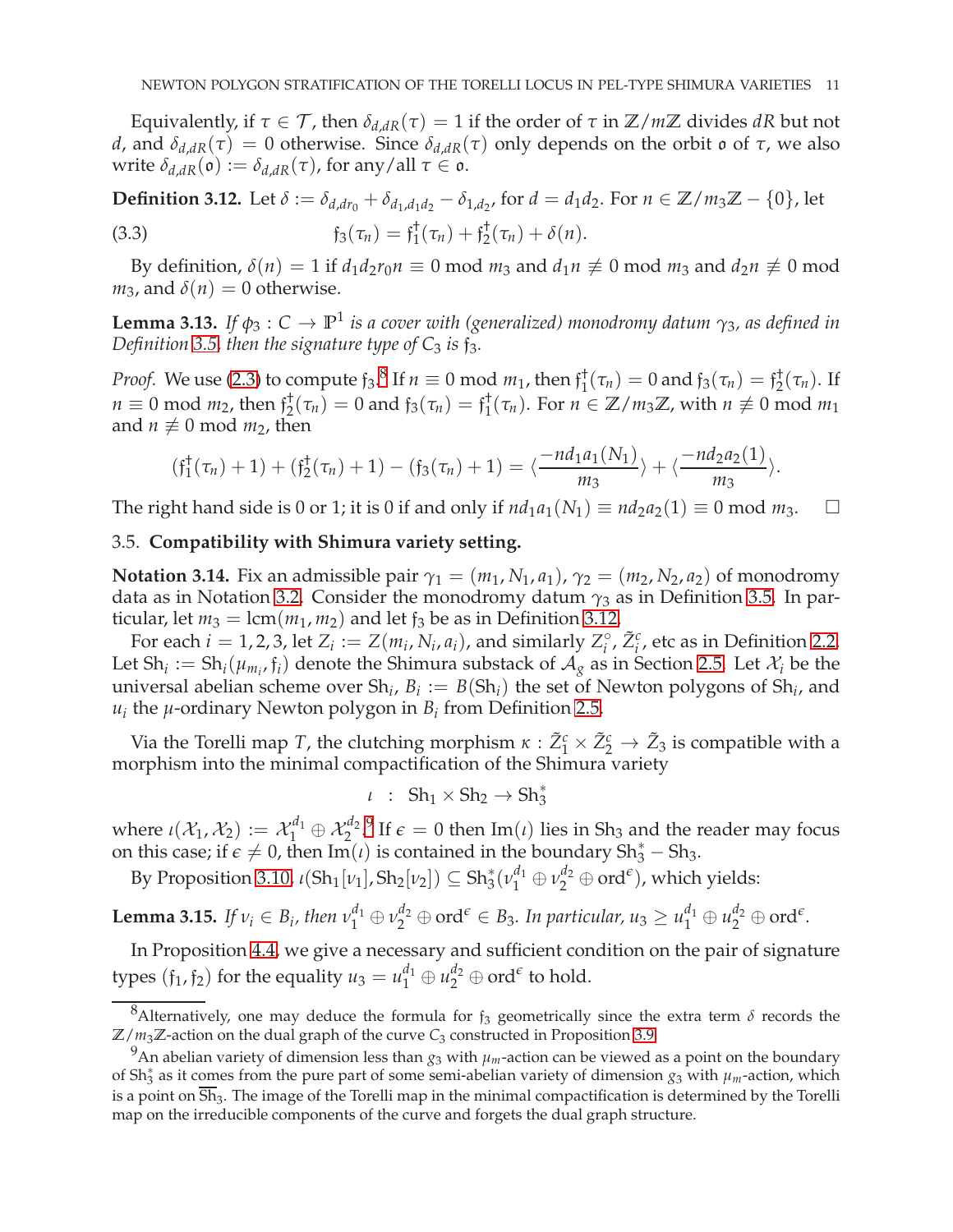<span id="page-11-2"></span>4. THE TORELLI LOCUS AND THE *µ*-ORDINARY LOCUS OF SHIMURA VARIETIES

In this section, we prove theorems about the intersection of the open Torelli locus with the *µ*-ordinary Newton polygon stratum in a PEL-type Shimura variety. The main result, Theorem [4.5,](#page-11-1) provides a method to leverage information from smaller dimension to larger dimension. This provides an inductive method to prove that the open Torelli locus intersects the *µ*-ordinary stratum for certain types of families.

In Section [4.3,](#page-12-0) we use the main theorem to establish the existence of smooth curves of arbitrarily large genus with prescribed Newton polygon, see Corollaries [4.7](#page-12-2) to [4.10.](#page-13-1) For the base cases of the inductive method, we can use any instances when the  $\mu$ -ordinary Newton polygon is known to occur (see Proposition [4.6\)](#page-12-1).

**Remark 4.1.** The method in this section does not give results for every monodromy datum *γ*. For example, it is not known whether the *µ*-ordinary Newton polygon occurs on *Z*<sup>o</sup>(γ) for all *p* = 3,5 mod 7 when  $\gamma$  = (7, 4, (1, 1, 2, 3)). In this case,  $f = (2, 1, 1, 1, 1, 0)$ ,  $dim(Z(\gamma)) = 1$ , and  $dim(S(\gamma)) = 2$ . The three Newton polygons on  $S(\gamma)$  are  $(1/6, 5/6)$ ,  $(1/3, 2/3)^2$ , and ss<sup>6</sup>, which all have *p*-rank 0. None of the degenerations for this family satisfy hypothesis (B) as defined below.

4.1. **Hypothesis (B).** We fix an admissible pair  $\gamma_1 = (m_1, N_1, a_1)$ ,  $\gamma_2 = (m_2, N_2, a_2)$  of (generalized) monodromy data as in Notation [3.2.](#page-8-1) We fix a prime *p* such that  $p \nmid m_3 =$  $lcm(m_1, m_2)$  and work over  $\overline{\mathbb{F}}_p$ . Recall Notation [3.4](#page-8-6) and [3.14.](#page-10-4) So  $d_i = m_3/m_i$  and  $\mathfrak{f}_i^{\dagger}$  $i^{\dagger} :=$  $f_i \circ \pi_i$  for  $i = 1, 2$ .

<span id="page-11-0"></span>**Definition 4.2.** The pair of monodromy data  $\gamma_1$ ,  $\gamma_2$  is *balanced* if, for each orbit  $o \in \mathcal{T}$  =  $\hom_\mathbb{Q}(\mathbb{Q}[\mu_{m_3}], \mathbb{C})$  and all  $\omega, \tau \in \mathfrak{o}$ , the values of the induced signature types satisfy:

hypothesis(B) : if  $\mathfrak{f}_1^\dagger$  $f_1^{\dagger}(\omega) > f_1^{\dagger}$  $j_1^{\dagger}(\tau)$  then  $\mathfrak{f}_2^{\dagger}$  $j_2^{\dagger}(\omega) \geq \mathfrak{f}_2^{\dagger}$  $_{2}^{\dagger}(\tau)$ ; if  $\mathfrak{f}_{2}^{\dagger}$  $j_2^{\dagger}(\omega) > \mathfrak{f}_2^{\dagger}$  $2^{\dagger}(\tau)$  then  $\mathfrak{f}_{1}^{\dagger}$  $f_1^{\dagger}(\omega) \geq f_1^{\dagger}$  $i_{1}^{\tau}(\tau).$ 

**Remark 4.3.** (1) If  $m_1 = m_2$ , then hypothesis (B) is symmetric for the pair  $\gamma_1$ ,  $\gamma_2$ .

- (2) If  $\gamma_1 = \gamma_2$ , then hypothesis (B) is automatically satisfied.
- (3) Hypothesis (B) depends (only) on the congruence of  $p$  modulo  $m_3$ . If  $p \equiv 1 \text{ mod } 1$  $m_3$ , then each orbit  $\mathfrak o$  in  $\mathcal T$  has size one and hypothesis (B) is vacuously satisfied.
- (4) Let  $\gamma_3$  be as in Definition [3.5.](#page-8-2) If the pair  $\gamma_1$ ,  $\gamma_2$  satisfies hypotheses (A) and (B), then  $\gamma_i$ ,  $\gamma_3$  satisfies hypothesis (B) for  $i = 1$  and for  $i = 2$ .

<span id="page-11-3"></span>Proposition [4.4](#page-11-3) below gives a geometric interpretation of hypothesis (B). Recall that  $\epsilon = d_1 d_2 r_0 - d_1 - d_2 + 1$  from Notation [3.4.](#page-8-6)

**Proposition 4.4.** *Let γ*1, *γ*<sup>2</sup> *be an admissible pair of monodromy data. Consider the monodromy datum*  $\gamma_3$  *as in Definition [3.5.](#page-8-2) Then the equality*  $u_3=u_1^{d_1}\oplus u_2^{d_2}\oplus \mathrm{ord}^\epsilon$  *holds if and only if the pair γ*1, *γ*<sup>2</sup> *is balanced.*

We postpone the proof of Proposition [4.4](#page-11-3) to the independent Section [5.](#page-14-0)

4.2. **A first main result.** In this subsection, we assume that the pair  $\gamma_1$ ,  $\gamma_2$  is admissible and balanced, meaning that it satisfies hypotheses (A) and (B) as in Definitions [3.3](#page-8-0) and [4.2.](#page-11-0) Let  $\gamma_3 = (m_3, N_3, a_3)$  and  $f_3$  be as in Definitions [3.5](#page-8-2) and [3.12.](#page-10-0)

<span id="page-11-1"></span>The next result provides a partial positive answer to Conjecture [1.1](#page-1-0) when  $\epsilon = 0$ .

**Theorem 4.5.** Let  $\gamma_1$ ,  $\gamma_2$  be an admissible, balanced pair of monodromy data. If  $Z_1^{\circ}[u_1]$  and  $Z_2^{\circ}[u_2]$ *are both non-empty, then Z*◦ 3 [*u*3] *is non-empty.*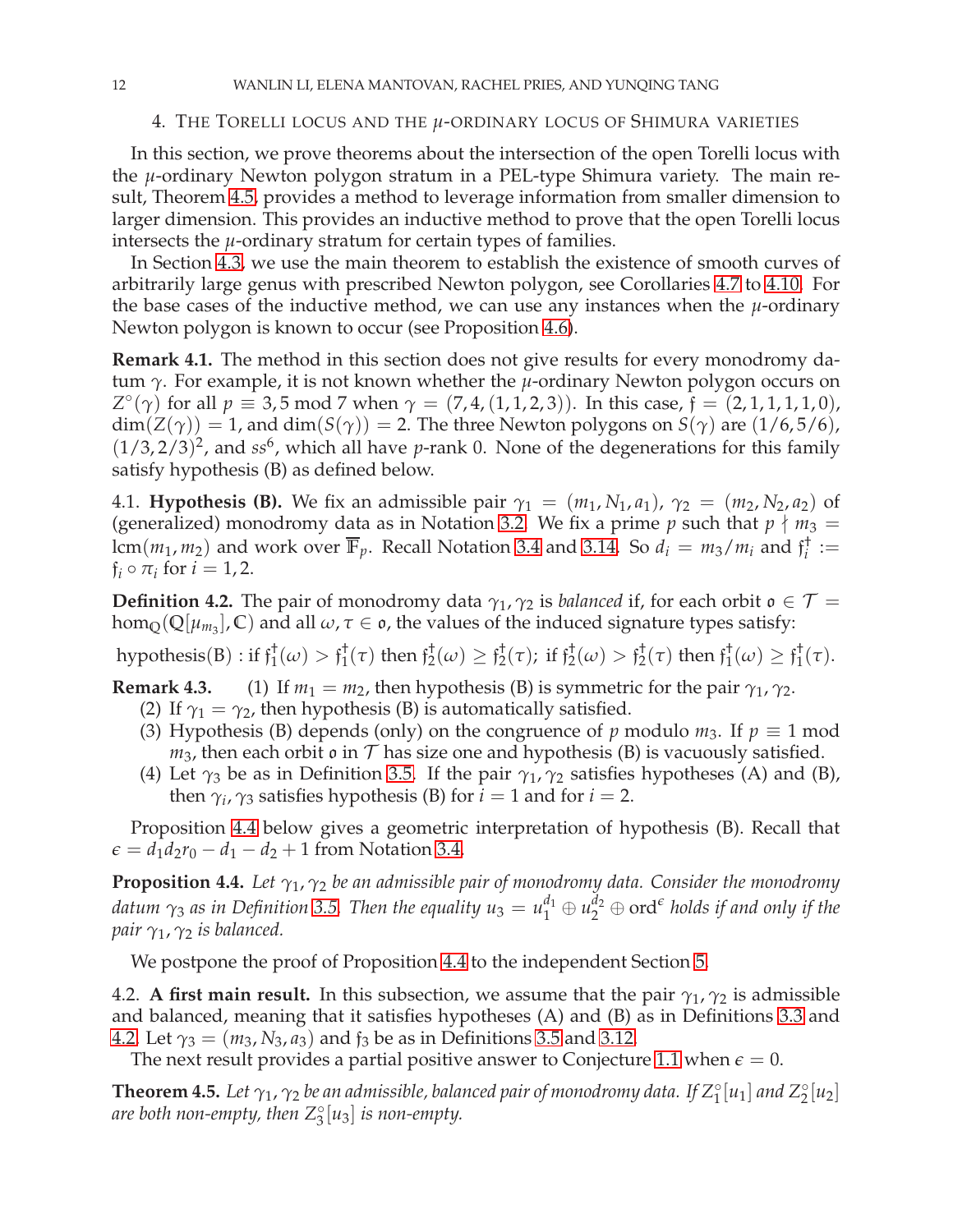*Proof.* By Lemmas [3.6](#page-8-5) and [3.13,](#page-10-1) the signature for the monodromy datum  $\gamma_3$  is given in [\(3.3\)](#page-10-5). By Proposition [4.4,](#page-11-3) hypothesis (B) implies that  $u_3 = u_1^{d_1} \oplus u_2^{d_2} \oplus \text{ord}^{\epsilon}$ . From the hypothesis,  $\tilde{Z}_1^{\circ}[u_1]$  and  $\tilde{Z}_2^{\circ}[u_2]$  are both non-empty. By Proposition [3.9,](#page-8-4) the image of *κ* on  $\tilde{Z}_1^{\circ}[u_1] \times \tilde{Z}_2^{\circ}[u_2]$  is in  $\tilde{Z}_3$ . By Proposition [3.10,](#page-9-1) the Newton polygon of a curve  $C_3$  represented by a point in the image of *κ* is given by  $\nu(C_3) = u_1^{d_1} \oplus u_2^{d_2} \oplus \text{ord}^{\epsilon}$ , which is  $u_3$ . Thus  $Z_3[u_3]$  is non-empty and applying Lemma [2.7](#page-7-2) finishes the proof.

<span id="page-12-0"></span>4.3. **Infinite clutching for** *µ***-ordinary.** In this section, we find situations in which Theorem [4.5](#page-11-1) can be implemented recursively, infinitely many times, to verify the existence of smooth curves of arbitrarily large genus with prescribed Newton polygon. The required input is a family (or a compatible pair of families) of cyclic covers of  $\mathbb{P}^1$  for which the  $\mu$ ordinary Newton polygon at a prime *p* is known to occur (see Proposition [4.6\)](#page-12-1). Concrete implementations of these results can be found in Section [9.](#page-26-0)

<span id="page-12-1"></span>4.3.1. *Base cases.* We recall instances when the the *µ*-ordinary Newton polygon *u* is known to occur for the Jacobian of a (smooth) curve in the family *Z*.

**Proposition 4.6.** *The µ-ordinary Newton polygon stratum Z*(*m*, *N*, *a*)[*u*] *is non empty if either:*

- $(1)$  *N* = 3*; or*
- (2)  $N \geq 4$  *and*  $(m, N, a)$  *is equivalent to one of the twenty examples in* [\[25,](#page-31-0) Table 1]*; or*
- (3) *u* is the only Newton polygon in  $B(H_{\mathbb{Q}_p}, \mu_{\mathfrak{h}})$  of maximum p-rank and either  $N=4$  or  $p \ge m(N-3)$  *or*  $p \equiv \pm 1 \mod m$ .

*Proof.* (1) When *N* = 3, then *Z* is 0-dimensional and thus special as in Definition [2.4.](#page-5-5) (2) This is [\[21,](#page-31-10) Proposition 5.1].

(3) For any monodromy datum  $\gamma = (m, N, a)$ , define

(4.1) 
$$
\beta(\gamma) := \sum_{\tau \in \mathcal{T}} \min_{j \in \mathbb{N}} \{f(\tau^{\sigma^j})\} = \sum_{\mathfrak{o} \in \mathfrak{O}} \# \mathfrak{o} \cdot \min \{f(\tau) \mid \tau \in \mathfrak{o}\}.
$$

By [\[5,](#page-31-5) Equation (1)],  $β(γ)$  is an upper bound for the *p*-rank of curves in  $Z^{\circ}(γ)$ . By [\[5,](#page-31-5) Theorem 6.1, Propositions 7.7, 7.4, 7.8], if  $p \ge m(N-3)$  or  $N = 4$  or  $p \equiv$  $\pm 1$  mod *m*, then there exists a  $\mu_m$ -cover  $C \to \mathbb{P}^1$  defined over  $\overline{\mathbb{F}}_p$  with monodromy datum *γ*, for which the *p*-rank of *C* equals *β*(*γ*). The *p*-rank is the multiplicity of 1 as a slope of the Newton polygon. From the formulas [\(2.4\)](#page-6-2) and [\(2.5\)](#page-6-3) for the slopes and multiplicities of the *µ*-ordinary Newton polygon  $u = u(\gamma)$ , one can check that the *p*-rank of *u* equals  $\beta(\gamma)$ .

We refer to [\[22\]](#page-31-14) for the computation of the  $\mu$ -ordinary polygon  $u$  when  $N = 3$ , and to Section [10](#page-29-0) for the special families of [\[25\]](#page-31-0) (see [\[21\]](#page-31-10)).

4.3.2. *Adding slopes 0 and 1.* By implementing Theorem [4.5](#page-11-1) recursively, we obtain a method to increase the genus and the multiplicity of the slopes 0 and 1 in the Newton polygon by the same amount. Because of this, in later results we will aim to minimize the multiplicity of  $\{0,1\}$  in the Newton polygon.

<span id="page-12-2"></span>**Corollary 4.7.** Let  $\gamma = (m, N, a)$  be a monodromy datum. Assume that  $Z^{\circ}(\gamma)[u]$  is non-empty. *Then* for any n in the semi-group generated by  $\{m-t:~t\mid m\}$ , there exists a  $\mu_m$ -cover  $C\to \mathbb{P}^1$  $\overline{\mathbb{F}}_p$  where C is a smooth curve with Newton polygon  $u\oplus \text{ord}^n.$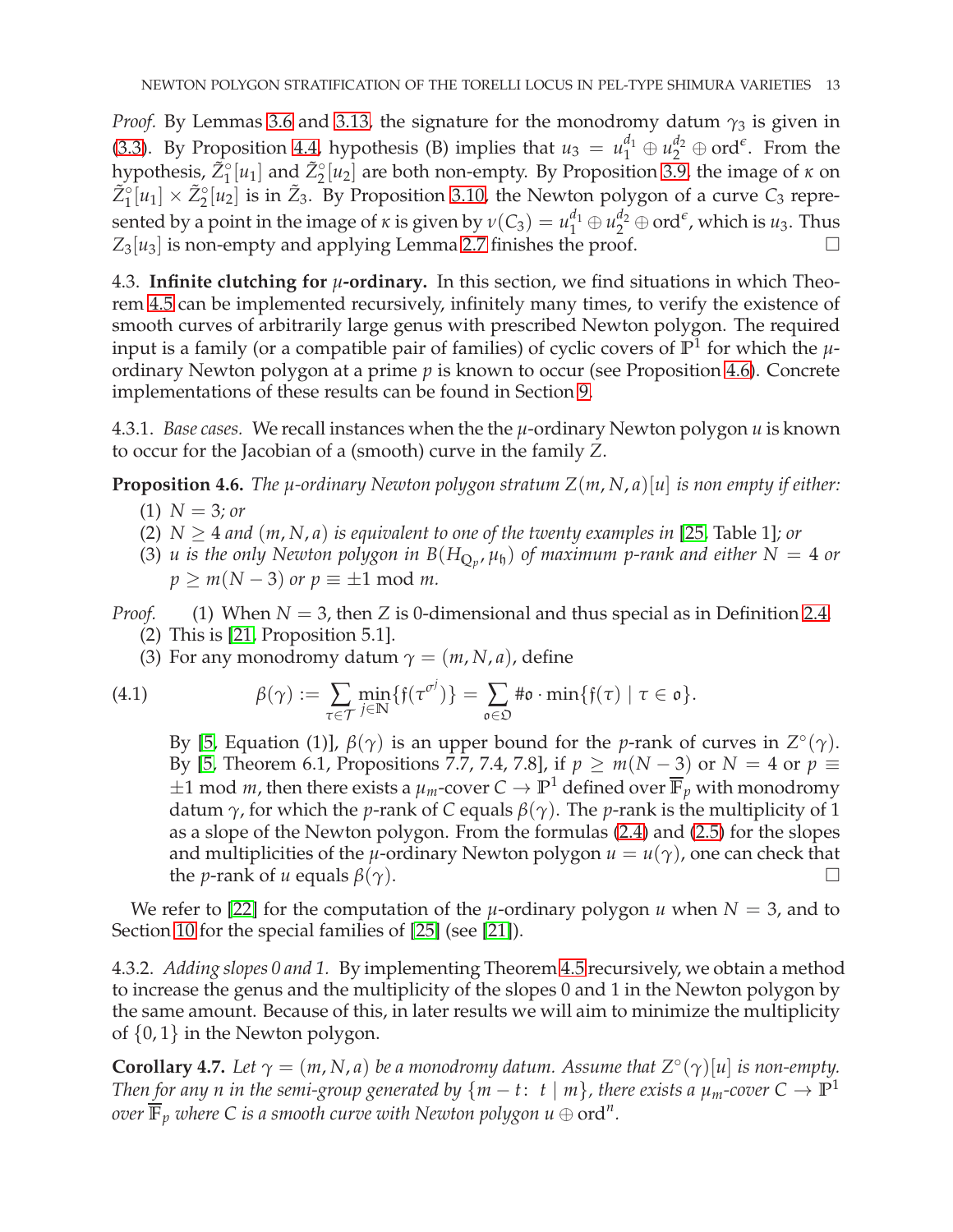*Proof.* For  $c \in \mathbb{Z}_{\geq 1}$  with  $c \leq m-1$ , let  $t = \gcd(m, c)$  and consider the monodromy datum *γ*<sub>1</sub> =  $(m/t, 3, (c/t, (m-c)/t, 0))$ . Note  $g_1(\tau) = 0$ , and  $f_1(\tau) = 0$ , for all  $\tau \in \mathcal{T}$ .

Let  $\gamma_2 = (m, N + 1, a')$ , where  $a'(1) = 0$ , and  $a'(i) = a(i - 1)$ , for  $i = 2, ..., N + 1$ . By construction, the pair  $\gamma_1$ ,  $\gamma_2$  is admissible and balanced. By Remark [2.3,](#page-5-2)  $Z^{\circ}(\gamma_2)[u]$  is non-empty. Set  $a_3 = (c, m - c, a(1), \ldots, a(N))$ ; then  $\gamma_3 = (m, N + 2, a_3)$  is the monodromy datum from Definition [3.5](#page-8-2) for the pair  $\gamma_1$ ,  $\gamma_2$ . By [\(3.1\)](#page-8-3),  $\epsilon = m - t$ . By Theorem [4.5,](#page-11-1)  $Z_3^{\circ}[u_3]$  is non-empty, where  $u_3 = u \oplus \text{ord}^{m-t}$ . The statement follows by iterating this construction, letting *c* vary. □

4.3.3. *Single Induction.* We consider inductive systems generated by a single monodromy datum  $\gamma_1$ . The next result follows from the observation that if the pair  $\gamma_1$ ,  $\gamma_1$  is admissible and if  $Z_1^{\circ}[u_1]$  is non-empty, then all hypotheses of Theorem [4.5](#page-11-1) are satisfied, and continue to be after iterations.

<span id="page-13-3"></span>**Corollary 4.8.** *Assume there exist*  $1 \le i \le j \le N$  *such that*  $a(i) + a(j) \equiv 0 \mod m$ .<sup>[10](#page-13-2)</sup> Let  $r = \gcd(a(i), m)$ . If  $Z^{\circ}(\gamma)[u]$  is non-empty, then there exists a smooth curve over  $\overline{\mathbb{F}}_p$  with *Newton polygon*  $u^n \oplus ord^{(n-1)(r-1)}$ , for any  $n \in \mathbb{Z}_{\geq 1}$ .

*Proof.* After reordering the branch points, we can suppose that  $i = 1$ ,  $j = N$ . We define a sequence of families  $Z^{\times n}$  as follows: let  $Z^{\times 1} = Z$ ; for  $n \ge 2$ , let  $Z^{\times n}$  be the family constructed from the monodromy datum produced by applying Definition [3.5](#page-8-2) to the monodromy data of  $Z^{\times (n-1)}$  and  $Z^{\times 1}$ . For  $n \in \mathbb{Z}_{\geq 1}$ , the pair of monodromy data for  $Z^{\times n}$ and *Z*<sup>×1</sup> satisfies hypotheses (A) and (B). Then  $u_n := u^n \oplus \text{ord}^{(n-1)(r-1)}$  is the *µ*-ordinary Newton polygon for  $Z^{\times n}$ . The statement follows by applying Theorem [4.5](#page-11-1) repeatedly.  $\Box$ 

The first hypothesis of Corollary [4.8](#page-13-3) appears restrictive. However, from any monodromy datum *γ* with *Z* ◦ (*γ*)[*u*] non-empty, we can produce a new monodromy datum which satisfies this hypothesis by clutching with a  $\mu_m$ -cover branched at only two points. As a result, Corollary [4.8](#page-13-3) can be generalized to Corollary [4.9](#page-13-0) which holds in much greater generality, at the expense of making the defect slightly larger.

<span id="page-13-0"></span>**Corollary 4.9.** *Assume that Z*◦ (*γ*)[*u*] *is non-empty and let t be a positive divisor of m. Then there exists a smooth curve over*  $\overline{\mathbb{F}}_p$  *with Newton polygon*  $u^n \oplus \mathrm{ord}^{mn-n-t+1}$ *, for any*  $n \in \mathbb{Z}_{\geq 1}.$ 

*Proof.* For  $t = m$ , consider the family  $Z^{\times 1}$  with monodromy datum  $(m, N + 2, a')$ , where  $a'(i) = a(i)$  for  $1 \le i \le N$ ,  $a'(N+1) = a'(N+2) = 0$ . Then, the statement follows from Corollary [4.8](#page-13-3) applied to  $Z^{\times 1}$  for  $r = m$ .

For  $t < m$ , consider the family  $Z^{\times 1}$  with monodromy datum  $(m, N + 2, a')$ , where  $a'(i) = a(i)$  for  $1 \le i \le N$ ,  $a'(N+1) = t$  and  $a'(N+2) = m - t$ . The *µ*-ordinary polygon *u'* of the associated Shimura variety is  $u \oplus \text{ord}^{m-t}$ . By Corollary [4.7,](#page-12-2)  $(Z^{\times 1})^{\circ}[u']$ is non empty. Then, the statement follows from Corollary [4.8](#page-13-3) applied to  $Z^{\times 1}$  for  $r=t$ , by observing that  $(u')^n \oplus \text{ord}^{(n-1)(t-1)} = u^n \oplus \text{ord}^{mn-n-t+1}$ . В последните поставите на примерение в поставите на примерение в поставите на примерение в собита на примере<br>В поставите на примерение в поставите на примерение в поставите на примерение в поставите на примерение в пост

4.3.4. *Double Induction.* We next consider inductive systems constructed from a pair of monodromy data satisfying hypotheses (A) and (B). For clarity, we state Corollary [4.10](#page-13-1) under the simplifying assumption  $m_1 = m_2$ . Corollary [9.9](#page-28-0) contains an example of this result; it also applies to the pair of monodromy data in the proof of Corollary [9.7.](#page-28-1)

<span id="page-13-2"></span><span id="page-13-1"></span> $^{10}\text{This condition implies that }\overline{Z}(\gamma)$  intersects the boundary component  $\Delta_{0}$  of  $\mathcal{M}_{g}.$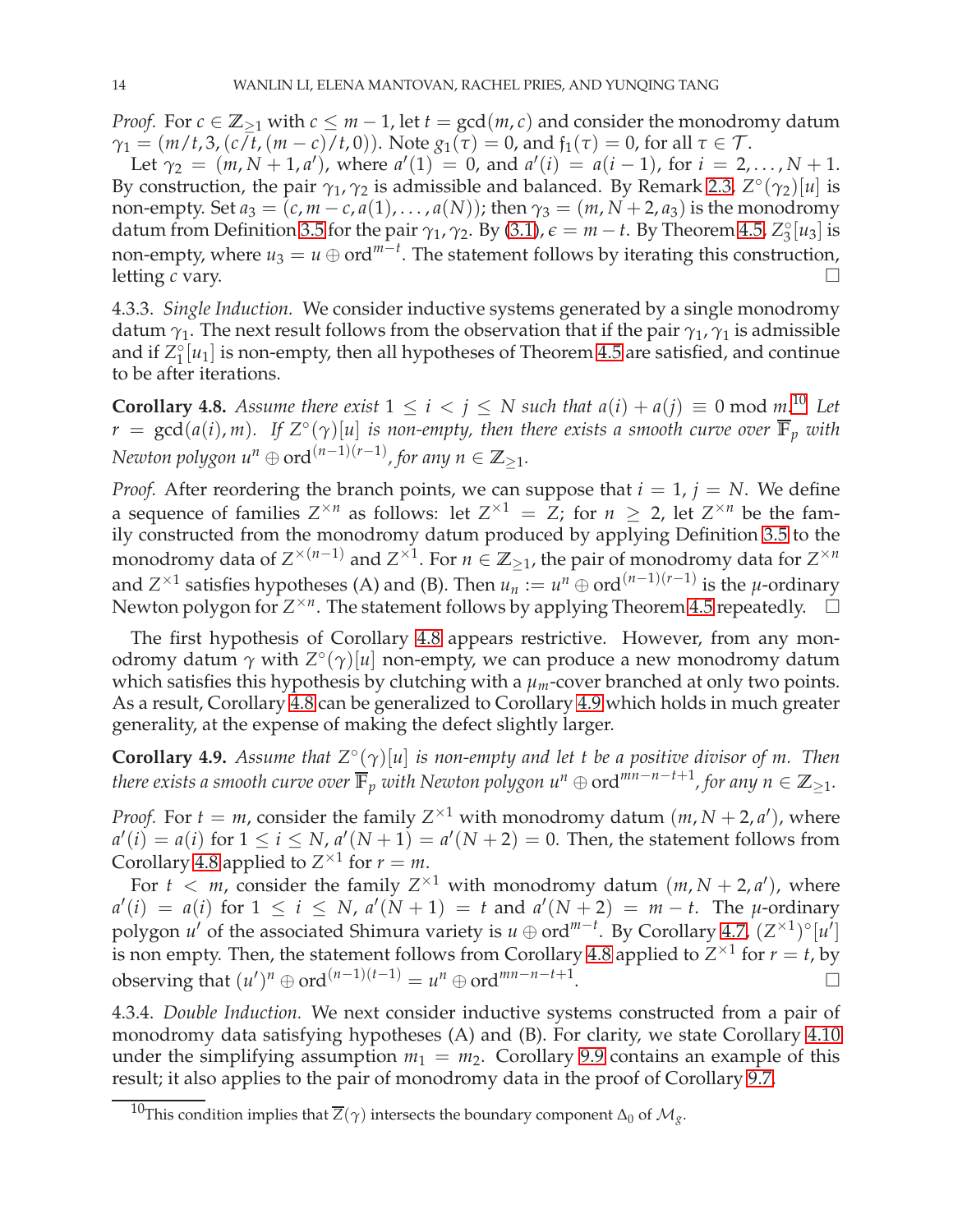**Corollary 4.10.** Let  $\gamma_1$  and  $\gamma_2$  be a pair of monodromy data with  $m_1 = m_2$  satisfying hypotheses *(A)* and *(B).* Let  $r = \gcd(m, a_1(N_1))$  and recall Notation [3.14.](#page-10-4) Assume that  $Z_1^{\circ}[u_1]$  and  $Z_2^{\circ}[u_2]$ are both non-empty. Then there exists a smooth curve over  $\overline{\mathbb{F}}_p$  with Newton polygon  $u_1^{n_1}\oplus u_2^{n_2}\oplus$  $\text{ord}^{(n_1+n_2-2)(m-1)+(r-1)}$  *for any*  $n_1, n_2 \in \mathbb{Z}_{\geq 1}$ *.* 

*Proof.* We apply Corollary [4.9](#page-13-0) to the family  $Z_1$  (resp.  $Z_2$ ) with  $t = m$ . The result is a family  $Z_1^{\times n_1}$  (resp.  $Z_2^{\times n_2}$ ) of smooth curves with Newton polygon  $u_1^{n_1} \oplus \text{ord}^{(n_1-1)(m-1)}$  $1 \quad \text{(resp. } 2$ (resp.  $u_2^{n_2} \oplus \text{ord}^{(n_2-1)(m-1)}$ ). Since  $Z_1$  and  $Z_2$  satisfy hypotheses (A) and (B), due to the construction in the proof of Corollary [4.9,](#page-13-0)  $Z_1^{\times n_1}$  and  $Z_2^{\times n_2}$  also satisfy hypothesizes (A) and (B). The result then follows from Theorem [4.5.](#page-11-1)

## 5. HYPOTHESIS (B) AND THE *µ*-ORDINARY NEWTON POLYGON

<span id="page-14-0"></span>In this section, we prove Proposition [4.4,](#page-11-3) namely that hypothesis (B) for a pair of signatures  $(f_1, f_2)$  is a necessary and sufficient condition for the associated Shimura variety  $Sh_1 \times Sh_2$  to intersect the *µ*-ordinary Newton polygon stratum of  $Sh_3^*$ . Recall that  $\sigma$  is Frobenius and  $\mathfrak D$  is the set of orbits of  $\sigma$  in  $\mathcal T$ .

**Notation 5.1.** For a  $\sigma$ -orbit  $\rho \in \mathcal{D}$ , let  $\mathfrak{p}_0$  be the prime above  $p$  associated with  $\rho$  and let  $|\rho|$ be the size of the orbit. For each  $\tau \in \mathfrak{o}$ , the order of  $\tau$  in  $\mathbb{Z}/m\mathbb{Z}$  is constant and denoted  $e_o$ ; by definition,  $e_o \mid m$ . Let  $\mathbb{Q}[\mu_m]_{\mathfrak{p}_o}$  denote the local field which is the completion of  $K_{e_o}$ along the prime  $p_0$ .

Let X denote the universal abelian scheme over  $Sh = Sh(H, \mathfrak{h})^{11}$  $Sh = Sh(H, \mathfrak{h})^{11}$  $Sh = Sh(H, \mathfrak{h})^{11}$ , and  $\mathcal{X}[p^{\infty}]$  the associated *p*-divisible group scheme. Let  $x \in Sh(\overline{\mathbb{F}}_p)$  and consider the abelian variety  $X := \mathcal{X}_x$ . Let  $v = v(X)$  be the Newton polygon of *X*. We omit the proof of the following.

<span id="page-14-2"></span>**Lemma 5.2.** *The*  $\mathbb{Q}[\mu_m]$ -action of X induces a  $\mathbb{Q}[\mu_m] \otimes_{\mathbb{Q}} \mathbb{Q}_p$ -action on  $\mathcal{X}[p^{\infty}]$ . *Thus it induces canonical decompositions*

$$
\mathcal{X}[p^{\infty}] = \bigoplus_{\mathfrak{o} \in \mathfrak{O}} \mathcal{X}[\mathfrak{p}_{\mathfrak{o}}^{\infty}] \text{ and } \nu = \bigoplus_{\mathfrak{o} \in \mathfrak{O}} \nu(\mathfrak{o}),
$$

where, for each  $\mathfrak{o} \in \mathfrak{O}$ , the group scheme  $\mathcal{X}[\mathfrak{p}_{\mathfrak{0}}^{\infty}]$  $\int_{0}^{\infty}$  *is a p-divisible*  $\mathbb{Q}[\mu_m]_{\mathfrak{p}_o}$ *-module and*  $\nu(\mathfrak{o}) =$ *ν*(*X*[p ∞ o ]) *is its Newton polygon.*

For each  $\nu \in B = B(H_{\mathbb{Q}_p}, \mu_{\mathfrak{h}})$ , we write  $\nu(\mathfrak{o})$  for its  $\mathfrak{o}$ -component, hence  $\nu = \bigoplus_{\mathfrak{o} \in \mathfrak{O}} \nu(\mathfrak{o})$ . For all  $\nu, \nu' \in B$ , note that  $\nu \leq \nu'$  if and only if  $\nu(\mathfrak{o}) \leq \nu'(\mathfrak{o})$ , for all  $\mathfrak{o} \in \mathfrak{O}$ .

<span id="page-14-3"></span>The following lemma says that to prove Proposition [4.4,](#page-11-3) it suffices to consider each *σ*-orbit *ο* in  $T = \mathbb{Z}/m_3\mathbb{Z}$  separately.

**Lemma 5.3.** With the same notation and assumption as in Proposition [4.4:](#page-11-3) the equality  $u_3 =$  $u_1^{d_1} \oplus u_2^{d_2} \oplus \mathrm{ord}^\epsilon$  is equivalent to the system of equalities, for every orbit  $\mathfrak o$  in  $\mathcal T$  *,* 

(5.1) 
$$
u_3(\mathfrak{o}) = u_1^{d_1}(\mathfrak{o}) \oplus u_2^{d_2}(\mathfrak{o}) \oplus \mathrm{ord}^{\epsilon_{\mathfrak{o}}},
$$

*where*  $\epsilon_{\rho} := |\rho|$  *if*  $e_{\rho}$  *is a divisor of*  $d_1 d_2 r_0$  *but not a divisor of*  $d_1$  *or*  $d_2$ *, and*  $\epsilon_{\rho} := 0$  *otherwise.* 

<span id="page-14-1"></span> $11$  or more generally the universal semi-abelian variety over its toroidal compactification,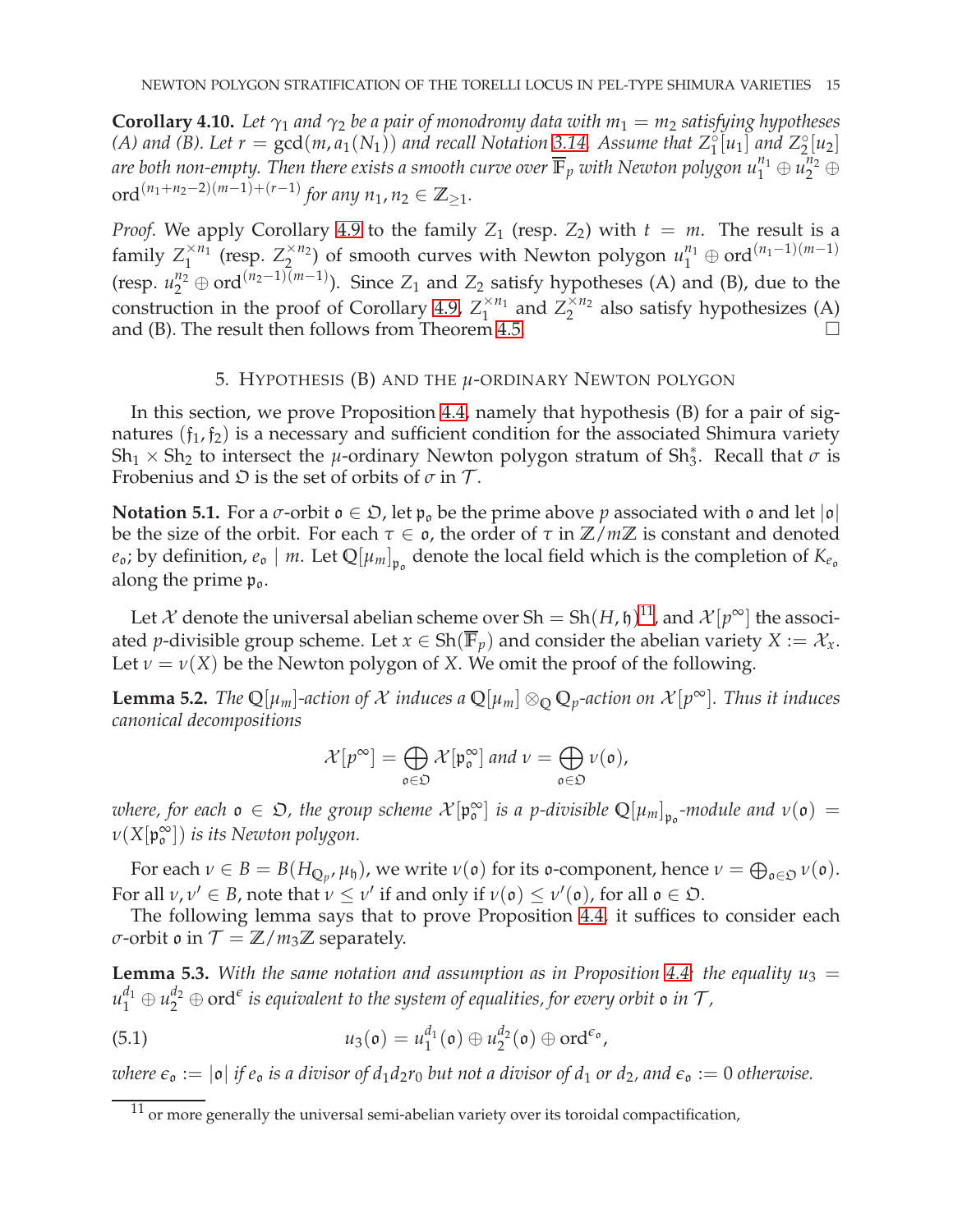*Proof.* Note that  $\epsilon = d_1d_2r_0 - d_1 - d_2 + 1$  is equal to the number of  $\tau \in \mathcal{T}$  whose order is a divisor of  $d_1d_2r_0$  but not a divisor of  $d_1$  or  $d_2$ ; recall  $gcd(d_1, d_2) = 1$ . Thus  $\epsilon = \sum_{\varphi \in \mathfrak{O}} \epsilon_{\varphi}$ , and the statement follows from Lemma [5.2](#page-14-2) and the discussion below the lemma.

*Proof of Proposition* [4.4.](#page-11-3) Fix an orbit  $\mathfrak{o}$  in  $\mathcal{T}$ . For  $i = 1, 2$ , let  $u_i^{\dagger}$  $\int_{i}^{\tau}$  denote the *µ*-ordinary Newton polygon of  $\text{Sh}(\mu_{m_3}, \mathfrak{f}_i^{\dagger})$  $\binom{1}{i}$ . By definition,  $u_i^{\dagger} = u_i^{d_i}$  $i_i^d$ , and  $u_i^{\dagger}$  $i^{\dagger}$ (**o**) =  $u_i^{d_i}$  $i_i^{u_i}(\mathfrak{o})$ . That is, the Newton polygons *u* †  $i(\mathfrak{o})$  and  $u_i(\mathfrak{o})$  have the same slopes, with the multiplicity of each slope in *u* †  $i^{\dagger}$  ( $\mathfrak{o}$ ) being  $d_i$  times its multiplicity in  $u_i(\mathfrak{o})$ . Recall the formulas for the slopes and multiplicities of  $u(\mathfrak{o})$  from Section [2.6.1.](#page-6-4)

**Reduction to a combinatorial problem.** The formulas for the slopes and multiplicities rely only on the signature type f viewed as a N-valued function on  $\mathcal T$ , and do not require f to be a signature associated with a Shimura variety. We regard each signature type f as an N-valued function on  $\mathfrak{o}$ , and denote by  $u(\mathfrak{o})$  the Newton polygon defined by the data of slopes in [\(2.4\)](#page-6-2) and multiplicities in  $(2.5)$ .<sup>[12](#page-15-0)</sup> We use subscripts and superscripts to identify various **N**-valued functions and their Newton polygons, for example, f †  $\frac{1}{1}$  and *u* †  $_{1}^{\dagger}(\mathfrak{o}).$ 

Proposition [4.4](#page-11-3) follows from the claim below taking  $R = r_0$ , using Lemma [5.3.](#page-14-3)

**Claim**. Let R be a positive integer which divides  $gcd(m_1, m_2)$ . Set  $\delta := \delta_{d,dR} + \delta_{d_1,d_1d_2} - \delta_{1,d_2d}$ *with d* :=  $m_3$  /  $gcd(m_1, m_2) = d_1d_2$  *and notations as in Definition* [3.11;](#page-9-2) *set*  $\epsilon_0 := |\mathfrak{o}|$  *if*  $\epsilon_0$ *divides dR but not d*<sub>1</sub> *or d*<sub>2</sub>*, and*  $\epsilon$ <sub>o</sub> := 0 *otherwise*.

<span id="page-15-2"></span>Define  $\mathfrak{f}_3 := \mathfrak{f}_1^{\dagger} + \mathfrak{f}_2^{\dagger} + \delta$ . Then, the equality

(5.2) 
$$
u_3(\mathfrak{o}) = u_1^{\dagger}(\mathfrak{o}) \oplus u_2^{\dagger}(\mathfrak{o}) \oplus \mathrm{ord}^{\epsilon_{\mathfrak{o}}}
$$

*holds if and only if the pair*  $f_1$ ,  $f_2$  *satisfies hypothesis (B).* 

**Reduction of claim to the case**  $d = R = 1$ . We first prove that if  $\mathfrak{f}_3 = \mathfrak{f}_1^{\dagger} + \delta$  then

<span id="page-15-1"></span>(5.3) 
$$
u_3(\mathfrak{o}) = u_1^{\dagger}(\mathfrak{o}) \oplus \mathrm{ord}^{\epsilon_{\mathfrak{o}}}.
$$

Note that the function  $\delta(\tau)$  is constant on  $\mathfrak{o}$ , with value  $\delta(\mathfrak{o})$  equal to 1 if  $e_{\mathfrak{o}}$  divides  $dR$ but not  $d_1$  or  $d_2$ , and to 0 otherwise. In particular,  $\epsilon_{\mathfrak{o}} = \sum_{\tau \in \mathfrak{o}} \delta(\tau)$ ,  $\delta(\mathfrak{o}) = \delta(\mathfrak{o}^*)$ , and by Remark [2.6,](#page-6-5) *g*3(o) = *g* †  $j_1^{\dagger}(\mathfrak{o}) + 2\delta(\mathfrak{o}).$ 

If  $\delta(\mathfrak{o}) = 0$ , then  $g_3(\mathfrak{o}) = g_1^{\dagger}$  $f_1^{\dagger}(\mathfrak{o})$ , and  $f_3(\tau) = f_1^{\dagger}$  $_1^{\dagger}$ (τ) for all *τ* ∈ **o**. Hence, *u*<sub>3</sub>(**o**) = *u*<sup>†</sup><sub>1</sub>  $\frac{1}{1}(\mathfrak{o})$ which agrees with equality [\(5.3\)](#page-15-1) for  $\epsilon_{\text{o}} = 0$ .

If  $\delta(\mathfrak{o}) = 1$ , then  $g_3(\mathfrak{o}) = g_1^{\dagger}$  $j_1^{\dagger}(\mathfrak{o}) + 2$ , and  $\mathfrak{f}_3(\tau) = \mathfrak{f}_1^{\dagger}$  $\tau_1^{\dagger}(\tau) + 1$  for all  $\tau \in \mathfrak{o}$ . In particular,  $g_3(\mathfrak{o}) > f_3(\tau) \geq 1$ , for all  $\tau \in \mathfrak{o}$ . By [\(2.4\)](#page-6-2) and [\(2.5\)](#page-6-3), both 0 and 1 occur as slopes of  $u_3(\mathfrak{o})$ , with multiplicity respectively  $\rho_3(0) = \rho_1(0) + |\mathfrak{o}|$  and  $\rho_3(1) = \rho_1(1) + |\mathfrak{o}|$ . Each of the slopes  $\lambda$  of  $u_1^{\dagger}$  $\frac{1}{1}$ (**o**), with  $\lambda \neq 0, 1$ , also occurs for *u*<sub>3</sub>(**o**), with multiplicity  $\rho_3(\lambda) = \rho_1(\lambda)$ . We deduce that  $u_3(\mathfrak{o}) = u_1^{\dagger}$  $j_1^{\dagger}(\mathfrak{o}) \oplus \text{ord}^{|\mathfrak{o}|}$ , which agrees with equality [\(5.3\)](#page-15-1) for  $\epsilon_{\mathfrak{o}} = |\mathfrak{o}|$ .

Equality [\(5.3\)](#page-15-1) is equivalent to the claim for  $f_2^{\dagger}$  $\tau_2^{\tau}(\tau) = 0$ , for all  $\tau \in \mathfrak{o}$ . Indeed, hypothesis (B) for the pair  $(f_1^{\dagger})$  $_{1}^{+}$ , 0) holds trivially, and equality [\(5.2\)](#page-15-2) for  $f_3 = f_1^{\dagger} + \delta$  specializes to [\(5.3\)](#page-15-1).

By [\(5.3\)](#page-15-1), we deduce that equality [\(5.2\)](#page-15-2) holds if and only if it holds in the special case of  $d = R = 1$ , that is if  $u_3(\mathfrak{o}) = u_1^{\dagger}$  $i_1^{\dagger}(\mathfrak{o}) + u_2^{\dagger}$  $f_2^{\dagger}(\mathfrak{o})$  when  $f_3 = f_1^{\dagger} + f_2^{\dagger}$  $L_2^{\dagger}$ . By definition, hypothesis (B) holds for the pair  $(f_1^+)$  $\frac{1}{1}$ ,  $\hat{J}_2^+$ <sup>†</sup><sub>2</sub>) if and only if it holds for  $(f_1^{\dagger} + \delta, f_2^{\dagger})$  $_2^{\dagger}$ ). Hence, without loss of

<span id="page-15-0"></span><sup>&</sup>lt;sup>12</sup>the integer  $g(\rho)$  will be specified in each part of the proof.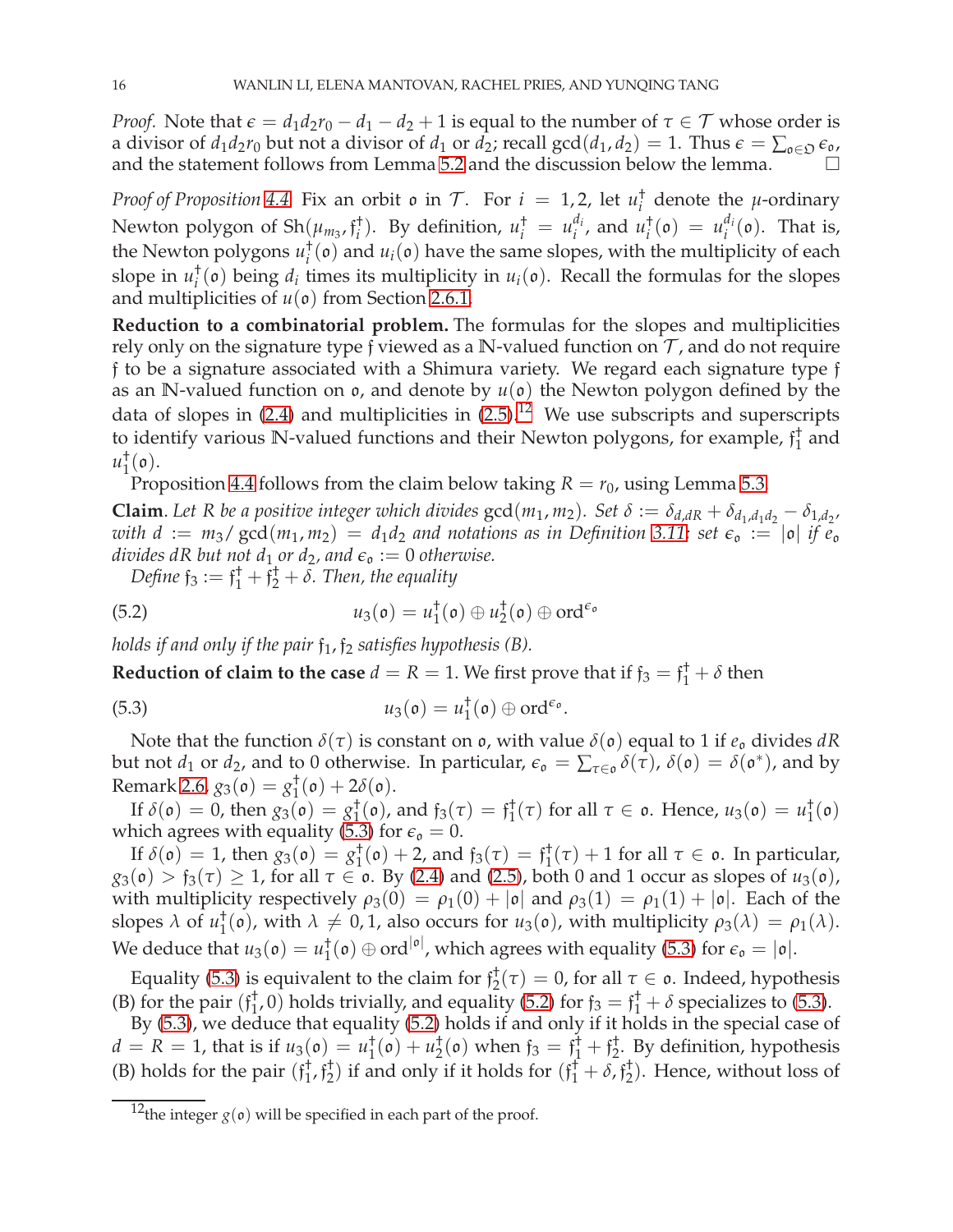generality, we may assume  $d = R = 1$  and  $f_3 = f_1 + f_2$ . In this case,  $g_3(\mathfrak{o}) = g_1(\mathfrak{o}) + g_2(\mathfrak{o})$ by Remark [2.6](#page-6-5) and the claim reduces to the following:

**Specialized claim:** *Assume*  $f_3 = f_1 + f_2$ *. Then, the equality* 

<span id="page-16-0"></span>(5.4) 
$$
u_3(\mathfrak{o}) = u_1(\mathfrak{o}) \oplus u_2(\mathfrak{o}).
$$

*holds if and only if the pair*  $f_1$ ,  $f_2$  *satisfies hypothesis (B).* 

**Converse direction: assume hypothesis (B)**. We shall prove that the equality [\(5.4\)](#page-16-0) holds, by induction on the integer  $s_3 + 1$ , the number of distinct slopes of  $u_3(\mathfrak{o})$ . More precisely, we shall proceed as follows. First, we shall establish the base case of induction, for  $s_3 = 0$ . Next, we shall prove the equality of multiplicities

<span id="page-16-1"></span>(5.5) 
$$
\rho_3(\lambda) = \rho_1(\lambda) + \rho_2(\lambda)
$$

for  $\lambda = \lambda_3(0)$  the first (smallest) slope of  $u_3(\mathfrak{o})$ . Then, we shall assume  $s_3 \geq 1$  and show that the inductive hypothesis and equality [\(5.5\)](#page-16-1) imply equality [\(5.4\)](#page-16-0), which will complete the argument. In the induction process,  $g_i(\mathfrak{o})$  remains unchanged.

**Base case:** Assume  $s_3 = 0$ . Then, for all  $\tau \in \mathfrak{o}$ , either  $\mathfrak{f}_3(\tau) = g_3(\mathfrak{o})$  or  $\mathfrak{f}_3(\tau) = 0$ . The equalities  $f_3(\tau) = f_1(\tau) + f_2(\tau)$  and  $g_3(\mathfrak{o}) = g_1(\mathfrak{o}) + g_2(\mathfrak{o})$  imply that  $f_3(\tau) = g_3(\mathfrak{o})$  (resp.  $f_3(\tau) = 0$ ) if and only if  $f_i(\tau) = g_i(\rho)$  (resp.  $f_i(\tau) = 0$ ) for both  $i = 1, 2$ . We deduce that both hypothesis (B) and [\(5.4\)](#page-16-0) hold in this situation.

**Equality** [\(5.5\)](#page-16-1). For  $i = 1, 2, 3$ , let  $E_i(\text{max})$  denote the maximal value of  $f_i$  on  $\text{o}$ . By definition,  $E_i$ (max) is equal to either  $E_i(0)$  or  $E_i(1)$ . In the first case,  $\lambda_i(0) > 0$ ; in the second case,  $\lambda_i(0) = 0$ . We claim that hypothesis (B) implies  $E_3(max) = E_1(max) + E_2(max)$ . First, note that hypothesis (B) implies that, for  $\omega, \tau \in \mathfrak{o}$ :

<span id="page-16-2"></span>(5.6) 
$$
\mathfrak{f}_3(\omega) = \mathfrak{f}_3(\tau) \text{ if and only if } \mathfrak{f}_i(\omega) = \mathfrak{f}_i(\tau) \text{ for both } i = 1, 2.
$$

For  $i = 1, 2, 3$ , set  $S_i = \{ \tau \in \mathfrak{o} \mid f_i(\tau) = E_i(\text{max}) \}$ . Then, property [\(5.6\)](#page-16-2) implies that  $S_3 = S_1 \cap S_2$ , which in turn implies  $E_3$ (max) =  $E_1$ (max) +  $E_2$ (max).

We claim that hypothesis (B) implies that  $S_3 = S_i$  for some  $i \in \{1, 2\}$ . Without loss of generality, assume that  $S_2$  properly contains  $S_3$ , and let  $\tau_0 \in S_2 - S_3$ . Then  $\tau_0 \notin S_1$ . For any  $\omega \in S_1$ :  $f_1(\omega) = E_1(\max) > f_1(\tau_0)$ . Thus, by hypothesis (B),  $f_2(\omega) \ge f_2(\tau_0)$ *E*<sub>2</sub>(max). We deduce that  $f_2(\omega) = E_2(\text{max})$ , hence  $S_1 \subseteq S_2$ .

By the formulas for slopes [\(2.4\)](#page-6-2), the equality  $S_1 = S_3$  implies that  $\lambda_1(0) = \lambda_3(0)$ , and the inclusion  $S_1 \subseteq S_2$  implies  $\lambda_1(0) \leq \lambda_2(0)$  (and the equality holds if and only if  $S_2 = S_3$ ).

For  $i = 1, 2, 3$ , let  $E_i$ (next) denote the maximal value of  $f_i$  on  $o - S_3$ . For  $i = 1, 3$ ,  $E_i(\text{next}) < E_i(\text{max})$ ; for  $i = 2$ ,  $E_2(\text{next}) \le E_2(\text{max})$  and the equality holds if and only if *S*<sup>2</sup> properly contains *S*3.

As before by property [\(5.6\)](#page-16-2), we deduce that hypothesis (B) implies  $E_3$ (next) =  $E_1$ (next) +  $E_2$ (next). By the formulas for multiplicities [\(2.5\)](#page-6-3), the two identities,  $E_3$ (max) =  $E_1$ (max) +  $E_2$ (max) and  $E_3$ (next) =  $E_1$ (next) +  $E_2$ (next), imply the desired equality [\(5.5\)](#page-16-1).

**Assume**  $s_3 \geq 1$ . Then the polygon  $u_3(\mathfrak{o})$  has at least two distinct slopes. Our plan is to introduce auxiliary functions  $\tilde{f}_1(\tau)$ ,  $\tilde{f}_2(\tau)$  such that polygon  $\tilde{u}_3(\mathfrak{o})$  associated with the function  $\tilde{f}_3(\tau) := \tilde{f}_1(\tau) + \tilde{f}_2(\tau)$  has  $s_3$  distinct slopes.

For  $i = 1, 2$ , define  $\tilde{f}_i(\tau) := f_i(\tau)$  for all  $\tau \notin S_3$  and  $\tilde{f}_i(\tau) := E_i(\text{next})$  for  $\tau \in S_3$ . Note that  $\tilde{f}_2 = f_2$  unless  $S_2 = S_3$ . By definition, for  $i = 1, 2, 3$ ,  $\tilde{E}_i$ (max) =  $E_i$ (next).

For  $i = 1, 3$ , and for  $i = 2$  if  $S_2 = S_3$ , the polygon  $\tilde{u}_i(\mathfrak{o})$  shares the same slopes as  $u_i(\mathfrak{o})$ except  $\lambda_i(0)$  which no longer occurs. For each  $t = 2, \ldots, s_i$ , the slope  $\lambda_i(t)$  occurs in  $\tilde{u}_i(\mathfrak{o})$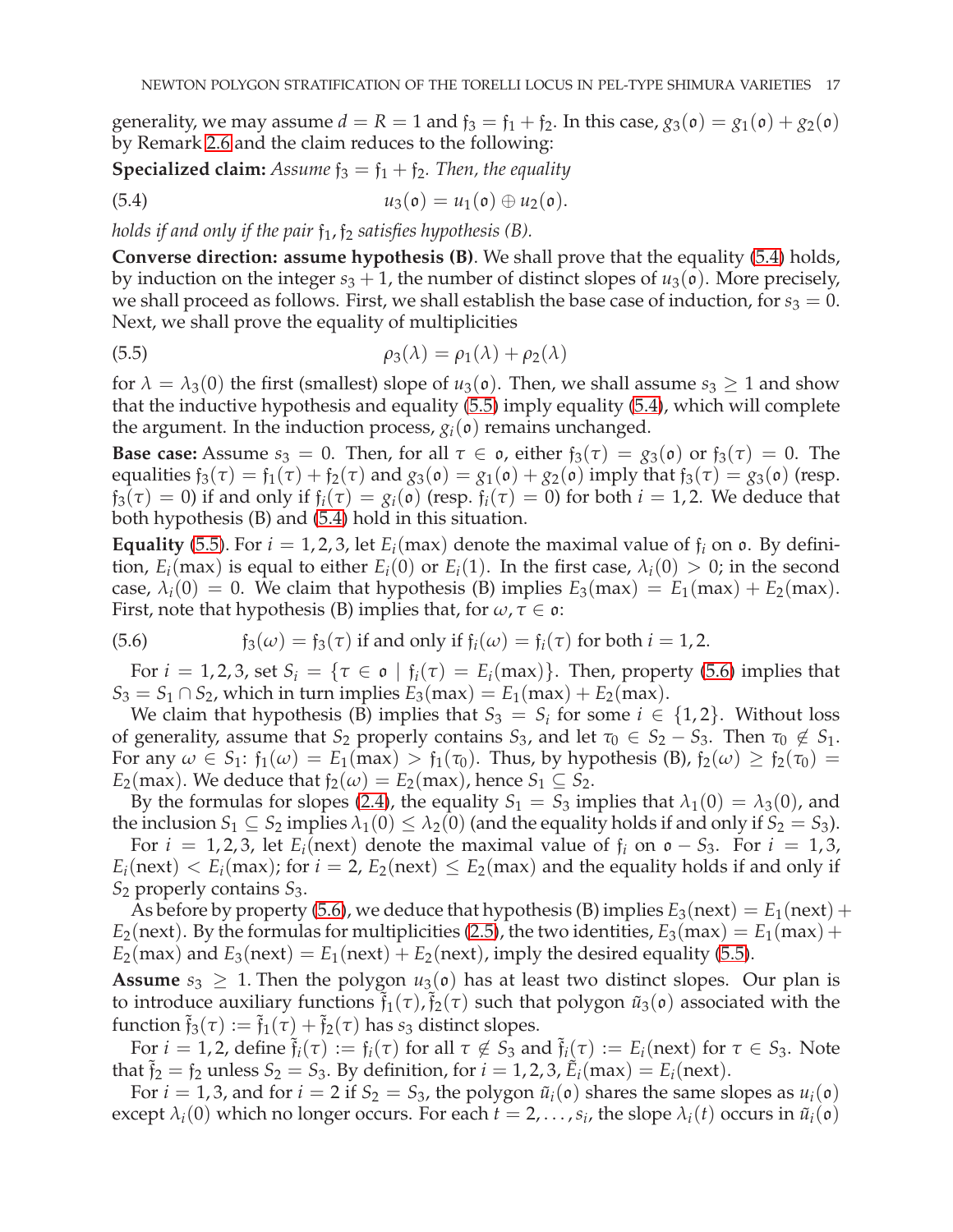with multiplicity equal to  $\rho_i(\lambda_i(t))$ ; while the slope  $\lambda_i(1)$  occurs in  $\tilde{u}_i(\rho)$  with multiplicity  $\rho_i(\lambda_i(0)) + \rho_i(\lambda_i(1))$ . For  $i = 2$ , if  $S_2 \neq S_3$ , then  $\tilde{u}_2(\mathfrak{o}) = u_2(\mathfrak{o})$ .

Note that  $\tilde{u}_3$  has exactly  $s_3$  slopes. Hence, by the inductive hypothesis, we deduce that  $\tilde{u}_3(\rho) = \tilde{u}_1(\rho) \oplus \tilde{u}_2(\rho)$ . This identity, together with [\(5.5\)](#page-16-1) and the above computation of  $\tilde{\rho}_i(\lambda_i(1))$ , implies that  $u_3(\mathfrak{o}) = u_1(\mathfrak{o}) \oplus u_2(\mathfrak{o})$ .

**Forward direction: assume** [\(5.4\)](#page-16-0). We shall prove that the pair  $(f_1, f_2)$  satisfies hypothesis (B), arguing by contradiction. Supposing hypothesis (B) does not hold, we shall define auxiliary functions  $\bar{f}_1$ ,  $\bar{f}_2$  obtained by precomposing  $f_1$ ,  $f_2$  with a permutation of  $\sigma$ , such that the Newton polygon  $\bar{u}_3(\rho)$  associated with the function  $\bar{f}_3(\tau) := \bar{f}_1(\tau) + \bar{f}_2(\tau)$  is strictly above  $u_3(\rho)$ , i.e.,  $\bar{u}_3(\rho) < u_3(\rho)$ . By the formulas for slopes and multiplicities [\(2.4\)](#page-6-2) and [\(2.5\)](#page-6-3), we see that precomposing a function f with a permutation of o does not change the associated polygon  $u(\rho)$ . Hence, for  $i = 1, 2$  we deduce  $\bar{u}_i(\rho) = u_i(\rho)$ . On the other hand, by repeating the permutation process, we eventually end up with a pair  $(\bar{f}_1, \bar{f}_2)$  which satisfies hypothesis (B) and by the above argument, hypothesis (B) implies that  $\bar{u}_1(\rho) \oplus \bar{u}_2(\rho) = \bar{u}_3(\rho)$ . Hence  $\bar{u}_3(\rho) = u_1(\rho) \oplus u_2(\rho)$ , which equals  $u_3(\rho)$  by [\(5.2\)](#page-15-2) and contradicts the conclusion that  $\bar{u}_3(\rho) < u_3(\rho)$ .

**Contradict hypothesis (B)**. Thus, there exist  $\omega_0$ ,  $\eta_0 \in \mathfrak{o}$  such that

$$
f_2(\omega_0) > f_2(\eta_0)
$$
 and  $f_1(\omega_0) < f_1(\eta_0)$ .

Let  $\gamma$  denote the permutation of  $\mathfrak o$  which switches  $\omega_0$  and  $\eta_0$ , and define  $\bar{\mathfrak f}_1(\tau) := \mathfrak f_1(\gamma(\tau))$ and  $\bar{f}_2(\tau) := f_2(\bar{\tau})$ . Set  $\bar{f}_3(\tau) := \bar{f}_1(\tau) + \bar{f}_2(\tau)$ . Then,  $\bar{f}_3(\tau) = f_3(\tau)$  except for  $\tau = \omega_0, \eta_0$ . Note that  $\bar{f}_3(\omega_0) > f_3(\omega_0)$ ,  $\bar{f}_3(\eta_0) < f_3(\eta_0)$ , and  $\bar{f}_3(\omega_0) > f_3(\eta_0)$  (also,  $\bar{f}_3(\eta_0) < f_3(\omega_0)$ ).

We claim that  $\bar{u}_3(\rho) < u_3(\rho)$ , meaning that  $\bar{u}_3(\rho)$  and  $u_3(\rho)$  share the same endpoints (this follows from the equality  $\bar{g}_3(\rho) = g_3(\rho)$ ), and that  $\bar{u}_3(\rho)$  lies strictly above  $u_3(\rho)$ .

We first show that possibly after sharing the first several slopes,  $\bar{u}_3$ ( $\sigma$ ) admits a slope which is strictly larger than the corresponding one in  $u_3(\mathfrak{o})$ . Let us consider the value  $A = \overline{f}_3(\omega_0)$ . Note that  $A > \overline{f}_3(\omega_0) \ge 0$ . If  $A = f_3(\tau)$  for some  $\tau \in \mathfrak{o}$ , say  $A = E_3(t)$  for some  $t \in \{0, \ldots, s_3\}$ . Then by the formulas for slopes and multiplicities [\(2.4\)](#page-6-2) and [\(2.5\)](#page-6-3), we deduce that the first *t* slopes, and their multiplicities, of  $\bar{u}_3(\rho)$  and  $u_3(\rho)$  agree, but the  $(t+1)$ -st slope of  $\bar{u}_3(\rho)$  is strictly larger that the  $(t+1)$ -st slope of  $u_3(\rho)$ . If  $f_3(\tau) \neq A$  for all  $\tau \in \mathfrak{o}$ , let  $t \in \{0, \ldots, s_3\}$  be such that  $E_3(t) > A > E_3(t+1)$ . We deduce that the first *t* slopes of  $\bar{u}_3(\rho)$  and  $u_3(\rho)$  agree, and so do the multiplicities of the first *t* − 1 slopes, but the multiplicity of the *t*-th slope of  $\bar{u}_3$  is strictly smaller than that of  $u_3(\rho)$ .

By similar arguments for the subsequent slopes and multiplicities,  $\bar{u}_3(\rho)$  never drops strictly below  $u_3(\rho)$ , but it might (and often does) agree with  $u_3(\rho)$  for large slopes.

#### <span id="page-17-0"></span>6. THE TORELLI LOCUS AND THE NON *µ*-ORDINARY LOCUS OF SHIMURA VARIETIES

In this section, we study the intersection of the open Torelli locus with Newton polygon strata which are not *µ*-ordinary in PEL-type Shimura varieties. The main result, Theorem [6.11,](#page-20-0) provides a method to leverage information from smaller dimension to larger dimension. This theorem is significantly more difficult than Theorem [4.5;](#page-11-1) we add an extra compatibility condition to maintain control over the codimensions of the Newton polygon strata. This is the first systematic result on this topic that we are aware of.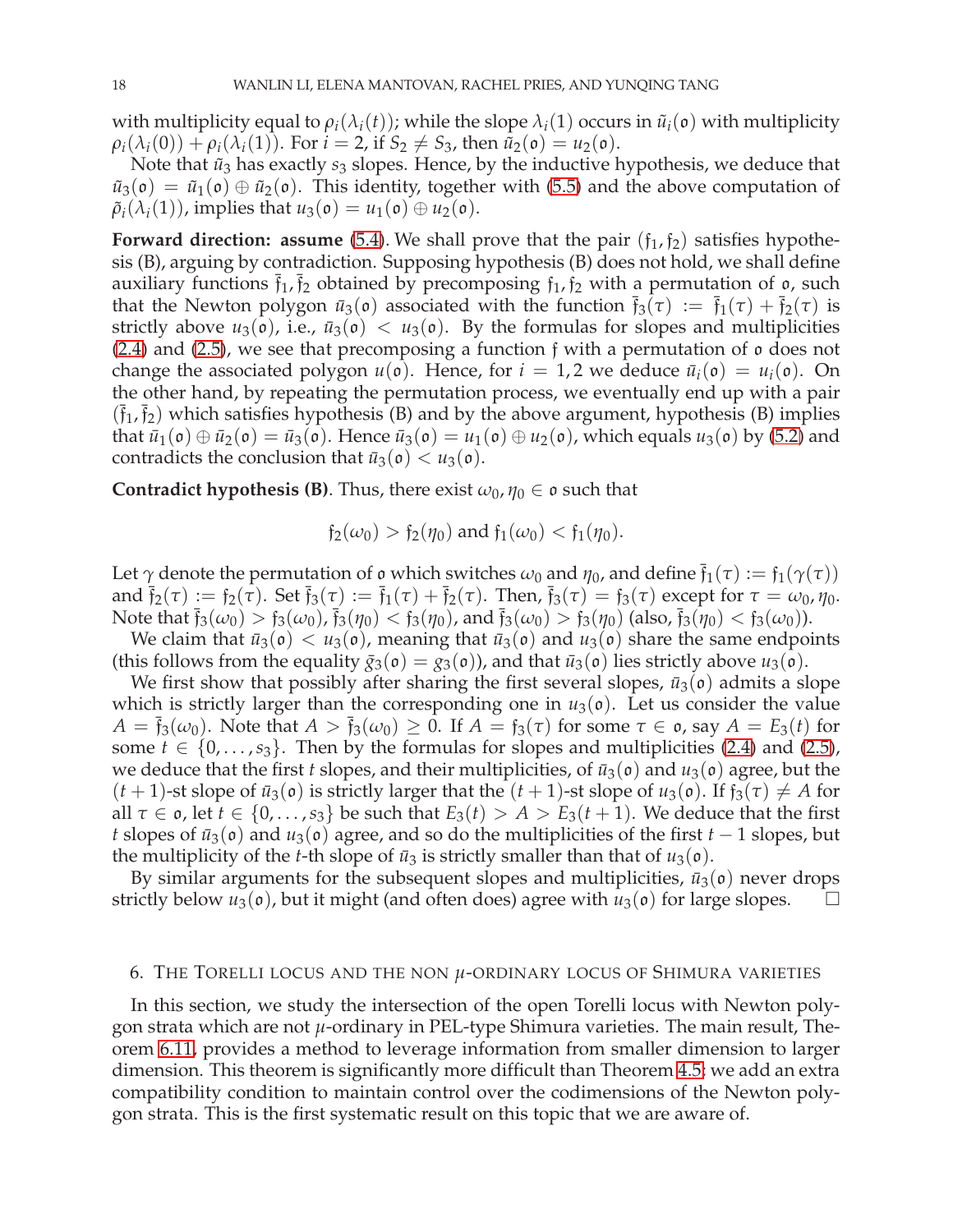For applications, we find situations in which Theorem [6.11](#page-20-0) can be applied infinitely many times; from this, we produce systems of infinitely many PEL-type Shimura varieties for which we can verify that the open Torelli locus intersects certain non *µ*-ordinary Newton polygon strata. See Corollaries [6.14](#page-22-1) to [6.16](#page-22-2) and Section [9](#page-26-0) for details.

<span id="page-18-1"></span>**Notation 6.1.** Let  $\gamma_1 = (m_1, N_1, a_1)$ ,  $\gamma_2 = (m_2, N_2, a_2)$  be an ordered pair of (generalized) monodromy data which satisfies hypothesis (A). Assume that  $m_1/m_2$ . Set  $d := m_2/m_1$ and  $r := \gcd(m_1, a_1(N_1))$ . Then, [\(3.1\)](#page-8-3) specializes to  $\epsilon = d(r-1)$  and  $g_3 = dg_1 + g_2 + \epsilon$ . In particular,  $\epsilon = 0$  if and only if  $r = 1$ .

Remark [6.10](#page-19-1) explains why we restrict to the case  $m_1|m_2$ .

6.1. **Hypothesis (C).** To study the Newton polygons beyond the  $\mu$ -ordinary case, we introduce an extra hypothesis.

**Definition 6.2.** Given a Newton polygon *ν*, the *first slope*  $\lambda_{1st}(v)$  is the smallest slope of *ν* and the *last slope*  $\lambda_{last}(v)$  is the largest slope of  $v$ . If  $v$  is symmetric with  $q$  distinct slopes, the *middle* slope  $\lambda_{mid}(\nu)$  is the  $\lfloor \frac{q+1}{2} \rfloor$  $\frac{1}{2}$  -st slope of *ν*.

<span id="page-18-0"></span>**Definition 6.3.** An ordered pair of monodromy data  $\gamma_1$ ,  $\gamma_2$  is *compatible* if the slopes of the  $\mu$ -ordinary Newton polygons  $u_1$  and  $u_2$  satisfy:

hypothesis (C): for each orbit  $o \in \mathcal{D}$ , every slope of  $u_1(o)$  is in the range

 $[0, 1] \setminus (\lambda_{1st}(u_2(\mathfrak{o})), \lambda_{last}(u_2(\mathfrak{o}))).$ 

By convention, the condition in the previous line holds for  $\mathfrak{o}$  if  $u_i(\mathfrak{o})$  is empty for either  $i = 1, 2$ . If a pair of monodromy data is compatible, then we write  $u_1 \ll_{(C)} u_2$ .

**Remark 6.4.** (1) Hypothesis (C) holds for  $\mathfrak{o}$  if either  $u_1(\mathfrak{o})$  has slopes in  $\{0,1\}$  or  $u_2(\mathfrak{o})$ is supersingular. In particular, if *u* is ordinary or supersingular, then  $u \ll_{(C)} u$ .

- (2) If  $\mathfrak{o} = \mathfrak{o}^*$ , then hypothesis (C) holds for  $\mathfrak{o}$  if and only if  $\lambda_{mid}(u_1(\mathfrak{o})) \leq \lambda_{1st}(u_2(\mathfrak{o}))$ .
- (3) If  $u_1 \ll_{(C)} u_2$  then  $u_1^d \ll_{(C)} u_2$  for all  $d \in \mathbb{Z}_{\geq 1}$ .

<span id="page-18-2"></span>**Remark 6.5.** Let *γ*1, *γ*<sup>2</sup> be a pair of monodromy data as in Notation [6.1.](#page-18-1) By Section [2.6.1,](#page-6-4)

$$
\lambda_{1st}(u_2(\mathfrak{o})) = \frac{1}{|\mathfrak{o}|} \# \{ \tau \in \mathfrak{o} \mid \mathfrak{f}_2(\tau) = g_2(\mathfrak{o}) \} \text{ and } \lambda_{last}(u_2(\mathfrak{o})) = \frac{1}{|\mathfrak{o}|} \# \{ \tau \in \mathfrak{o} \mid \mathfrak{f}_2(\tau) > 0 \}.
$$

Hypothesis (C) holds for  $\mathfrak{o}$  if and only if there exists an integer  $E(\mathfrak{o}) \in [0, g_1(\mathfrak{o})]$  such that

$$
\#\{\tau \in \mathfrak{o} \mid \mathfrak{f}_1^{\dagger}(\tau) > E(\mathfrak{o})\} \leq \#\{\tau \in \mathfrak{o} \mid \mathfrak{f}_2(\tau) = g_2(\mathfrak{o})\}, \text{ and}
$$
  

$$
\#\{\tau \in \mathfrak{o} \mid \mathfrak{f}_1^{\dagger}(\tau) \geq E(\mathfrak{o})\} \geq \#\{\tau \in \mathfrak{o} \mid \mathfrak{f}_2(\tau) > 0\}.
$$

The next statement follows from Definition [6.3](#page-18-0) and Remark [6.5.](#page-18-2)

**Lemma 6.6.** *The following are equivalent:*  $u \ll_{(C)} u$ ; for each  $o \in \mathfrak{D}$ , the Newton polygon  $u(o)$ *has at most two distinct slopes; and, for each*  $o \in \mathfrak{D}$ , there exists an integer  $E(o) \in [0, g(o)]$  such *that*  $f(\tau) \in \{0, E(\mathfrak{o}), g(\mathfrak{o})\}$  *for all*  $\tau \in \mathfrak{o}$ *.* 

<span id="page-18-3"></span>Unlike hypothesis (B), hypothesis (C) does not behave well under induction in general. Lemma [6.7](#page-18-3) identifies two instances when it does. We omit the proof.

**Lemma 6.7.** (1) *If*  $u_1 \ll_{(C)} u_2$  *then*  $u_1^n \oplus \text{ord}^l \ll_{(C)} u_2$ , for any  $n, l \in \mathbb{Z}_{\geq 1}$ . (2) If  $u_1 \ll_{(C)} u_2$  and  $u_2 \ll_{(C)} u_2$ , then  $u_1^n \oplus u_2^m \oplus \text{ord}^l \ll_{(C)} u_2$ , for any  $n, m, l \in \mathbb{Z}_{\geq 1}$ .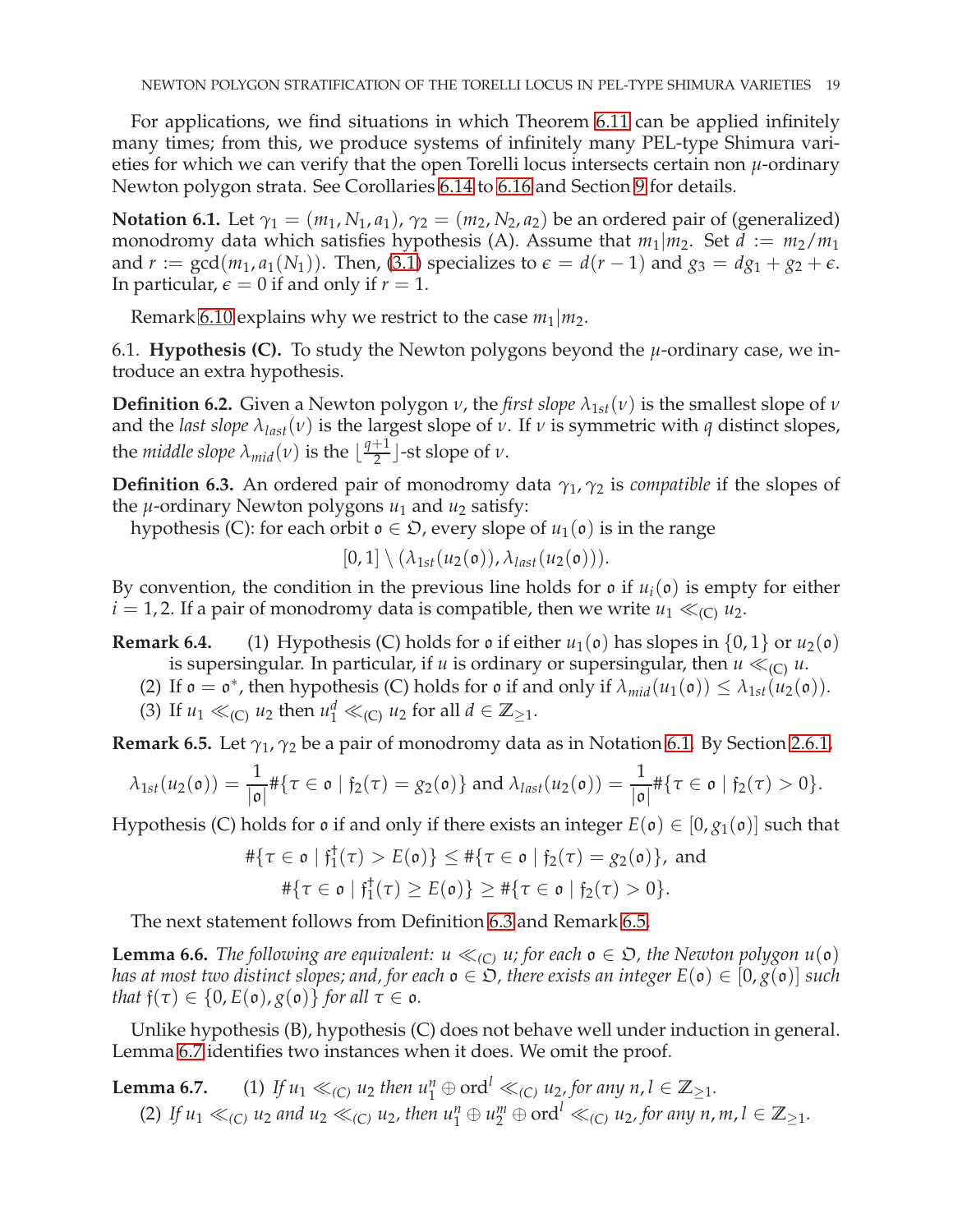6.2. **The significance of hypothesis (C).** Hypothesis (C) is sufficient to prove the geometric condition on the Newton polygon stratification in Proposition [6.8](#page-19-0) below. We use hypothesis (C) to prove the surjectivity of the map in [\(6.2\)](#page-19-2).

<span id="page-19-0"></span>**Proposition 6.8.** *Let*  $\gamma_1 = (m_1, N_1, a_1), \gamma_2 = (m_2, N_2, a_2)$  *be an ordered pair of monodromy data as in Notation [6.1.](#page-18-1) Assume the pair satisfies hypotheses (A), (B), and (C). Consider the monodromy datum*  $\gamma_3$  *as in Definition* [3.5.](#page-8-2) *Then, for any Newton polygon*  $\nu_2 \in B_2$ *,* 

(6.1) codim(Sh<sub>2</sub>[*v*<sub>2</sub>], Sh<sub>2</sub>) = codim( $\overline{Sh}_3[u_1^d \oplus v_2 \oplus \text{ord}^{\epsilon}], \overline{Sh}_3$ ).

<span id="page-19-3"></span>The following lemma is a reformulation of Proposition [4.4.](#page-11-3)

**Lemma 6.9.** *Hypothesis (B) is equivalent to the assumption that [\(6.1\)](#page-19-3) <i>holds for*  $v_2 = u_2$ *.* 

In fact, the proof below shows that if hypothesis (B) does not hold, then [\(6.1\)](#page-19-3) is false for all  $\nu_2 \in B_2$ .

*Proof of Proposition* [6.8.](#page-19-0) For any Kottwitz set *B* and any  $\nu \in B$ , let  $B(\nu) = \{t \in B \mid t \ge \nu\}$ .

We first prove the case when  $\epsilon = 0$ . Consider the map  $\Sigma : B_2 \to B_3$ , where  $t \mapsto u_1^d \oplus t$ .

We first note that  $\Sigma$  is an order-preserving injection.<sup>[13](#page-19-4)</sup> Let  $t \in B_2$ . For each orbit  $\theta$  in  $\mathcal{D}$ , let  $q_1 = q_1(\mathfrak{o})$  (resp.  $q'_1 = q'_1(\mathfrak{o})$ ) be the number of distinct slopes of  $u_1(\mathfrak{o})$  in  $[0, \lambda_{1st}(u_2(\mathfrak{o}))]$ (resp.  $[\lambda_{last}(u_2(\mathfrak{o})), 1]$ ). By hypothesis (C), for the Newton polygon  $u_1^d \oplus t$ , the first  $q_1$ and the last  $q'_1$  slopes of  $u_1(\mathfrak{o})^d \oplus t(\mathfrak{o})$  are the slopes of  $u_1(\mathfrak{o})^d$  with the same multiplicities and the rest are the slopes of  $t(\mathfrak{o})$  with the same multiplicities. So, if  $t \leq t'$  in  $B_2$ , then  $u_1^d \oplus t \leq u_1^d \oplus t'$  in  $B_3$ . In particular, the map  $\Sigma$  induces an injection on the ordered sets

(6.2) 
$$
B_2(\nu_2) \rightarrow B_3(u_1^d \oplus \nu_2), t \mapsto u_1^d \oplus t.
$$

By [\(2.6\)](#page-7-3), to conclude, it suffices to prove that under hypotheses (B) and (C) the map in [\(6.2\)](#page-19-2) is also surjective. By Proposition [4.4,](#page-11-3) hypothesis (B) implies that  $u_3 = u_1^d \oplus u_2$ . Hence, for a Newton polygon  $v \in B_3(u_1^d \oplus v_2)$ , then  $u_1^d \oplus v_2 \le v \le u_3 = u_1^d \oplus u_2$ . By the paragraph after Lemma [5.2,](#page-14-2)

<span id="page-19-2"></span>
$$
u_1(\mathfrak{o})^d \oplus v_2(\mathfrak{o}) \leq v(\mathfrak{o}) \leq u_1(\mathfrak{o})^d \oplus u_2(\mathfrak{o}).
$$

By hypothesis (C), the inequalities above imply that  $v(\mathfrak{o})$  and  $u_1(\mathfrak{o})^d$  share the first  $q_1$ and last  $q'_1$  slopes, with the same multiplicities except for the  $q_1$ -th slope (resp.  $q_2$ -th slope) which may occur with higher multiplicity in the former if  $u_1(\mathfrak{o})$  has slope  $\lambda_{1st}(u_2(\mathfrak{o}))$ (resp.  $\lambda_{last}(u_2(\mathfrak{o})))$ ). We deduce that each  $v \in B_3(u_1^d \oplus v_2)$  is of the form  $v = u_1^d \oplus t$  for some  $t \in B_2(\nu_2)$ ; thus the map in [\(6.2\)](#page-19-2) is surjective.

If  $\epsilon \neq 0$ , by [\(2.7\)](#page-7-4), the same argument still applies, with  $u_1^d$  $\frac{d}{1}$  replaced by  $u_1^d \oplus \mathrm{ord}^{\epsilon}$  $\Box$ 

<span id="page-19-1"></span>**Remark 6.10.** Let  $\gamma$  be a monodromy datum, of signature f. For  $d > 1$ , let  $\gamma^{\dagger}$  be the induced monodromy datum, of signature  $f^{\dagger}$ , as in Notation [3.1.](#page-7-5) The map  $(\cdot)^{\dagger}$  :  $B(f) \rightarrow$  $B(f^{\dagger})$ ,  $\nu \mapsto \nu^{d}$ , is injective and order-preserving, but is not surjective in general. If  $(\cdot)^{\dagger}$  is not surjective, then, by [\(2.6\)](#page-7-3), there exists  $\nu \in B$  such that codim(Sh[ $\nu$ ], Sh)  $\neq$ codim(Sh<sup>†</sup>[ $\nu$ <sup>d</sup>], Sh<sup>†</sup>). For example, if  $\mathfrak{f} = (1)$ , and  $d = 2$ , this happens when  $\nu = (1/2, 1/2)$ .

<span id="page-19-4"></span> $13$ For convenience, we use hypothesis (C) to construct the order-preserving map [\(6.2\)](#page-19-2); however, this part can be proved without using this hypothesis.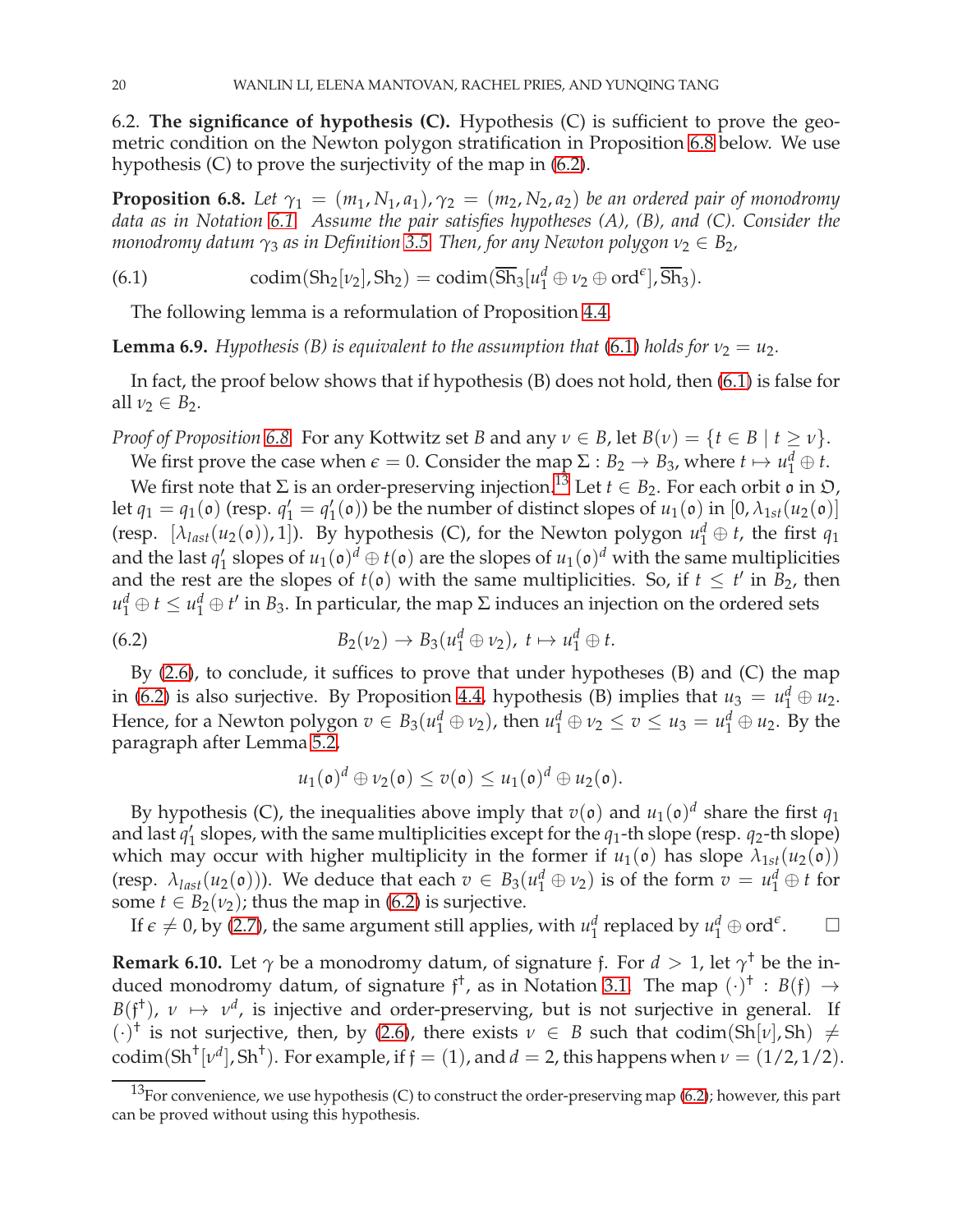<span id="page-20-0"></span>6.3. **The second main result.** The next result also provides a partial positive answer to Conjecture [1.1](#page-1-0) when  $\epsilon = 0$ .

**Theorem 6.11.** *Let γ*1, *γ*<sup>2</sup> *be an ordered pair of monodromy data as in Notation [6.1.](#page-18-1) Assume it satisfies hypotheses (A), (B), and (C). Let*  $\epsilon = d(r-1)$ *. Consider the monodromy datum*  $\gamma_3$ *from Definition* [3.5.](#page-8-2) Let  $v_2 \in B_2$ . If  $Z_1^\circ[u_1]$  and  $Z_2^\circ[v_2]$  are non-empty, and  $Z_2^\circ[v_2]$  contains an *irreducible component*  $\Gamma_2$  *such that* 

(6.3) 
$$
\text{codim}(\Gamma_2, Z_2) = \text{codim}(\text{Sh}_2[\nu_2], \text{Sh}_2),
$$

then  $Z_3^{\circ}[u_1^d\oplus v_2\oplus \text{ord}^\epsilon]$  is non-empty and contains an irreducible component  $\Gamma_3$  such that

<span id="page-20-1"></span>
$$
\mathrm{codim}(\Gamma_3,Z_3)=\mathrm{codim}(\mathrm{Sh}_3[u_1^d\oplus\nu_2\oplus\mathrm{ord}^\epsilon],\mathrm{Sh}_3).
$$

<span id="page-20-4"></span>**Remark 6.12.** As seen in Section [6.5,](#page-22-3) hypothesis (C) is not a necessary condition and it can occasionally be removed. Specifically, Theorem [6.11](#page-20-0) still holds with hypothesis (C) replaced by the weaker (but harder to verify) assumption that [\(6.1\)](#page-19-3) holds for the given non  $\mu$ -ordinary Newton polygon  $\nu_2 \in B_2$ .

**Remark 6.13.** If  $Z_2$  is one of Moonen's special families from [\[25\]](#page-31-0) and  $Z_2^{\circ}[\nu_2]$  is non-empty, then every irreducible component of  $Z_2^{\circ}[\nu_2]$  satisfies the codimension condition [\(6.3\)](#page-20-1).

*Proof of Theorem [6.11.](#page-20-0)* By Remark [2.3,](#page-5-2) without loss of generality, we may assume that the inertia types  $a_1$  and  $a_2$  contain no zero entries if  $r < m_1$  and no zero entries other than  $a_1(N_1) = a_2(1) = 0$  if  $r = m_1$ . Set  $l := \text{codim}(Sh_2[\nu_2], Sh_2)$ . Recall the clutching morphism  $\kappa : \tilde{Z}_1 \times \tilde{Z}_2 \rightarrow \tilde{Z}_3$  from Proposition [3.9.](#page-8-4) Note that

(6.4) 
$$
\dim(Z_3) = N_3 - 3 = (N_1 - 3) + (N_2 - 3) + 1.
$$

<span id="page-20-2"></span>We distinguish three cases:  $\epsilon = 0$ ,  $\epsilon \neq 0$  and  $r < m_1$ , and  $\epsilon \neq 0$  and  $r = m_1$ .

*Assume*  $\epsilon = 0$ . Then [\(6.4\)](#page-20-2) implies that

<span id="page-20-3"></span>(6.5) 
$$
\dim(Z_3) = \dim(Z_1) + \dim(Z_2) + 1 = \dim(\tilde{Z}_1) + \dim(\tilde{Z}_2) + 1.
$$

By Notation [3.4,](#page-8-6)  $g_3 = dg_1 + g_2$  and the formula for  $f_3$  is in [\(3.3\)](#page-10-5). The clutching morphism *κ* is compatible with the morphism  $\iota$  : Sh<sub>1</sub> × Sh<sub>2</sub>  $\rightarrow$  Sh<sub>3</sub> given by  $\iota(\mathcal{X}_1, \mathcal{X}_2) = \mathcal{X}_1^d \oplus \mathcal{X}_2$ . Since the map  $\tilde{Z}_i \to \overline{Z}_i$  is finite,  $\dim(\tilde{Z}_i[\nu_i]) = \dim(\overline{Z}_i[\nu_i])$  for any  $\nu_i \in B_i$ .

By Proposition [6.8,](#page-19-0)  $l = \text{codim}( \text{Sh}_3[\mu_1^d \oplus \nu_2], \text{Sh}_3)$ . Let  $\tilde{\Gamma}_2$  denote the Zariski closure of the preimage of  $\Gamma_2$  in  $\tilde{Z}_2[\nu_2]$ . Apriori,  $\tilde{\Gamma}_2$  may not be irreducible, in which case we replace it by one of its irreducible components. Then  $\dim(\tilde{\Gamma}_2) = \dim(\Gamma_2)$ .

Let  $W := \kappa(\tilde{Z}_1[u_1], \tilde{Z}_2[v_2])$ . Since  $W \subseteq \tilde{Z}_3[u_1^d \oplus v_2]$ , then  $\tilde{Z}_3[u_1^d \oplus v_2]$  is non-empty. By [\(6.5\)](#page-20-3),  $\kappa(\tilde{Z}_1, \tilde{Z}_2)$  has codimension 1 in  $\tilde{Z}_3$ . In addition, *W* is an open and closed substack of the intersection of  $\kappa(\tilde{Z}_1, \tilde{Z}_2)$  and  $\tilde{Z}_3[u_1^d \oplus v_2]$ . By [\[31,](#page-32-6) page 614], every irreducible component of *W* has codimension at most 1 in the irreducible component of  $\tilde{Z}_3[u_1^d \oplus v_2]$ which contains it. Note that  $\kappa(\tilde{Z}_1[u_1], \tilde{\Gamma}_2)$  is an irreducible component of *W*. Let  $\tilde{\Gamma}_3$  be the irreducible component of  $\tilde{Z}_3[u_1^d \oplus v_2]$  which contains  $\kappa(\tilde{Z}_1[u_1], \tilde{\Gamma}_2)$ . It follows that  $\operatorname{codim}(\kappa(\tilde{Z}_1[u_1], \tilde{\Gamma}_2), \tilde{\Gamma}_3) \leq 1$ . So

$$
\dim(\tilde{\Gamma}_3) = \begin{cases} \dim(Z_1) + \dim(Z_2) - l & \text{if } \tilde{\Gamma}_3 = \kappa(\tilde{Z}_1[u_1], \tilde{\Gamma}_2), \\ \dim(Z_1) + \dim(Z_2) - l + 1 & \text{otherwise.} \end{cases}
$$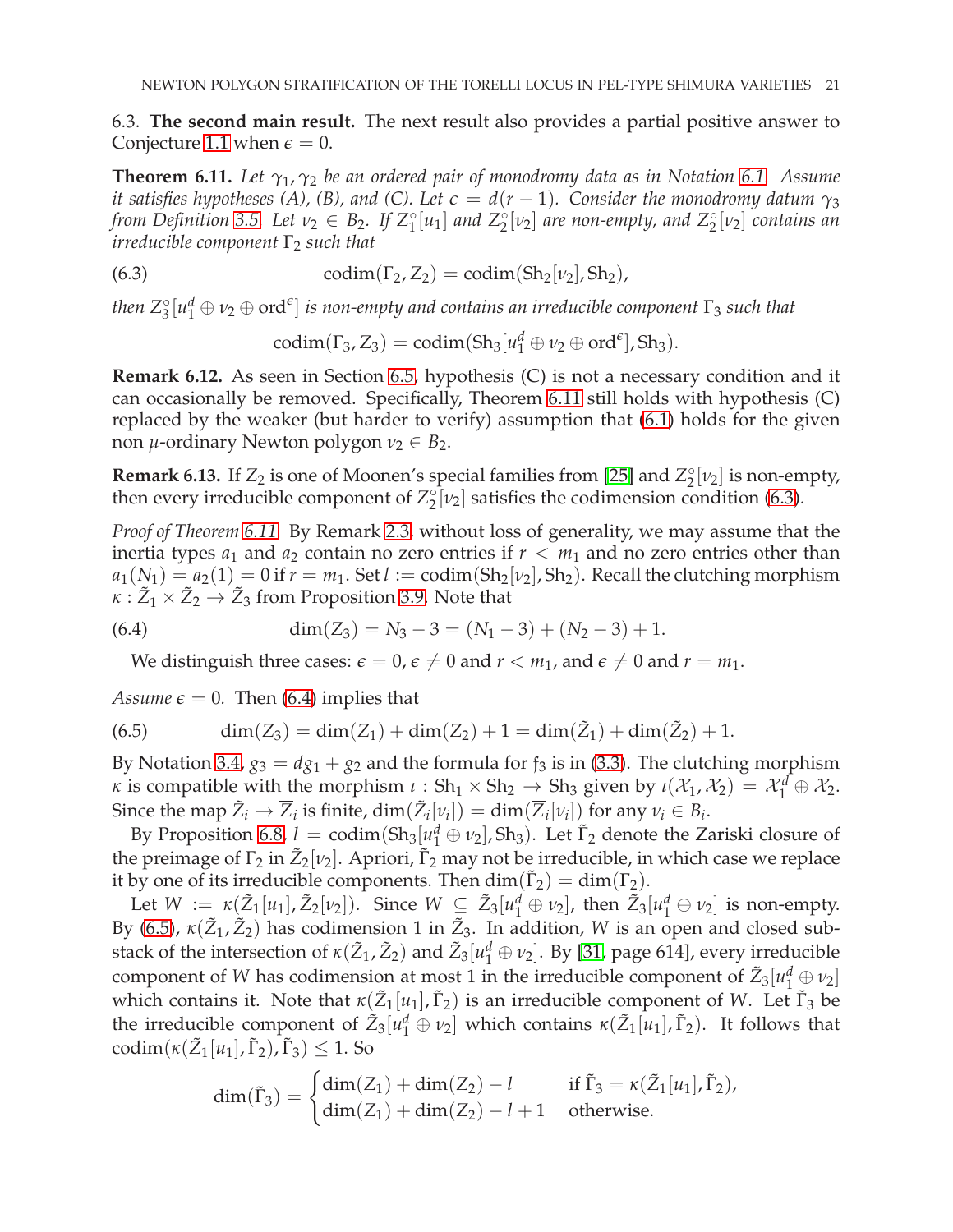On the other hand, for all  $b \in B_3$ , by [\(2.6\)](#page-7-3) and the de Jong–Oort purity theorem [\[7,](#page-31-24) Theorem 4.1], the codimension of any irreducible component of  $\tilde{Z}_3[b]$  in  $\tilde{Z}_3$  is no greater than length $(b) = \text{codim}(Sh_3[b], Sh_3)$ . For  $b = u_1^d \oplus v_2$ , by [\(6.5\)](#page-20-3), this yields

$$
\dim(\tilde{\Gamma}_3) \ge \dim(Z_3) - l = \dim(Z_1) + \dim(Z_2) + 1 - l.
$$

We deduce that  $\mathrm{codim}(\tilde{\Gamma}_3,\tilde{Z}_3)=l$  and that  $\tilde{\Gamma}_3$  strictly contains  $\kappa(\tilde{Z}_1[u_1],\tilde{\Gamma}_2).$ 

Let  $\bar{\Gamma}_3$  denote the image of  $\tilde{\Gamma}_3$  via the forgetful map  $\tilde{Z}_3 \to \bar{Z}_3$ . Define  $\Gamma_3 = \bar{\Gamma}_3 \cap Z_3^{\circ}$ . To finish the proof, we only need to show that  $\Gamma_3$  is non-empty. Therefore, it suffices to show that  $\tilde{\Gamma}_3$  is not contained in the image of any other clutching map from Proposition [3.9.](#page-8-4) Since  $r = 1$ , by Proposition [3.10](#page-9-1) the points in *W* represent curves of compact type, thus  $\tilde{\Gamma}_3 \cap \tilde{Z}_3^c$  is non empty.

To finish, we argue by contradiction; suppose  $\tilde{\Gamma}_3$  is contained in the image of any of the other clutching maps in  $\tilde{Z}_3^c$ . This would imply that all points of  $\kappa(\tilde{Z}_1[u_1], \tilde{\Gamma}_2)$  represent  $\mu_m$ covers of a curve of genus 0 comprised of at least 3 projective lines. This is only possible if all points of either  $\tilde{Z}_1[u_1]$  or  $\tilde{\Gamma}_2$  represent  $\mu_m$ -covers of a curve of genus  $0$  comprised of at least 2 projective lines. This would imply that either  $Z_1^{\circ}[u_1]$  or  $\Gamma_2 \subset Z_2^{\circ}[v_2]$  is empty, which contradicts the hypotheses of the theorem.

*Assume*  $\epsilon \neq 0$  *and*  $r < m_1$ . By the same argument as when  $\epsilon = 0$ , there exists an irreducible component  $\tilde{\Gamma}_3$  of  $\tilde{Z}_3[u_1^d \oplus v_2 \oplus \text{ord}^e]$  of codimension *l* such that  $\tilde{\Gamma}_3$  strictly contains  $\kappa(\tilde{Z}_1[u_1], \tilde{\Gamma}_2)$ . To finish the proof, we only need to show that  $\tilde{\Gamma}_3$  is not contained in the boundary of  $\tilde{\mathcal{M}}_{\mu_m}$ . As before,  $\tilde{\Gamma}_3$  is not contained in the image of any of the clutching maps in  $\tilde{Z}_3^c$ . Suppose that  $\tilde{\Gamma}_3$  is contained in the image of any of the clutching maps not in  $\tilde{Z}_3^c$ . By keeping careful track of the toric rank, one can check that this implies that the points of either  $\tilde{Z}_1[u_1]$  or  $\tilde{\Gamma}_2$  represent  $\mu_m$ -covers of curves that are not of compact type. This would imply that either  $Z_1^{\circ}[u_1]$  or  $\Gamma_2 \subset Z_2^{\circ}[v_2]$  is empty, which contradicts the hypotheses of the theorem.

*Assume*  $\epsilon \neq 0$  *and*  $r = m_1$ . By Remark [2.3,](#page-5-2) for  $i = 1, 2$ , the fibers of the forgetful map  $f_i$ :  $\tilde{Z}_i^{\circ} \to Z_i^{\circ}$  have pure dimension 1. Let  $\tilde{\Gamma}_2'$  be an irreducible component of the preimage via *f*<sub>2</sub> of  $\Gamma_2$ ; it is in  $\tilde{Z}_2^{\circ}[\nu_2]$ . Let  $\tilde{\Gamma}_1'$  be an irreducible component of the preimage via *f*<sub>1</sub> of  $Z_1^{\circ}[\nu_1]$ ; it is in  $\tilde{Z}_1^{\circ}[u_1]$ . Then  $\dim(\tilde{\Gamma}_2') = \dim(\Gamma_2) + 1$ . Similarly,  $\dim(\tilde{\Gamma}_1') = \dim(Z_1[u_1]) + 1$ .

Let  $\tilde{\Gamma}_3$  be the irreducible component of  $\tilde{Z}_3[u_1^d \oplus v_2 \oplus \text{ord}^{\epsilon}]$  that contains the image  $\kappa(\tilde{\Gamma}'_1, \tilde{\Gamma}'_2)$ . As before,  $\dim(\tilde{\Gamma}_3) \geq \dim(\kappa(\tilde{\Gamma}'_1, \tilde{\Gamma}'_2)) + 1$ . The rest of the proof follows in the same way as when  $r < m_1$ , by taking  $\Gamma_3 = \overline{\Gamma}_3 \cap Z_3^{\circ}$ , where  $\overline{\Gamma}_3$  is the image of  $\overline{\Gamma}_3$  via the forgetful map. To obtain the dimension inequality, note that

$$
\dim(\kappa(\tilde{\Gamma}'_1, \tilde{\Gamma}'_2)) = 1 + \dim(Z_1[u_1]) + 1 + \dim(\Gamma_2) = 2 + \dim(Z_1) + \dim(Z_2) - l,
$$

where  $l = \text{codim}(Sh_2[v_2], Sh_2)$ . In this case,  $\dim(Z_i) = N_i - 4$  for  $i = 1, 2$ . By [\(6.4\)](#page-20-2),

(6.6) 
$$
\dim(Z_3) = (N_1 - 4) + (N_2 - 4) + 3 = \dim(Z_1) + \dim(Z_2) + 3.
$$

On the other hand, by the de Jong–Oort purity theorem [\[7,](#page-31-24) Theorem 4.1],

$$
\dim(\tilde{\Gamma}_3) \ge \dim(Z_3) - l = \dim(Z_1) + \dim(Z_2) + 3 - l = \dim(\kappa(\tilde{\Gamma}'_1, \tilde{\Gamma}'_2)) + 1. \qquad \Box
$$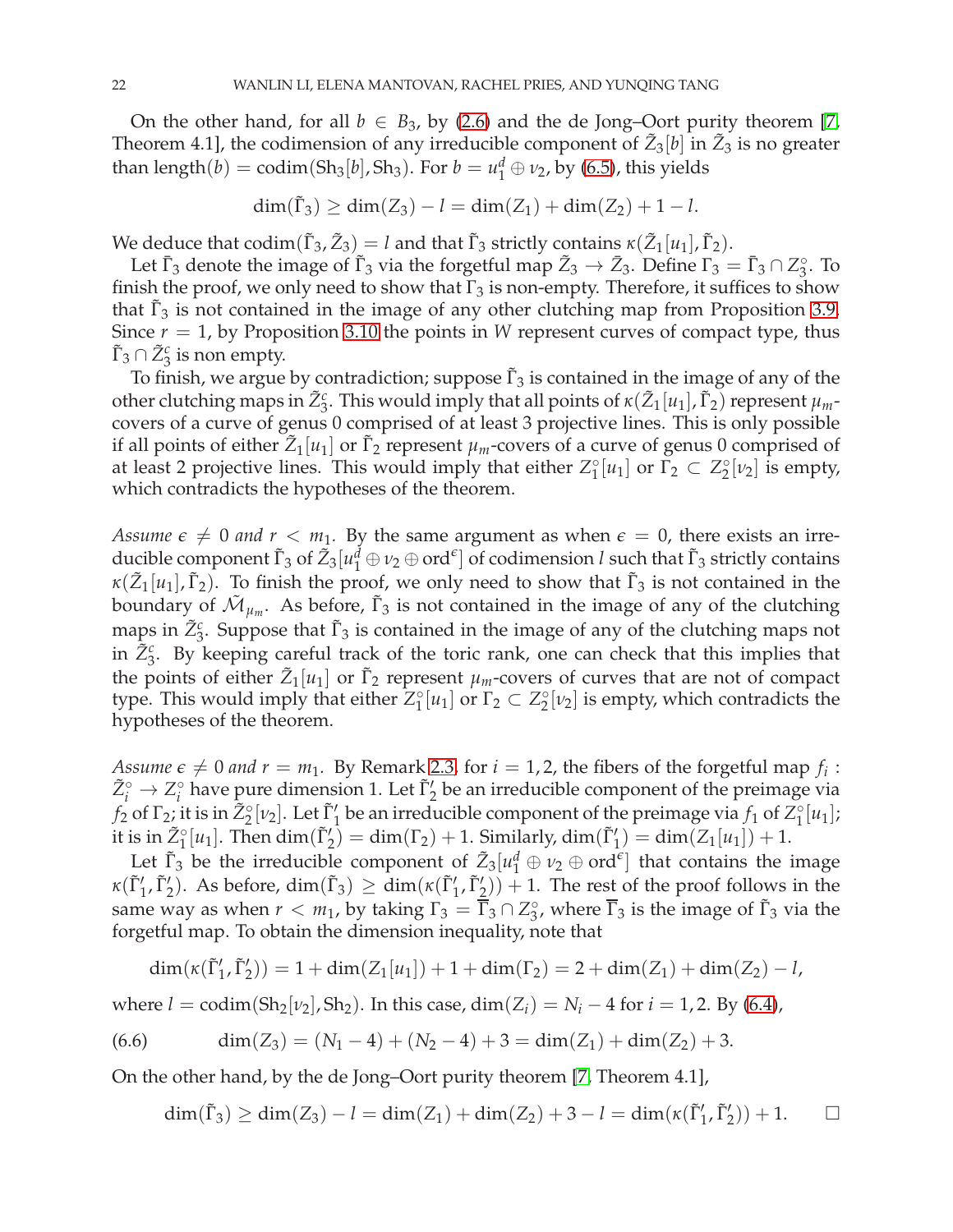<span id="page-22-0"></span>6.4. **Infinite clutching for non**  $\mu$ -ordinary. This section is similar to Section [4.3,](#page-12-0) in that we find situations in which Theorem [6.11](#page-20-0) can be implemented recursively, infinitely many times, except that we now focus on non *µ*-ordinary Newton polygons.

<span id="page-22-1"></span>Let  $\gamma = (m, N, a)$  be a monodromy datum and let  $\nu \in B(\gamma)$ .

**Corollary 6.14.** *(Extension of Corollary [4.7\)](#page-12-2) Assume Z*◦ (*γ*)[*ν*] *is non-empty and contains an irreducible component* Γ *such that* codim(Γ, *Z*(*γ*)) = codim(Sh[*ν*], Sh)*. Then for any n in the semi-group generated by*  $\{m-t\colon~t\mid m\}$ , there exists a  $\mu_m$ -cover  $C\to \mathbb{P}^1$  over  $\overline{\mathbb{F}}_p$  where  $C$  is a *smooth curve with Newton polygon*  $\nu \oplus \text{ord}^n$ .

*Proof.* Let  $\gamma_1$  be as in the proof of Corollary [4.7.](#page-12-2) Note that  $u_1(\mathfrak{o})$  is empty for all  $\mathfrak{o}$ . So the pair  $\gamma_1$ ,  $\gamma$  satisfies hypothesis (C), in addition to (A) and (B). The proof is then the same as for Corollary [4.7,](#page-12-2) replacing Theorem [4.5](#page-11-1) with Theorem [6.11.](#page-20-0)

<span id="page-22-4"></span>**Corollary 6.15.** *(Extension of Corollaries* [4.8](#page-13-3) *and* [4.9\)](#page-13-0) Let  $\epsilon = (n-1)(r-1)$  *if there exist* <sup>1</sup> <sup>≤</sup> *<sup>i</sup>* <sup>&</sup>lt; *<sup>j</sup>* <sup>≤</sup> *N such that a*(*i*) + *<sup>a</sup>*(*j*) <sup>≡</sup> 0 mod *m, and <sup>ǫ</sup>* = (*<sup>n</sup>* <sup>−</sup> <sup>1</sup>)(*<sup>m</sup>* <sup>−</sup> <sup>1</sup>) *otherwise. Assume*  $Z^{\circ}(\gamma)$ [*v*] *is non-empty and contains an irreducible component*  $\Gamma$  *such that* codim( $\Gamma$ ,  $Z(\gamma)$ ) = codim(Sh[*v*], Sh). Assume  $u \ll_{(C)} u$ . Then for any  $n \in \mathbb{Z}_{\geq 1}$ , there exists a smooth curve with *Newton polygon*  $u^{n-1} \oplus v \oplus \text{ord}^e$ .

*Proof.* The result is true when  $n = 1$  by hypothesis. For  $n \ge 2$ , we use Corollary [4.8](#page-13-3) (resp. Corollary [4.9](#page-13-0) with  $t = m$ ) to construct a family  $Z^{\times n-1}$  with Newton polygon  $u^{n-1} \oplus$ ord<sup>(*n*−2)(*r*−1)</sup> (resp.  $u^{n-1} \oplus \text{ord}^{(n-2)(m-1)}$ ). The pair of monodromy data of the families  $Z^{\times n-1}$  and *Z* satisfies hypotheses (A) and (B). Since  $u \ll_{(C)} u$ , by Lemma [6.7](#page-18-3) (1), the pair also satisfies hypothesis (C). Hence we conclude by Theorem [6.11.](#page-20-0)

<span id="page-22-2"></span>**Corollary 6.16.** *With notation and hypotheses as in Corollary [4.10,](#page-13-1) assume furthermore that for some ν*<sub>2</sub> ∈ *B*(γ<sub>2</sub>), *Z*°<sub><sub>2</sub><sup>(*ν*<sub>2</sub>)</sub> *is non-empty and contains an irreducible component* Γ *such that*</sub></sup>  $\cot^2(1/2) = \cot^2(1/2)$ ,  $\mathcal{L}_2[\nu_2]$  is non-empty and contains an irreductive component 1 such that  $\cot^2(1/2) = \cot^2(1/2)$ ,  $\sin^2(1/2)$ ,  $\cot^2(1/2) = \cot^2(1/2)$ ,  $\cot^2(1/2)$ ,  $\cot^2(1/2) = \cot^2(1/2)$ ,  $\cot^2(1/2)$ ,  $\cot^2(1/2) = \$ *there exists a smooth curve with Newton polygon*  $u_1^{n_1} \oplus u_2^{n_2-1} \oplus v_2 \oplus \mathrm{ord}^{(n_1+n_2-2)(m-1)+(r-1)}$ *.* 

*Proof.* If  $n_2 = 1$ , we first apply Corollary [4.9](#page-13-0) with  $t = m$  to produce a family  $Z_3$  with Newton polygon  $u_1^{n_1} \oplus \text{ord}^{(n_1-1)(m-1)}$ . Note that  $Z_3$  and  $Z_2$  satisfy hypotheses (A) and (B). Since  $u_1 \ll_{(C)} u_2$ , by Lemma [6.7](#page-18-3) (1),  $Z_3$  and  $Z_2$  also satisfy hypothesis (C). Applying The-orem [6.11](#page-20-0) produces a smooth curve with Newton polygon  $u_1^{n_1} \oplus v_2 \oplus \text{ord}^{(n_1-1)(m-1)+(r-1)}$ .

For  $n_2 \geq 2$ , we apply Corollary [4.10](#page-13-1) to produce a family  $Z_4$  with Newton polygon  $u_1^{n_1} \oplus u_2^{n_2-1} \oplus \text{ord}^{(n_1+n_2-3)(m-1)}$ . Since  $u_1 \ll_{(C)} u_2$  and  $u_2 \ll_{(C)} u_2$ , by Lemma [6.7](#page-18-3) (2), *Z*<sub>4</sub> and Z<sub>2</sub> satisfy hypotheses (A), (B), and (C). Applying Remark [3.7,](#page-8-7) we produce generalized monodromy data for  $Z_4$  and  $Z_2$  by marking an additional unramified fiber. In this situation, the toric rank is  $\epsilon' = m - 1$ . Applying Theorem [6.11](#page-20-0) to the generalized families for  $Z_4$  and  $Z_2$  completes the proof.

Corollary [6.16](#page-22-2) applies to the pair of monodromy data in the proof of Corollary [9.7.](#page-28-1)

<span id="page-22-3"></span>6.5. **An exceptional example.** We give an example of a pair of monodromy data, and non *μ*-ordinary Newton polygon *ν*<sub>2</sub>, satisfying hypotheses (A) and (B), but not (C), for which  $(6.1)$  can be verified directly. Furthermore, as the Kottwitz set  $B_2$  has size 2, this example also shows that hypothesis (C) is sufficient but not necessary for Proposition [6.8](#page-19-0) to hold.

Recall that ss is the Newton polygon (1/2, 1/2).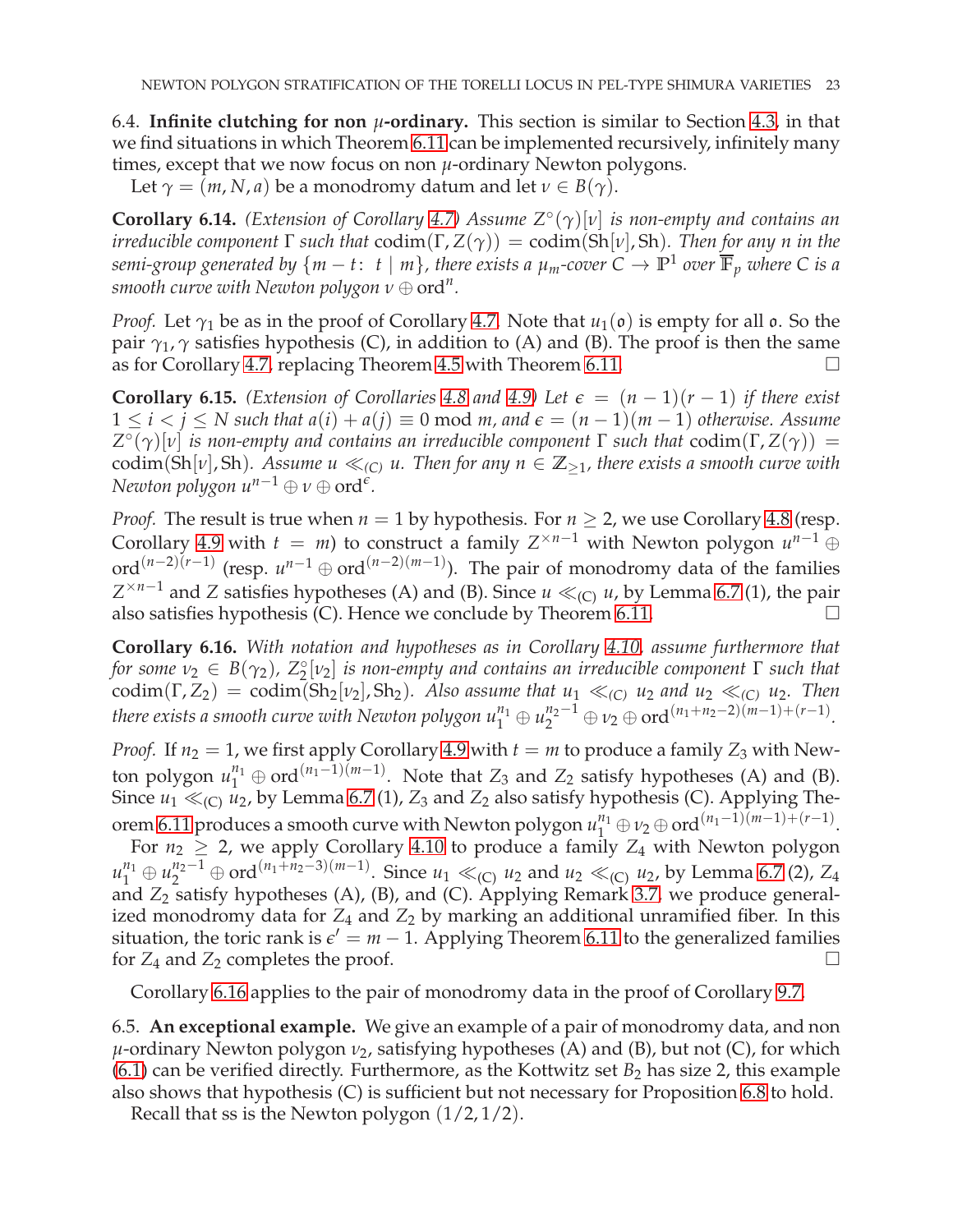**Proposition 6.17.** *If*  $p \equiv 7 \text{ mod } 8$  *is sufficiently large, then there exists a smooth curve over*  $\overline{\mathbb{F}}_p$ *of genus* <sup>9</sup> *with Newton polygon* ss<sup>7</sup> <sup>⊕</sup> ord<sup>2</sup> *.*

*Proof.* Let  $Z_2 = Z(8, 4, (4, 2, 5, 5))$ . Then  $Z_2$  is the special family  $M[15]$  in [\[25,](#page-31-0) Table 1], and the associated Shimura variety Sh<sub>2</sub> has signature type  $f_2 = (1, 1, 0, 0, 2, 0, 1)$ . At any prime *p*  $\equiv$  7 mod 8, the *µ*-ordinary Newton polygon is  $u_2 = \text{ord}^2 \oplus \text{ss}^3$  and the basic Newton polygon is  $\nu_2 = \text{ss}^5$  [\[21,](#page-31-10) Section 6.2].

Let *Z*<sub>1</sub> = *Z*(4, 3, (1, 1, 2)), which has signature (1, 0, 0). At any prime  $p \equiv 7 \text{ mod } 8$ , the  $\mu$ -ordinary Newton polygon is  $u_1 =$  ss [\[22,](#page-31-14) Section 4,  $m = 4$ ]. Then  $d = 2$  and  $r = 2$ . By Section [3.1,](#page-7-6) the induced signature type is  $\mathfrak{f}_1^{\dagger} = (1, 0, 0, 0, 1, 0, 0)$ .

The pair of monodromy data for *Z*<sub>1</sub> and *Z*<sub>2</sub> satisfies hypothesis (A). Let  $p \equiv 7 \text{ mod } 8$ ; then it also satisfies hypothesis (B). For the orbit  $\mathfrak{o} = \{1,7\}$ , by [\[21,](#page-31-10) Example 4.5],  $u_1(\mathfrak{o})$ has slopes  $1/2$  and  $u_2(\mathfrak{o})$  has slopes 0 and 1. Thus the pair does not satisfy hypothesis (C).

The image of  $\tilde{Z}_1 \times \tilde{Z}_2$  under the clutching morphism lies in the family  $\tilde{Z}_3$  of curves with monodromy datum  $(8, 5, (2, 2, 2, 5, 5))$ . The Shimura variety Sh<sub>3</sub> has signature type  $f_3$  =  $(2, 2, 0, 0, 3, 1, 1)$  and its *µ*-ordinary Newton polygon is  $u_3 = u_1^2 \oplus u_2 \oplus \text{ord}^2 = \text{ss}^5 \oplus \text{ord}^4$ by Proposition [4.4.](#page-11-3) By [\[21,](#page-31-10) Section 4.3], there is only one element  $u_3$  in  $B(Sh_3)$  which is strictly larger than  $ss^7\oplus ord^2=u_1^2\oplus v\oplus ord^2.$  From [\(2.6\)](#page-7-3), we see that the codimension of Sh<sub>3</sub>[ $u_1 \oplus v_2 \oplus \text{ord}^2$ ] in Sh<sub>3</sub> is 1. Thus, we conclude by Remark [6.12](#page-20-4) and Theorem [6.11.](#page-20-0)  $\Box$ 

## 7. SUPERSINGULAR CASES IN MOONEN'S TABLE

<span id="page-23-1"></span>In [\[25,](#page-31-0) Theorem 3.6], Moonen proved there are exactly 20 positive-dimensional special families arising from cyclic covers of **P** 1 . In [\[21,](#page-31-10) Section 6], we computed all of the Newton polygons *ν* that occur on the corresponding Shimura varieties using the Kottwitz method, see Section [10.](#page-29-0) Moreover, in [\[21,](#page-31-10) Theorem 1.1], we proved that the open Torelli locus intersects each non-supersingular (resp. supersingular) Newton polygon stratum (resp. as long as the family has dimension 1 and *p* is sufficiently large).

In this section, we extend [\[21,](#page-31-10) Theorem 1.1] to include the supersingular Newton polygon strata in the five remaining cases when the dimension of the family is greater than 1, using results from Section [6.](#page-17-0) Case (5) is note-worthy since it was not previously known that there exists a smooth supersingular curve of genus 6 when  $p \equiv 2, 3, 4 \mod 5$ , see [\[22,](#page-31-14) Theorem 1.1] and [\[21,](#page-31-10) Theorem 1.1] for related results.

<span id="page-23-2"></span>**Theorem 7.1.** *There exists a smooth supersingular curve of genus g defined over*  $\overline{\mathbb{F}}_p$  *for all sufficiently large primes satisfying the given congruence condition in the following families:*

- (1)  $g = 3$ , when  $p \equiv 2 \mod 3$ , in the family M[6];
- (2)  $g = 3$ , when  $p \equiv 3 \mod 4$ , in the family  $M[8]$ ;
- (3)  $g = 4$ *, when*  $p \equiv 2 \mod 3$ *, in the family*  $M[10]$ *;*
- (4)  $g = 4$ *, when*  $p \equiv 5 \mod 6$ *, in the family* M[14]*; and*
- (5)  $g = 6$ , when  $p \equiv 2, 3, 4 \mod 5$ , in the family M[16].

<span id="page-23-0"></span>**Corollary 7.2.** Let  $\gamma = (m, N, a)$  denote the monodromy datum for one of Moonen's special *families from* [\[25,](#page-31-0) Table 1]. Assume  $p \nmid m$ . Let  $v \in v(B(\mu_m, f))$  be a Newton polygon occurring *on* Sh(*γ*) *as in Section [2.6.](#page-6-6) Then ν occurs as the Newton polygon of a smooth curve in the family Z* ◦ (*γ*)*, as long as p is sufficiently large when ν is supersingular.*

*Proof.* The proof is immediate from [\[21,](#page-31-10) Theorem 1.1] and Theorem [7.1.](#page-23-2)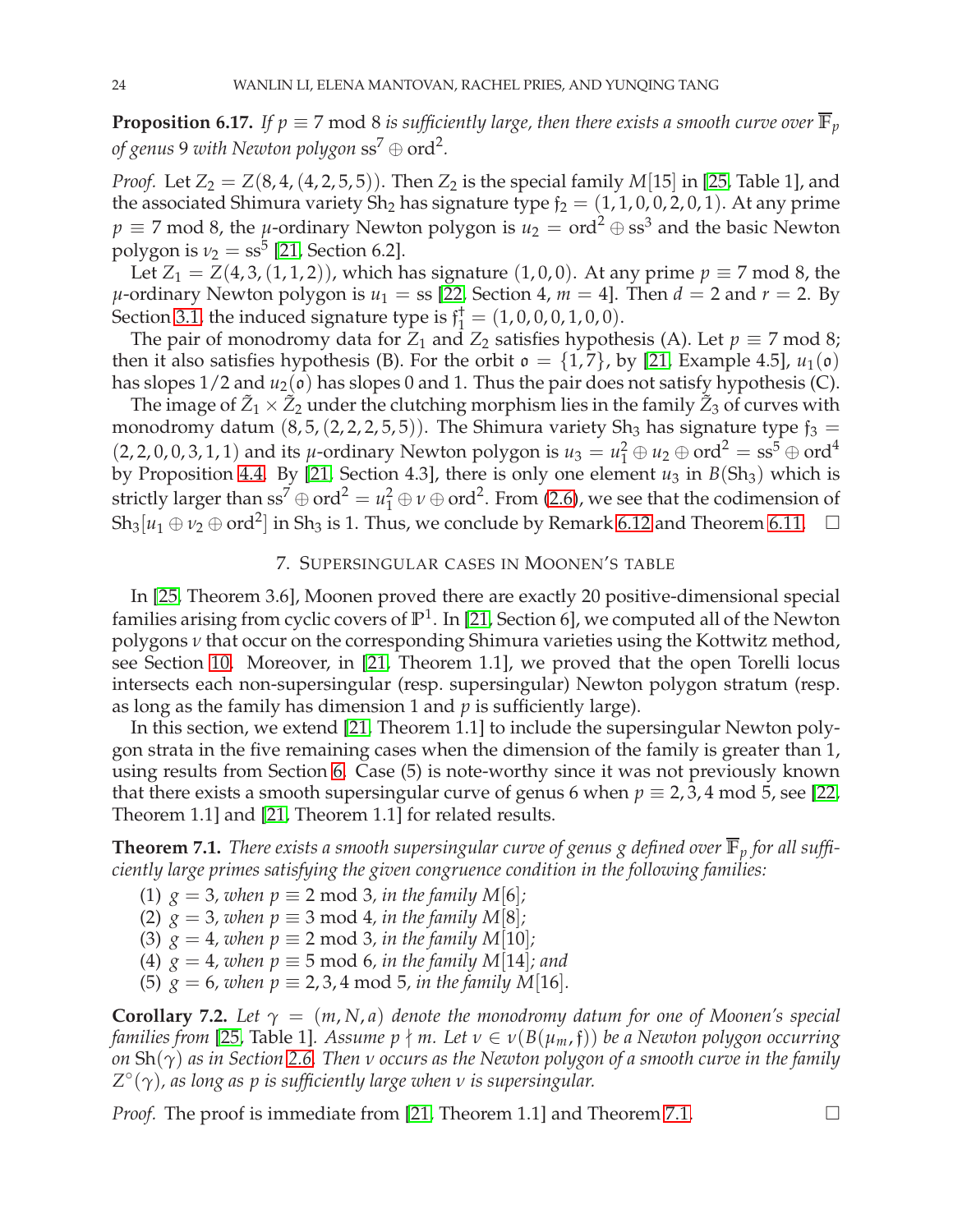*Proof of Theorem [7.1](#page-23-2) in cases (1), (2), (4), and (5).* Let *γ* denote the monodromy datum, let *Z* denote the special family of curves and let Sh denote the corresponding Shimura variety and suppose that  $p \neq 1$  mod *m*. Then dim(*Z*) = dim(*Sh*) = 2, and the basic locus Sh[*v*] is supersingular with codimension 1 in Sh.

Following [\[21,](#page-31-10) Section 5.2], a point of Sh[*ν*] which is not in the image of *Z* ◦ is the Jacobian of a singular curve of compact type. This point arises from an admissible clutching of points from two families *Z*<sup>1</sup> and *Z*2. This yields an admissible degeneration of the inertia type, see [\[21,](#page-31-10) Definition 5.4]. A complete list of admissible degenerations of the inertia type for Moonen's families can be found in [\[21,](#page-31-10) Lemma 6.4]. In each of these cases, there exists an admissible degeneration such that  $dim(Z_1) = 0$  and the *µ*-ordinary Newton polygon  $u_1$  for  $Z_1$  is supersingular, and  $m_1 = m_2$  (so  $d = 1$ ).

In the degenerations from [\[21,](#page-31-10) Lemma 6.4], one checks using [\[21,](#page-31-10) Sections 6.1-6.2] that  $Z_2$  is a special family with  $dim(Z_2) = 1$  and that  $Z_2$  has exactly two Newton polygons, the *µ*-ordinary one  $u_2$  and the basic one  $v_2$  which is supersingular. By [\[21,](#page-31-10) Theorem 1.1], for *p* sufficiently large,  $Z_2^{\circ}[\nu_2]$  is non-empty. Since there are exactly two Newton polygons on *Z*, we conclude that these are  $u = u_1 \oplus u_2$  and  $v = u_1 \oplus v_2$ . By Proposition [4.4,](#page-11-3) the pair of monodromy data for *Z*<sup>1</sup> and *Z*<sup>2</sup> satisfies hypothesis (B). The codimension condition in  $(6.1)$  is satisfied since the basic locus has codimension 1 in both *Z* and *Z*<sub>2</sub>. By Remark [6.12](#page-20-4) and Theorem [6.11,](#page-20-0) there exists a 1-dimensional family of smooth curves in *Z* with the basic Newton polygon *ν*, which is supersingular.

*Proof of Theorem [7.1](#page-23-2) in case (3).* We use the same notation as in the first 2 paragraphs of the proof of the other cases. The only difference in case (3) is that  $dim(Z) = dim(Sh) =$ 3 and the basic locus is supersingular with codimension 2 in Sh. In case (3), the only admissible degeneration comes from the pair of monodromy data  $\gamma_1 = (3, 3, (1, 1, 1))$ and  $\gamma_2 = (3, 5, (2, 1, 1, 1, 1))$ . The latter of these is the monodromy datum for the special family  $M[6]$ . The basic locus  $\text{Sh}[v]$  has dimension 1. The codimension condition in [\(6.1\)](#page-19-3) is not satisfied in this situation:  $\text{codim}(Sh_2[\nu_2], Sh_2) = 1$ , while  $\text{codim}(Sh[\nu], Sh) = 2$ .

For *p* sufficiently large, we claim that the number of irreducible components of Sh[*ν*] exceeds the number that arise from the boundary of *Z*. Let *W* be a 1-dimensional family of supersingular singular curves in *Z* \ *Z* ◦ . The only way to construct such a family *W* is to clutch a genus 1 curve with  $\mu_3$ -action together with a 1-dimensional family of supersingular curves in *M*[6]. In other words, *W* arises as the image under *κ* of  $T_1 \times T_2$ , for some component  $T_1$  of  $\text{Sh}(3, 3, (1, 1, 1))$  and some component  $T_2$  of the supersingular locus of *M*[6]. The number of choices for  $T_1$ , for the  $\mu_3$ -actions, and for the labelings of the ramification points is a fixed constant that does not depend on *p*.

Thus it suffices to compare the number  $s_{M[10]}$  of irreducible components of the supersingular locus in *M*[10] with the number  $s_{M[6]}$  of irreducible components  $T_2$  of the supersingular locus in *M*[6] when  $p \equiv 2 \mod 3$ . The signature type for *M*[10] is (1,3). By [\[21,](#page-31-10) Theorem 8.1], the number  $s_{M[10]}$  grows with respect to  $p$ .

The signature type for *M*[6] is (1, 2). By [\[21,](#page-31-10) Remark 8.2], we see that *sM*[6] is the same for all odd  $p \equiv 2 \mod 3$ . More precisely, note that  $\dim(\text{Sh}_2) = 2 \dim(\text{Sh}_2(\nu_2))$  when  $p \equiv 2 \mod 3$ , that the center of the associated reductive group is connected, and that the supersingular locus is the basic locus. Thus by [\[34,](#page-32-7) Remark 1.1.5 (2)], all odd  $p \equiv 2 \text{ mod } 3$ satisfy the hypothesis of [\[34,](#page-32-7) Theorem 1.1.4 (1), Proposition 7.4.2], which provides an expression for  $s_{M[6]}$  over  $\overline{\mathbb{F}}_p$  in terms of objects independent of p.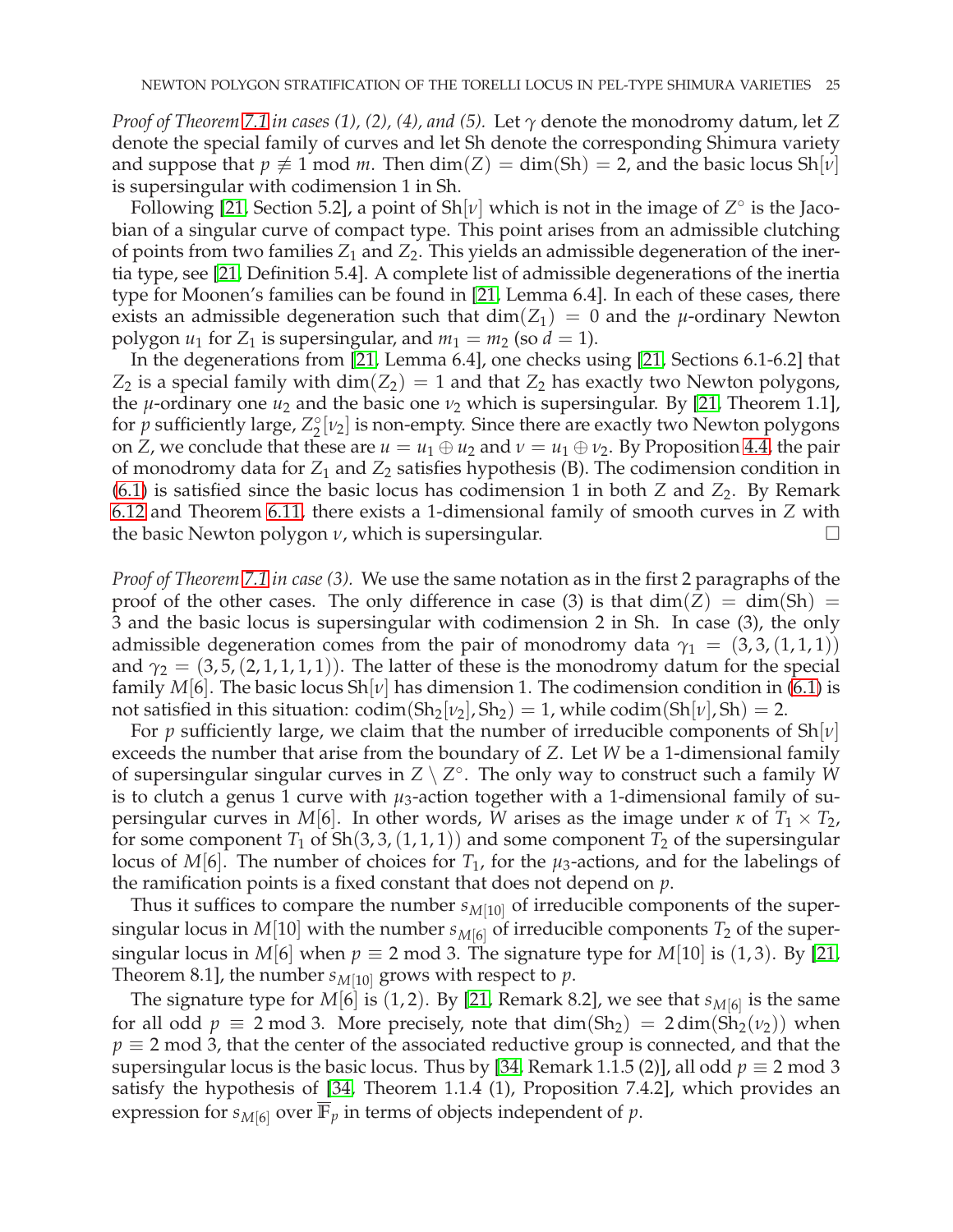<span id="page-25-1"></span>Hence there exist irreducible components of Sh[*ν*] which contain the Jacobian of a smooth curve, for  $p$  sufficiently large.  $\Box$ 

#### 8. UNLIKELY INTERSECTIONS

In this section, we prove that the non-trivial intersection of the open Torelli locus with the Newton polygon strata found in most of the results of the paper is unexpected.

Recall that ss denotes the Newton polygon (1/2, 1/2) .

**Definition 8.1.** Let *ν* be a symmetric Newton polygon of height 2*g*, and let  $A_g[v]$  be its Newton polygon stratum in the Siegel variety  $A_g$ . Then  $\nu$  satisfies condition (U) if  $\dim(\mathcal{M}_{g}) < \text{codim}(\mathcal{A}_{g}[\nu], \mathcal{A}_{g}).$ 

<span id="page-25-0"></span>**Definition 8.2.** The open Torelli locus has an *unlikely intersection* with  $A_g[v]$  in  $A_g$  if there exists a smooth curve of genus *g* with Newton polygon *ν*, and *ν* satisfies condition (U).

8.1. **The codimension of Newton polygon strata in Siegel varieties.** We study the codimension of the Newton strata in  $A<sub>g</sub>$ . By [\[26,](#page-31-25) Theorem 4.1], see also [\(2.6\)](#page-7-3),

<span id="page-25-2"></span>(8.1) 
$$
\text{codim}(\mathcal{A}_g[\nu], \mathcal{A}_g) = \#\Omega(\nu),
$$

<span id="page-25-3"></span>where  $\Omega(v) := \{(x, y) \in \mathbb{Z} \times \mathbb{Z} \mid 0 \leq x, y \leq g, (x, y) \text{ strictly below } v\}.$ 

**Remark 8.3.** By [\(8.1\)](#page-25-2), if *v* is non-ordinary, then  $\text{codim}(\mathcal{A}_{ng}[v^n], \mathcal{A}_{ng})$  grows quadratically in *n*. In particular, if  $\nu = \text{ss}$ , then  $\text{codim}(\mathcal{A}_n[\text{ss}^n], \mathcal{A}_n) = n(n+1)/2 - \lfloor n^2/4 \rfloor > n^2/4$ .

<span id="page-25-4"></span>**Proposition 8.4.** *Let*  $\{u_n\}_{n\in\mathbb{N}}$  *be a sequence of symmetric Newton polygons. Let*  $2g_n$  *be the height of u<sub>n</sub>. Suppose there exists*  $\lambda \in \mathbb{Q} \cap (0,1)$  *such that the multiplicity of*  $\lambda$  *as a slope of u<sub>n</sub> is at least n for each*  $n \in \mathbb{N}$ *. Then*  $\mathrm{codim}(\mathcal{A}_{g_{n}}[u_{n}], \mathcal{A}_{g_{n}})$  *grows at least quadratically in n.* 

*Proof.* Let  $v = (\lambda, 1 - \lambda)$  and let *h* be the height of *v*. By hypothesis,  $u_n = v^n \oplus v_n$  for some symmetric Newton polygon  $\nu_n$  for each  $n \in \mathbb{N}$  and  $g_n \ge nh$ . Since  $\nu_n$  lies on or above ord<sup>*g<sub>n</sub>−nh</sup>*, then  $u_n = v^n \oplus v_n$  lies on or above  $v^n \oplus \text{ord}^{g_n-nh}$ . Hence</sup>

$$
\mathrm{codim}(\mathcal{A}_{g_n}[u_n], \mathcal{A}_{g_n}) \geq \mathrm{codim}(\mathcal{A}_{g_n}[v^n \oplus \mathrm{ord}^{g_n-nh}], \mathcal{A}_{g_n}).
$$

By [\(8.1\)](#page-25-2), or alternatively Proposition [6.8,](#page-19-0)

$$
\mathrm{codim}(\mathcal{A}_{g_n}[v^n\oplus \mathrm{ord}^{g_n-nh}],\mathcal{A}_{g_n})\geq \mathrm{codim}(\mathcal{A}_{nh}[v^n],\mathcal{A}_{nh}).
$$

Thus codim $(A_{g_n}[u_n], A_{g_n}) \geq \text{codim}(A_{nh}[\nu^n], A_{nh})$ , which is sufficient by Remark [8.3.](#page-25-3)  $\Box$ 

8.2. **Verifying condition (U).** Given a sequence  $\{u_n\}_{n\in\mathbb{N}}$  of symmetric Newton polygons of increasing height, we state simple criteria to ensure that all but finitely many of them satisfy condition (U). Let  $2g_n$  be the height of  $u_n$ .

<span id="page-25-5"></span>**Proposition 8.5.** *Assume that*  $g_n$  *grows linearly in n and that there exists*  $\lambda \in \mathbb{Q} \cap (0,1)$  *such that the multiplicity of*  $\lambda$  *as a slope of*  $u_n$  *grows linearly in n, for all sufficiently large*  $n \in \mathbb{N}$ *. Then, for all sufficiently large n, the Newton polygon u<sup>n</sup> satisfies condition (U).*

*Proof.* By Proposition [8.4,](#page-25-4)  $\text{codim}(\mathcal{A}_{g_n}[u_n], \mathcal{A}_{g_n})$  is quadratic in *n* while  $\dim(\mathcal{M}_{g_n}) = 3g_n -$ 3 is linear in *n* by hypothesis. Thus  $\dim(\mathcal{M}_{g_n}^{\circ n}) < \text{codim}(\mathcal{A}_{g_n}[u_n], \mathcal{A}_{g_n})$  for  $n \gg 0$ .

<span id="page-25-6"></span>**Proposition 8.6.** *If there exists*  $t \in \mathbb{R}_{>0}$  *such that the multiplicity of* 1/2 *as a slope of*  $u_n$  *is at least*  $2tg_n$ *, for all*  $n \in \mathbb{N}$ *, then*  $u_n$  *satisfies condition (U) for each*  $n \in \mathbb{N}$  *such that*  $g_n \ge 12/t^2$ *.*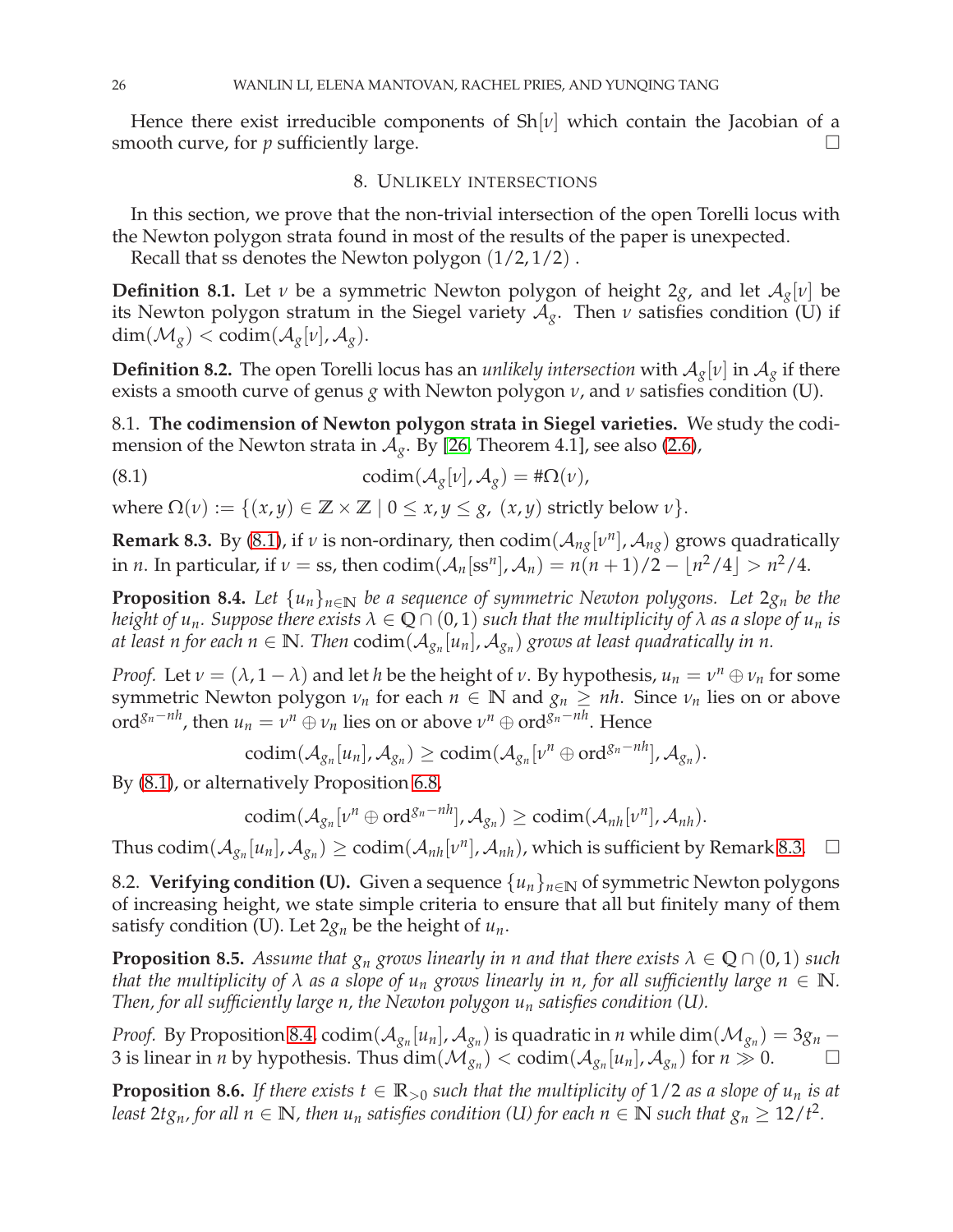*Proof.* By the proof of Proposition [8.4](#page-25-4) and Remark [8.3,](#page-25-3)

$$
\mathrm{codim}(\mathcal{A}_{g_n}[u_n], \mathcal{A}_{g_n}) \geq \mathrm{codim}(\mathcal{A}_{\lceil t g_n \rceil}[\mathrm{ss}^{\lceil t g_n \rceil}], \mathcal{A}_{\lceil t g_n \rceil}) > (t g_n)^2/4.
$$

So condition (U) for  $u_n$  is true when  $(tg_n)^2/4 \ge (3g_n - 3)$  and thus when  $g_n \ge 12/t^2$ .  $\Box$ 

<span id="page-26-3"></span>**Proposition 8.7.** *Let*  $v_1$ ,  $v_2$  *be two symmetric Newton polygons, respectively of height*  $2g \geq 2$ , *and*  $2h \geq 0$ *. Assume*  $\nu_1$  *is not ordinary. Then* 

- (1) *for all sufficiently large*  $n \in \mathbb{N}$ *, the Newton polygon*  $v_1^n \oplus v_2$  *satisfies condition* (U);
- (2) *if* 1/2 *occurs as a slope of*  $v_1$  *with multiplicity*  $2\delta > 0$ , then the Newton polygon  $v_1^n \oplus v_2$  $s$ atisfies condition (U), for each  $n \ge \max\{15g/\delta^2, 9\sqrt{h}/\delta\}$ .<sup>[14](#page-26-1)</sup>
- *Proof.* (1) Let  $\lambda \in \mathbb{Q} \cap (0, 1)$  be a slope of  $\nu_1$ , occurring with multiplicity  $m_\lambda \geq 1$ . Then, for each  $n \in \mathbb{N}$ , the Newton polygon  $u_n = v_1^n \oplus v_2$  has height  $2g_n = 2(ng + h)$  and slope  $\lambda$  occurring with multiplicity at least  $m_{\lambda}n$ . Taking  $u_n = v_1^n \oplus v_2$ , the sequence  $\{u_n\}_{n\in\mathbb{N}}$  satisfies the hypotheses of Proposition [8.5.](#page-25-5) Hence, part (1) holds.
	- (2) As for Proposition [8.4,](#page-25-4) codim $(\mathcal{A}_{ng}[v_1^n])$  $\mathcal{A}_{ng}$ )  $\leq$  codim $(\mathcal{A}_{ng+h}[v_1^n \oplus v_2], \mathcal{A}_{ng+h})$ . Therefore, condition (U) for  $v_1^n \oplus v_2$  is implied by the inequality

(8.2) 
$$
\dim(\mathcal{M}_{ng+h}) < \text{codim}(\mathcal{A}_{ng}[v_1^n], \mathcal{A}_{ng}).
$$

<span id="page-26-2"></span>Following the proof of Proposition [8.6,](#page-25-6) if the slope  $1/2$  occurs in  $v_1$  with multiplicity 2*δ*, then inequality [\(8.2\)](#page-26-2) is true if  $3(ng + h - 1) \leq (n\delta)^2/4$ , which holds for *n* ≥ *N* :=  $6g\delta^{-2}(1 + (1 + \delta^2(h-1)3^{-1}g^{-2})^{1/2})$ . The asserted bound follows by noticing that  $N < \max\{6(1+\sqrt{2})g/\delta^2, 2\sqrt{3}(1+\sqrt{2})\sqrt{h}/\delta\}.$ 

**Remark 8.8.** For  $g \gg 0$ , Proposition [8.7](#page-26-3) implies that the non-trivial intersections of  $\mathcal{T}_{g}^{\circ}$ with  $A_g[v]$  in Corollaries [4.8,](#page-13-3) [4.9,](#page-13-0) and [6.15](#page-22-4) (resp. [4.10](#page-13-1) and [6.16\)](#page-22-2) are unlikely if the  $\mu$ ordinary Newton polygon *u* is not ordinary. (resp. if either *u*<sub>1</sub> or *u*<sub>2</sub> is not ordinary).

<span id="page-26-4"></span>**Remark 8.9.** Consider the following refinement of Definition [8.2:](#page-25-0) a non-empty substack *U* of  $\mathcal{T}_g \cap \mathcal{A}_g[v]$  is an *unlikely intersection* if  $codim(U, \mathcal{M}_g) < codim(\mathcal{A}_g[v], \mathcal{A}_g)$ .

The results in Sections [4.3](#page-12-0) and [6.4](#page-22-0) yield families *Z* of cyclic covers of  $\mathbb{P}^1$  such that  $Z^\circ[\nu]$ is non-empty and has the expected codimension in *Z*. This produces an unlikely intersec-tion as in Remark [8.9](#page-26-4) for  $g \gg 0$ , when the initial Newton polygon *u* is not ordinary.

## 9. APPLICATIONS

<span id="page-26-0"></span>We apply the results in Sections [4.3](#page-12-0) and [6.4](#page-22-0) to construct smooth curves of arbitrarily large genus *g* with prescribed Newton polygon *ν*. By Proposition [8.7,](#page-26-3) when *g* is sufficiently large, the curves in this section lie in the unlikely intersection  $\mathcal{T}_g^{\circ} \cap \mathcal{A}_g[v]$ .

**Notation 9.1.** For *s*, *t* ∈ **N**, with *s* ≤ *t*/2 and  $gcd(s, t) = 1$ , we write  $(s/t, (t - s)/t)$  for the Newton polygon of height 2*t* with slopes *s*/*t* and (*t* − *s*)/*t*, each with multiplicity *t*.

<span id="page-26-1"></span><sup>&</sup>lt;sup>14</sup>This bound is not sharp, but it is written so that the asymptotic dependency on *g*,  $\delta$ , *h* is more clear.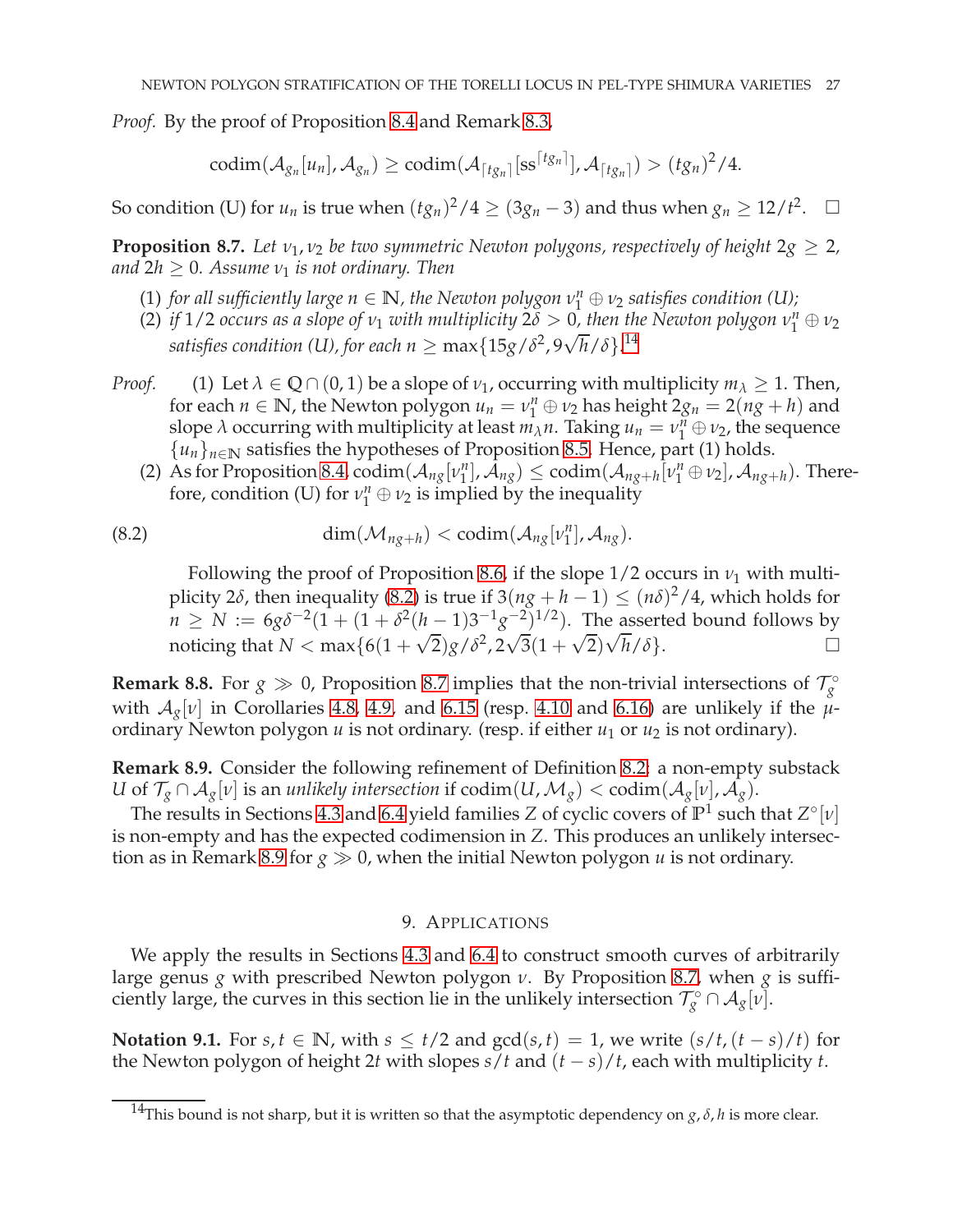9.1. **Newton polygons with many slopes of** 1/2**.** We obtain examples of smooth curves of arbitrarily large genus *g* such that the only slopes of the Newton polygons are  $0, \frac{1}{2}, 1$ . We focus on examples where the multiplicity of 1/2 is large relative to *g*.

<span id="page-27-0"></span>**Corollary 9.2.** Let  $m \in \mathbb{Z}_{\geq 1}$  be odd and  $h = (m-1)/2$ . Let p be a prime, p  $\nmid 2m$ , such that the *order f of p in*  $(\mathbb{Z}/m\mathbb{Z})^*$  *is even and*  $p^{f/2} \equiv -1 \text{ mod } m$ *. For*  $n \in \mathbb{Z}_{\geq 1}$ *, there exists a*  $\mu_m$ -cover *C* → **P** <sup>1</sup> *defined over* **<sup>F</sup>***<sup>p</sup> where C is a smooth curve of genus g* = *<sup>h</sup>*(3*<sup>n</sup>* − <sup>2</sup>) *with Newton polygon*  $\nu = ss^{hn} \oplus ord^{2h(n-1)}$ . If  $n \geq 34/h$ , then Jac(C) lies in the unlikely intersection  $\mathcal{T}_g^{\circ} \cap \mathcal{A}_g[v]$ .

*Proof.* Let  $C \to \mathbb{P}^1$  be a  $\mu_m$ -cover with  $\gamma = (m, 3, a)$  where  $a = (1, 1, m - 2)$ . Without loss of generality, an equation for *C* is  $y^m = x^2 - 1$ . By [\[35,](#page-32-8) Theorem 6.1], the Newton polygon of *C* is ss<sup>*h*</sup>. The first claim follows from applying Corollary [4.9](#page-13-0) to  $Z(m, 3, \gamma)$  with  $t = m$ . As in the proof of Proposition [8.6,](#page-25-6) the second claim follows from the inequalities:

$$
\mathrm{codim}(\mathcal{A}_{nh}[\mathrm{ss}^{nh}],\mathcal{A}_{nh})\geq (nh)^2/4+(nh)/2>\dim(\mathcal{M}_{3nh-2h})=9nh-6h-3.\quad \Box
$$

**Remark 9.3.** The Newton polygons in Corollary [9.2](#page-27-0) are *µ*-ordinary; they do not appear in the literature, but the result also follows from Proposition [4.6\(](#page-12-1)3) if  $p \equiv -1 \text{ mod } m$  or if *p* ≥ *m*(*N* − 3) where *N* is the (increasingly large) number of branch points.

We highlight the case  $m = 3$  below. To our knowledge, for any odd prime  $p$ , this is the first time that a sequence of smooth curves has been produced for every  $g \in \mathbb{Z}_{\geq 1}$  such that the multiplicity of the slope 1/2 in the Newton polygon grows linearly in *g*.

<span id="page-27-1"></span>**Corollary 9.4.** Let  $p \equiv 2 \text{ mod } 3$  *be an odd prime. Let*  $g \in \mathbb{Z}_{\geq 1}$ *. There exists a smooth curve*  $C_g$  *of genus*  $g$  *defined over*  $\overline{\mathbb{F}}_p$ *, whose Newton polygon*  $v_g$  *only has slopes* 0,  $\frac{1}{2}$ , 1 *and such that the multiplicity of the slope*  $1/2$  *is at least*  $2\lfloor g/3 \rfloor$ *. If*  $g \ge 107$ *, the curve*  $C_g$  *demonstrates an unlikely intersection of the open Torelli locus with the Newton polygon stratum*  $A_g[v_g]$  *in*  $A_g$ .

*Proof.* If  $g = 3n - 2$  for some *n*, the result is immediate from Corollary [9.2.](#page-27-0) For  $g =$ 3*n* − 2 + 2 $\epsilon$  with  $\epsilon = 1$  (resp.  $\epsilon = 2$ ), we apply Corollary [4.7](#page-12-2) with  $t = 1$  (resp. twice) and obtain a smooth curve with Newton polygon ss<sup>n</sup> ⊕ ord<sup>2*n*-2+2 $\epsilon$ </sup>.

<span id="page-27-2"></span>Working with Moonen's families gives examples of families of curves where the multiplicity of the slope 1/2 is particularly high relative to the genus.

**Corollary 9.5.** *Let p*  $\equiv$  4 mod 5*. For n* ∈  $\mathbb{Z}_{>1}$ *, there exists a smooth curve of genus g* = 10*n* − 4  $\int \ln Z = Z(5, 5n, (2, 2, \ldots, 2))$  *over*  $\overline{\mathbb{F}}_p$  *with*  $\mu$ -ordinary Newton polygon  $u_n = \text{ss}^{4n} \oplus \text{ord}^{6n-4}$ .

For  $n \ge 7$ , the curves with Newton polygon  $u_n$  from Corollary [9.5](#page-27-2) lie in the unlikely intersection  $\mathcal{T}_{g}^{\circ} \cap \mathcal{A}_{g}[\nu]$ .

*Proof.* When  $p \equiv 4 \mod 5$ , *M*[16] has *µ*-ordinary Newton polygon  $u_1 = \text{ord}^2 \oplus \text{ss}^4$ .<sup>[15](#page-27-3)</sup> The claim is immediate from Corollary [4.9.](#page-13-0)

**Corollary 9.6.** *Under the given congruence condition on p, and with p* ≫ 0*, there exists a smooth curve in*  $Z = Z(m, N, a)$  *over*  $\overline{\mathbb{F}}_p$  *with Newton polygon v and* codim( $Z[v], Z$ ) = 1*.* 

<span id="page-27-3"></span><sup>&</sup>lt;sup>15</sup>The codimension condition in [\(6.1\)](#page-19-3) does not hold for  $\nu = \text{ss}^6$ .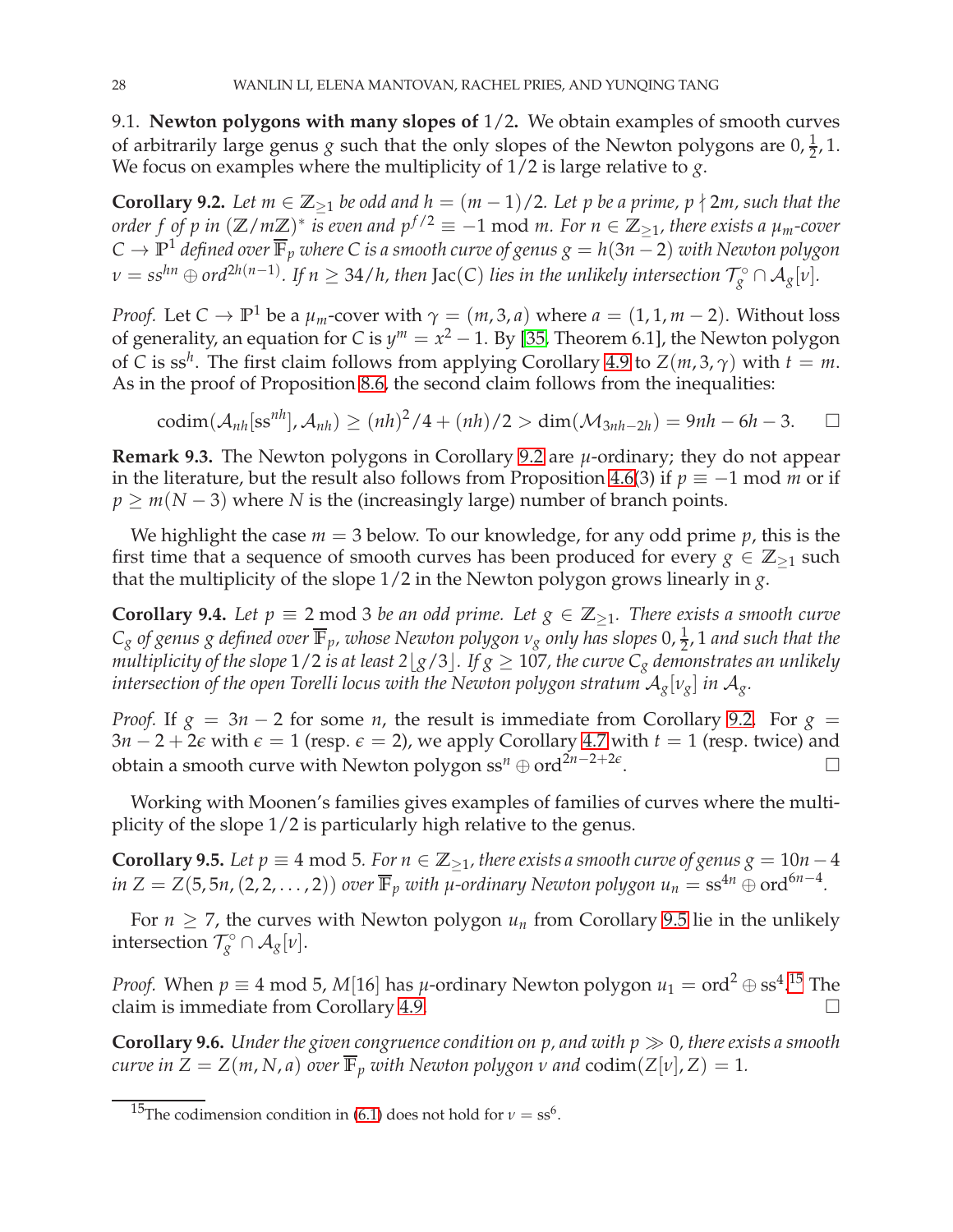| construction   | (m, N, a)                   | genus | congruence | Newton Polygon v                     |
|----------------|-----------------------------|-------|------------|--------------------------------------|
| $M[9] + M[9]$  | (6, 6, (1, 1, 4, 4, 4, 4))  |       | $2 \mod 3$ | $\text{ss}^4 \oplus \text{ord}^4$    |
| $M[9] + M[12]$ | (6, 6, (1, 1, 1, 1, 4, 4))  |       | $2 \mod 3$ | $\sqrt{ss^5} \oplus \text{ord}^4$    |
| $M[12]+M[12]$  | (6, 6, (1, 1, 1, 1, 1, 1))  | 10    | $2 \mod 3$ | $ss^7 \oplus ord^3$                  |
| $M[18]+M[18]$  | (10, 6, (3, 3, 6, 6, 6, 6)) | 16    | 9 mod 10   | $\text{ss}^{10} \oplus \text{ord}^6$ |
| $M[20]+M[20]$  | (12, 6, (4, 4, 7, 7, 7, 7)) | 19    | 11 mod 12  | $\text{ss}^{12} \oplus \text{ord}^7$ |

# <span id="page-28-1"></span>9.2. **Newton polygons with slopes** 1/3**,** 1/4**, and beyond.**

**Corollary 9.7.** *Let*  $n \in \mathbb{Z}_{\geq 1}$ *. The following Newton polygons occur for Jacobians of smooth curves over*  $\overline{\mathbb{F}}_p$  *under the given congruence condition on p.* 

| congruence           | $\nu$ ( <i>µ</i> -ordinary)                               | v (non $\mu$ -ordinary) for $p \gg 0$                                  |
|----------------------|-----------------------------------------------------------|------------------------------------------------------------------------|
| $\sqrt{2, 4 \mod 7}$ | $(1/3,2/3)^n \oplus \text{ord}^{6n-6}$                    | N A                                                                    |
| $3,5 \mod 7$         | $(1/3,2/3)^{2n}$ $\oplus$ ord <sup>6<i>n</i>-6</sup>      | $(1/3,2/3)^{2n-2} \oplus ss^6 \oplus ord^{6n-6}$                       |
| $2,5 \mod 9$         | $(1/3, 2/3)^{2n} \oplus ss^n \oplus \text{ord}^{8n-8}$    | $(1/3,2/3)^{2n-2} \oplus ss^{n+6} \oplus \text{ord}^{\overline{8n-8}}$ |
| 4,7 mod 9            | $(1/3, 2/3)^{2n}$ $\overline{\oplus}$ ord <sup>9n-8</sup> | $(1/3,2/3)^{2n-2} \oplus ss^6 \oplus \text{ord}^{9n-8}$                |

We remark that none of the last three lines follows from [\[5,](#page-31-5) Theorem 6.1] because there are at least two Newton polygons in  $B(\mu_m, f)$  having the maximal *p*-rank.

*Proof.* Lines 1, 2, and 3 are obtained from applying both Corollaries [4.9](#page-13-0) and [6.15](#page-22-4) to the families (7, 3,(1, 1, 5)), *M*[17], and *M*[19], respectively.

For the last line, let  $m = 9$  and  $p \equiv 4.7$  mod 9. There are four orbits  $\mathfrak{o}_1 = (1, 4, 7)$ ,  $\mathfrak{o}_2 =$  $(2, 5, 8)$ ,  $\mathfrak{o}_3 = (3)$ , and  $\mathfrak{o}_4 = (6)$ . The *µ*-ordinary Newton polygon for the family *M*[19] is  $u = (1/3, 2/3)^2 \oplus \text{ord}$ , and  $v = ss^6 \oplus \text{ord}$  also occurs for a smooth curve in the family. By [\[21,](#page-31-10) Section 6.2], for each  $\mathfrak{o} \in \mathfrak{D}$ ,  $u(\mathfrak{o})$  has at most 2 slopes, hence hypothesis (C) is satisfied, and we obtain the Newton polygons in line 4 from Corollaries [4.9](#page-13-0) and [6.15.](#page-22-4)<sup>[16](#page-28-2)</sup>  $\Box$ 

**Corollary 9.8.** *Let*  $n \in \mathbb{Z}_{\geq 1}$ *. The following Newton polygons occur for Jacobians of smooth curves over*  $\overline{\mathbb{F}}_p$  *under the given congruence condition on p.* 

| congruence   | $\nu$ ( <i>µ</i> -ordinary)                                                            | v (non $\mu$ -ordinary) for $p \gg 0$                |
|--------------|----------------------------------------------------------------------------------------|------------------------------------------------------|
| $2,3 \mod 5$ | $(1/4,3/4)^n \oplus$ ord <sup>4n-4</sup>                                               | $(1/4,3/4)^{n-1} \oplus ss^4 \oplus ord^{4n-4}$      |
|              | $\left[3,7 \mod 10 \right] (1/4,3/4)^n \oplus \text{ss}^{2n} \oplus \text{ord}^{9n-9}$ | $(1/4,3/4)^{n-1} \oplus ss^{2n+4} \oplus ord^{9n-9}$ |

<span id="page-28-0"></span>*Proof.* The proof follows from Corollaries [4.9](#page-13-0) and [6.15](#page-22-4) applied to *M*[11] and *M*[18]. □

**Corollary 9.9.** *Let p*  $\equiv$  2, 3 mod 5*. For any n*<sub>1</sub>, *n*<sub>2</sub>  $\in \mathbb{Z}_{\geq 1}$ , there exists a smooth curve of genus  $g = 6n_1 + 8n_2$  defined over  $\overline{\mathbb{F}}_p$  with Newton polygon  $(1/4, 3/4)^{n_2+1} \oplus \text{ss}^{2n_1} \oplus \text{ord}^{4(n_1+n_2-1)}$ .

*Proof.* We apply Corollary [4.10](#page-13-1) to  $Z_1 = Z(5, 3, (2, 2, 1))$  and  $Z_2 = M[11]$ . By [\[21,](#page-31-10) Section 6.2] and [\[22,](#page-31-14) Section 4], if  $p \equiv 2, 3 \mod 5$ , then  $u_1 = \text{ss}^2$  and  $u_2 = (1/4, 3/4)$ . <sup>[17](#page-28-3)</sup>

**Example 9.10.** Let *m* be prime and *p* have odd order modulo *m*. The Newton polygon *ν*<sub>1</sub> for a *μ*<sub>*m*</sub>-cover with monodromy datum  $\gamma = (m, 3, a)$  has no slopes of 1/2 by [\[22,](#page-31-14)

<span id="page-28-2"></span><sup>&</sup>lt;sup>16</sup>Alternatively, applying Corollaries [4.10](#page-13-1) and [6.16](#page-22-2) produces the Newton polygons  $(1/3, 2/3)^{n_1+2n_2}$  ⊕ ord<sup>8*n*<sub>1</sub>+9*n*<sub>2</sub>−14</sub> and  $(1/3, 2/3)^{n_1+2n_2-2} \oplus ss^6 \oplus ord^{8n_1+9n_2-13}$  for  $n_1, n_2 \in \mathbb{Z}_{\geq 1}$ .</sup>

<span id="page-28-3"></span><sup>&</sup>lt;sup>17</sup>The pair  $Z_1$  and  $Z_2$  does not satisfy hypothesis (C) and the codimension condition in [\(6.1\)](#page-19-3) does not hold inductively.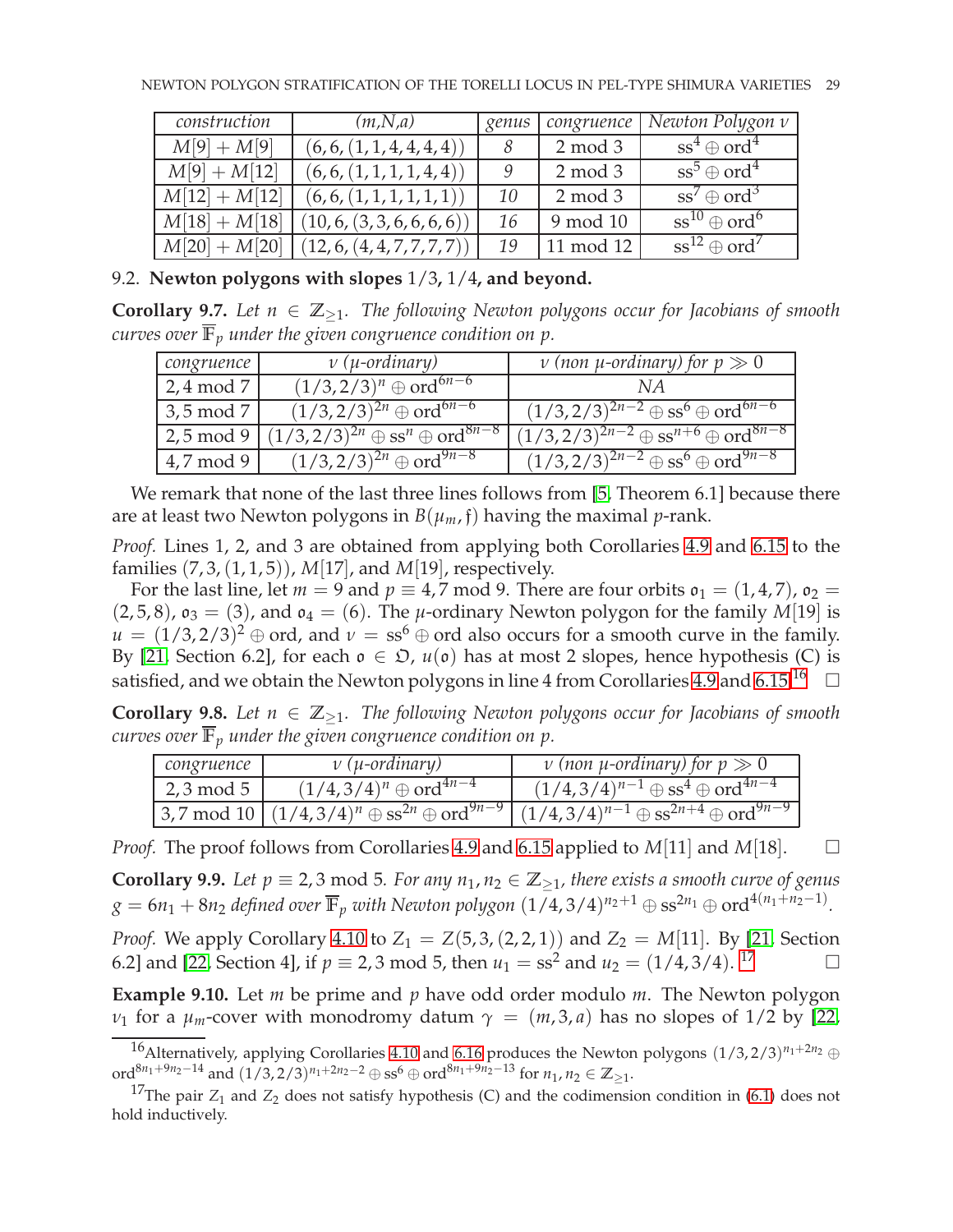Section 3.2]. Applying Corollary [4.9](#page-13-0) to  $Z = Z(\gamma)$  with  $t = m$  shows that the Newton polygon  $\nu_n = \nu_1^n \oplus \text{ord}^{(m-1)(n-1)}$  occurs for a smooth curve over  $\overline{\mathbb{F}}_p$ , for any  $n \in \mathbb{Z}_{\geq 1}$ .

Examples of  $\gamma$  and  $\nu_1$  can be found in [\[22,](#page-31-14) Theorem 5.4]. For example, when  $m = 11$ ,  $a = (1, 1, 9)$  and  $p \equiv 3, 4, 5, 9 \mod 11$ , then  $v_1 = (1/5, 4/5)$ . As another example, let  $m =$ 29,  $a = (1, 1, 27)$ , and  $p \equiv 7, 16, 20, 23, 24, 25 \mod 29$ , then  $v_1 = (2/7, 5/7) \oplus (3/7, 4/7)$ , yielding another infinite family that cannot be studied using [\[5,](#page-31-5) Theorem 6.1].

#### 10. APPENDIX: NEWTON POLYGONS FOR MOONEN'S FAMILIES

<span id="page-29-0"></span>For convenience, we provide the full list of Newton polygons on Moonen's special families from [\[21,](#page-31-10) Section 6]. These occur for a smooth curve in the family by Corollary [7.2.](#page-23-0) The label *M*[*r*] is from [\[25,](#page-31-0) Table 1]. The notation <sup>†</sup> means **we further assume**  $p \gg 0$ .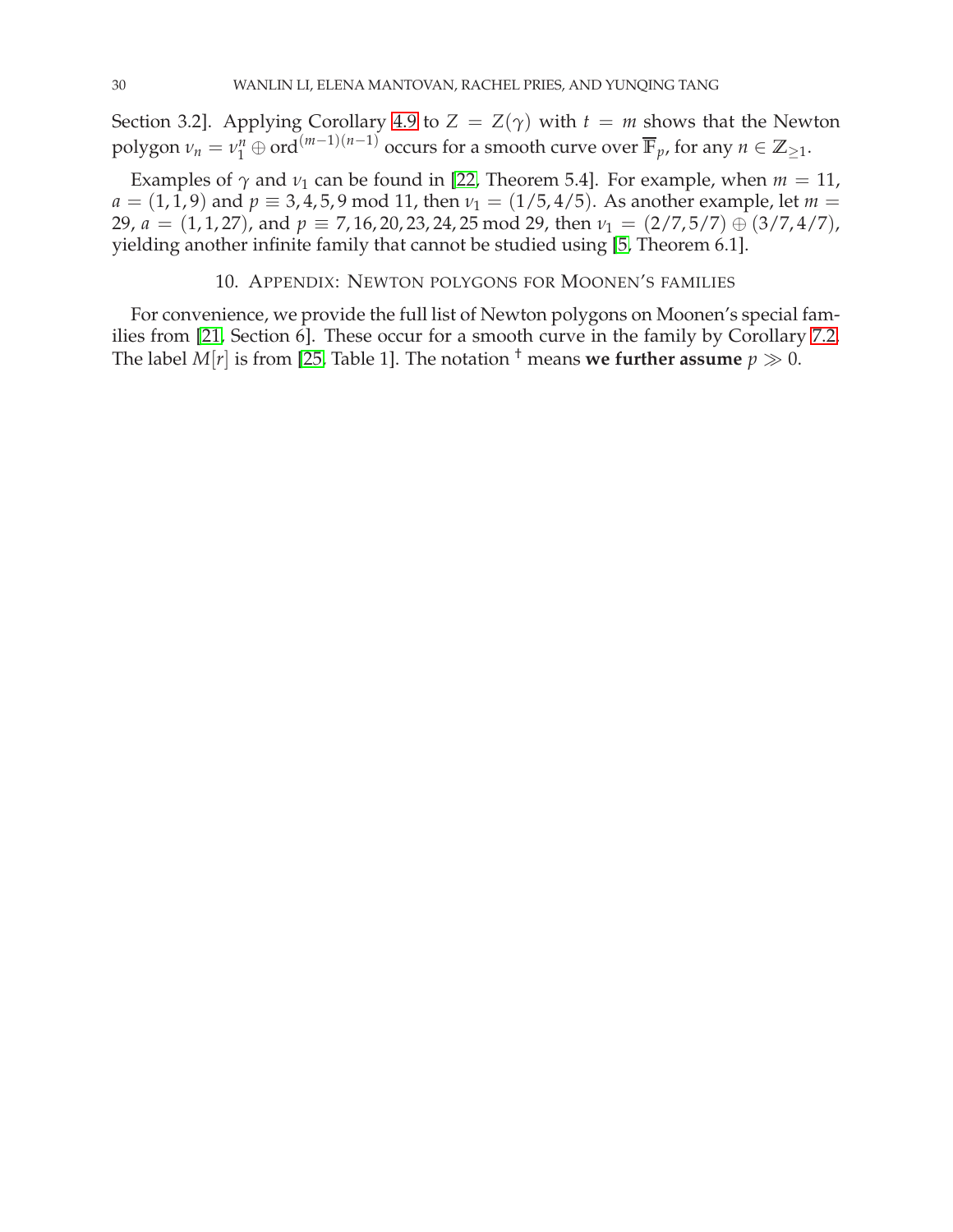| Label | m              | a, f                            | Newton Polygon [congruence on $p$ ]                                                                                                           |
|-------|----------------|---------------------------------|-----------------------------------------------------------------------------------------------------------------------------------------------|
| M[1]  | $\overline{2}$ | $(1,1,1,1), f = (1)$            | ord, ss [1 mod 2]                                                                                                                             |
| M[2]  | $\sqrt{2}$     | $(1,1,1,1,1,1), f = (2)$        | ord <sup>2</sup> , ord $\oplus$ ss, ss <sup>2</sup> [1 mod 2]                                                                                 |
| M[3]  | $\mathfrak{Z}$ | $(1,1,2,2)$ , $\dagger = (1,1)$ | ord <sup>2</sup> [1,2 mod 3], ss <sup>2</sup> [1 mod 3], ss <sup>2</sup> [2 mod 3] <sup>+</sup>                                               |
| M[4]  | $\overline{4}$ | (1,2,2,3)                       | $\text{ord}^2$ [1,3 mod 4]                                                                                                                    |
|       |                | $\mathfrak{f}=(1,0,1)$          | $\sqrt{ss^2}$ [1 mod 4], ss <sup>2</sup> [3 mod 4] <sup>+</sup>                                                                               |
| M[5]  | 6              | (2,3,3,4)                       | $\text{ord}^2$ [1,5 mod 6]                                                                                                                    |
|       |                | $f = (1, 0, 0, 0, 1)$           | $\sqrt{ss^2}$ [1 mod 6], ss <sup>2</sup> [5 mod 6] <sup>+</sup>                                                                               |
| M[6]  | $\mathfrak{Z}$ | (1,1,1,1,2)                     | ord <sup>3</sup> [1 mod 3], ord <sup>2</sup> $\oplus$ ss [2 mod 3]                                                                            |
|       |                | $f = (2, 1)$                    | ord $\oplus$ ss <sup>2</sup> , (1/3,2/3) [1 mod 3], ss <sup>3</sup> [2 mod 3] <sup>+</sup>                                                    |
| M[7]  | $\overline{4}$ | (1,1,1,1)                       | ord <sup>3</sup> [1 mod 4], ord $\oplus$ ss <sup>2</sup> [3 mod 4]                                                                            |
|       |                | $f = (2, 1, 0)$                 | $\text{ord}^2 \oplus \text{ss}$ [1 mod 4], ss <sup>3</sup> [3 mod 4] <sup>+</sup>                                                             |
| M[8]  | $\overline{4}$ | (1,1,2,2,2)                     | ord <sup>3</sup> [1 mod 4], ord <sup>2</sup> $\oplus$ ss [3 mod 4]                                                                            |
|       |                | ${\mathfrak f}=(2,0,1)$         | ord $\oplus$ ss <sup>2</sup> , (1/3,2/3) [1 mod 4], ss <sup>3</sup> [3 mod 4] <sup>†</sup>                                                    |
| M[9]  | 6              | (1,3,4,4)                       | ord <sup>3</sup> [1 mod 6], ord <sup>2</sup> $\oplus$ ss [5 mod 6]                                                                            |
|       |                | $f = (1, 1, 0, 0, 1)$           | ord $\oplus$ ss <sup>2</sup> [1 mod 6], ss <sup>3</sup> [5 mod 6] <sup>†</sup>                                                                |
| M[10] | 3              | (1,1,1,1,1,1)                   | ord <sup>4</sup> [1 mod 3], ord <sup>2</sup> $\oplus$ ss <sup>2</sup> [2 mod 3]                                                               |
|       |                | $f = (3, 1)$                    | ord <sup>2</sup> $\oplus$ ss <sup>2</sup> [1 mod 3], (1/4, 3/4) [2 mod 3]                                                                     |
|       |                |                                 | ord $\oplus$ (1/3,2/3) [1 mod 3], ss <sup>4</sup> [2 mod 3] <sup>+</sup>                                                                      |
| M[11] | 5              |                                 | $(1/4, 3/4)$ [1 mod 3]<br>ord <sup>4</sup> [1 mod 5], $(1/4,3/4)$ [2,3 mod 5], ord <sup>2</sup> $\oplus$ ss <sup>2</sup> [4 mod 5]            |
|       |                | (1,3,3,3)                       | ord <sup>2</sup> $\oplus$ ss <sup>2</sup> [1 mod 5], ss <sup>4</sup> [2, 3, 4 mod 5] <sup>†</sup>                                             |
| M[12] | 6              | $f = (1, 2, 0, 1)$<br>(1,1,1,3) | ord <sup>4</sup> [1 mod 6], ord $\oplus$ ss <sup>3</sup> [5 mod 6]                                                                            |
|       |                | $f = (2, 1, 1, 0, 0)$           | $\text{ord}^3 \oplus \text{ss} [1 \text{ mod } 6]$ , ss <sup>4</sup> [5 mod 6] <sup>†</sup>                                                   |
| M[13] | 6              | (1,1,2,2)                       | ord <sup>4</sup> [1 mod 6], ord <sup>2</sup> $\oplus$ ss <sup>2</sup> [5 mod 6]                                                               |
|       |                | $\mathfrak{f}=(2,1,0,1,0)$      | $\text{ord}^2 \oplus \text{ss}^2 \; [1 \text{ mod } 6]$ , ss <sup>4</sup> [5 mod 6] <sup>†</sup>                                              |
| M[14] | 6              | (2,2,2,3,3)                     | ord <sup>4</sup> [1 mod 6], ord <sup>2</sup> $\oplus$ ss <sup>2</sup> [5 mod 6]                                                               |
|       |                | $f = (2, 0, 0, 1, 1)$           | $\text{ord}^2 \oplus \text{ss}^2$ [1 mod 6], ss <sup>4</sup> [5 mod 6] <sup>†</sup>                                                           |
|       |                |                                 | ord $\oplus$ (1/3,2/3) [1 mod 6]                                                                                                              |
| M[15] | 8              | $(2,4,5,5)$ , f =               | ord <sup>5</sup> [1 mod 8], ord <sup>2</sup> $\oplus$ ss <sup>3</sup> [3,7 mod 8], ord <sup>3</sup> $\oplus$ ss <sup>2</sup> [5 mod 8]        |
|       |                | (1, 1, 0, 0, 2, 0, 1)           | ord <sup>3</sup> $\oplus$ ss <sup>2</sup> [1 mod 8], (1/4, 3/4) $\oplus$ ss [3 mod 8]                                                         |
|       |                |                                 | ord $\oplus$ (1/4,3/4) [5 mod 8], ss <sup>5</sup> [7 mod 8] <sup>+</sup>                                                                      |
| M[16] | 5              | (2,2,2,2,2)                     | ord <sup>6</sup> [1 mod 5], $(1/4,3/4) \oplus ss^2$ [2, 3 mod 5], ord <sup>2</sup> $\oplus ss^4$ [4 mod 5]                                    |
|       |                | $f = (2, 0, 3, 1)$              | ord <sup>4</sup> $\oplus$ ss <sup>2</sup> [1 mod 5], ss <sup>6</sup> [2, 3, 4 mod 5] <sup>†</sup>                                             |
|       |                |                                 |                                                                                                                                               |
| M[17] | 7              | $(2,4,4,4)$ , f =               | ord <sup>3</sup> $\oplus$ (1/3,2/3) [1 mod 5]<br>ord <sup>6</sup> [1 mod 7], ord <sup>3</sup> $\oplus$ (1/3,2/3) [2,4 mod 7]                  |
|       |                | (1, 2, 0, 2, 0, 1)              | $(1/3,2/3)^2$ [3,5 mod 7], ord <sup>2</sup> $\oplus$ ss <sup>4</sup> [6 mod 7]                                                                |
|       |                |                                 | ord <sup>4</sup> $\oplus$ ss <sup>2</sup> [1 mod 7], (1/6,5/6) [2,4 mod 7], ss <sup>6</sup> [3,5,6 mod 7] <sup>+</sup>                        |
| M[18] | 10             | $(3,5,6,6)$ , f =               | ord <sup>6</sup> [1 mod 10], $(1/4,3/4) \oplus ss^2$ [3,7 mod 10], ord <sup>2</sup> $\oplus ss^4$ [9 mod 10]                                  |
|       |                | (1, 1, 0, 1, 0, 0, 2, 0, 1)     | ord <sup>4</sup> $\oplus$ ss <sup>2</sup> [1 mod 10], ss <sup>6</sup> [3, 7, 9 mod 10] <sup>†</sup>                                           |
| M[19] | 9              | $(3,5,5,5)$ , f =               | ord <sup>7</sup> [1 mod 9], $(1/3, 2/3)^2 \oplus$ ss [2, 5 mod 9]                                                                             |
|       |                | (1, 2, 0, 2, 0, 1, 0, 1)        | ord $\oplus$ $(1/3,2/3)^2$ [4,7 mod 9], ord <sup>2</sup> $\oplus$ ss <sup>5</sup> [8 mod 9]                                                   |
|       |                |                                 | ord <sup>5</sup> $\oplus$ ss <sup>2</sup> [1 mod 9], ss <sup>7</sup> [2, 5, 8 mod 9] <sup>+</sup> , ord $\oplus$ ss <sup>6</sup> [4, 7 mod 9] |
| M[20] | 12             | $(4,6,7,7)$ , f =               | ord <sup>7</sup> [1 mod 12], ord <sup>3</sup> $\oplus$ ss <sup>4</sup> [5 mod 12]                                                             |
|       |                | (1, 1, 0, 1, 0, 0,              | ord <sup>4</sup> $\oplus$ ss <sup>3</sup> [7 mod 12], ord <sup>2</sup> $\oplus$ ss <sup>5</sup> [11 mod 12]                                   |
|       |                | 2, 0, 1, 0, 1)                  | $\mathrm{ord}^5\oplus \mathrm{ss}^2$ [1 mod 12], $\mathrm{ord}\oplus (1/4,3/4)\oplus \mathrm{ss}^2$ [5 mod 12]                                |
|       |                |                                 | ord <sup>2</sup> $\oplus$ ss <sup>5</sup> [7 mod 12], ss <sup>7</sup> [11 mod 12] <sup>+</sup>                                                |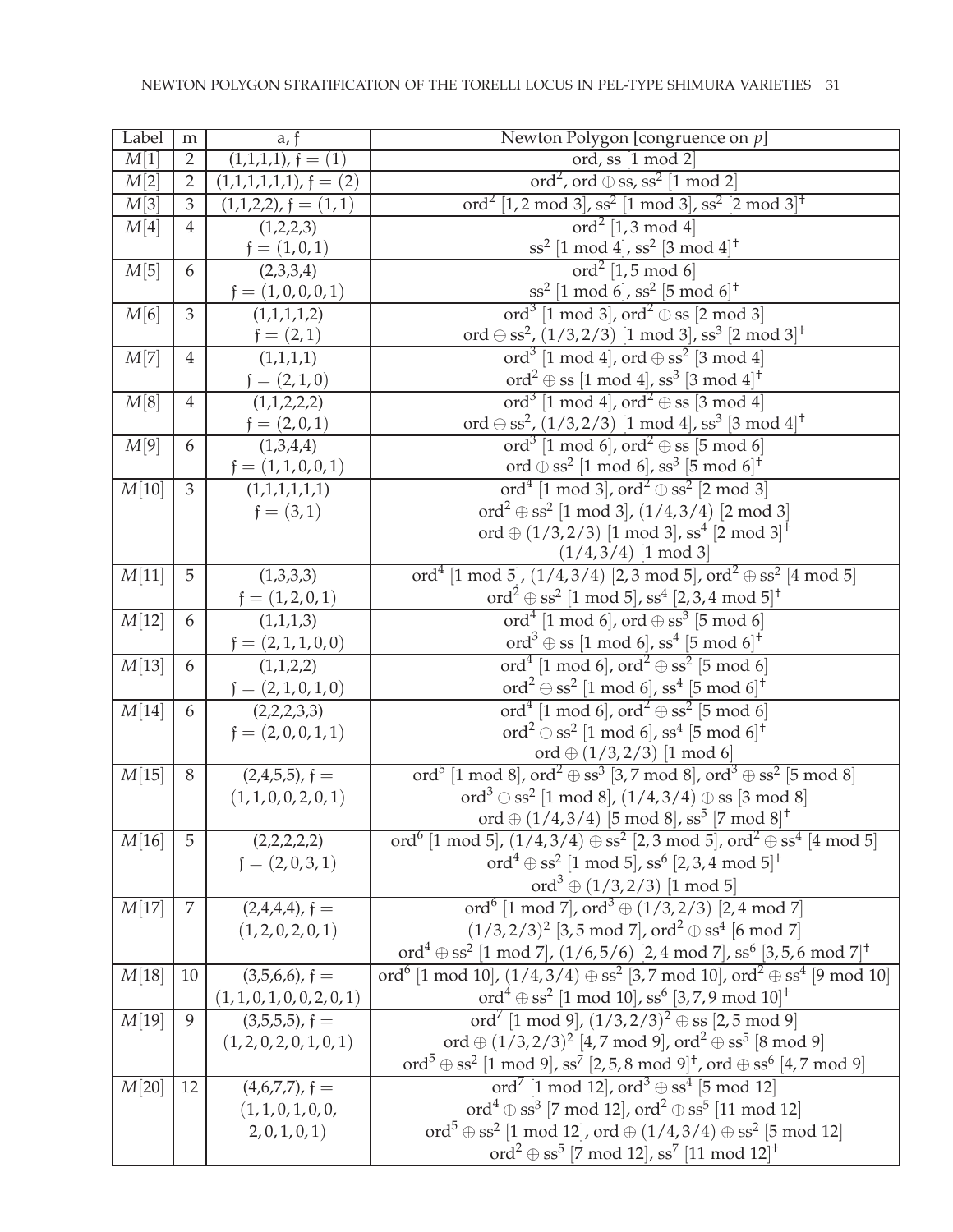#### **REFERENCES**

- <span id="page-31-11"></span>1. Jeffrey D. Achter and Rachel Pries, *The integral monodromy of hyperelliptic and trielliptic curves*, Math. Ann. **338** (2007), no. 1, 187–206. MR 2295509
- <span id="page-31-7"></span>2. , *Monodromy of the p-rank strata of the moduli space of curves*, Int. Math. Res. Not. IMRN (2008), no. 15, Art. ID rnn053, 25. MR 2438069
- <span id="page-31-23"></span><span id="page-31-9"></span>3. , *The p-rank strata of the moduli space of hyperelliptic curves*, Adv. Math. **227** (2011), no. 5, 1846–1872. MR 2803789
- 4. Siegfried Bosch, Werner Lütkebohmert, and Michel Raynaud, *Néron models*, Ergebnisse der Mathematik und ihrer Grenzgebiete (3) [Results in Mathematics and Related Areas (3)], vol. 21, Springer-Verlag, Berlin, 1990. MR 1045822 (91i:14034)
- <span id="page-31-16"></span><span id="page-31-5"></span>5. Irene I. Bouw, *The p-rank of ramified covers of curves*, Compositio Math. **126** (2001), no. 3, 295–322. MR 1834740
- <span id="page-31-24"></span>6. Ching-Li Chai, *Newton polygons as lattice points*, Amer. J. Math. **122** (2000), no. 5, 967–990. MR 1781927
- 7. A. J. de Jong and F. Oort, *Purity of the stratification by Newton polygons*, J. Amer. Math. Soc. **13** (2000), no. 1, 209–241. MR 1703336
- <span id="page-31-1"></span>8. P. Deligne and G. D. Mostow, *Monodromy of hypergeometric functions and nonlattice integral monodromy*, Inst. Hautes Etudes Sci. Publ. Math. (1986), no. 63, 5–89. MR 849651 ´
- <span id="page-31-22"></span><span id="page-31-15"></span>9. E. Eischen and E. Mantovan, *p-adic families of automorphic forms in the µ-ordinary setting*, preprint, available on arXiv:1710.01864.
- 10. Torsten Ekedahl, *Boundary behaviour of Hurwitz schemes*, The moduli space of curves (Texel Island, 1994), Progr. Math., vol. 129, Birkhäuser Boston, Boston, MA, 1995, pp. 173–198. MR MR1363057 (96m:14030)
- <span id="page-31-6"></span>11. Carel Faber and Gerard van der Geer, *Complete subvarieties of moduli spaces and the Prym map*, J. Reine Angew. Math. **573** (2004), 117–137. MR 2084584
- <span id="page-31-12"></span><span id="page-31-8"></span>12. William Fulton, *Hurwitz schemes and irreducibility of moduli of algebraic curves*, Ann. of Math. (2) **90** (1969), 542–575. MR 0260752
- 13. Darren Glass and Rachel Pries, *Hyperelliptic curves with prescribed p-torsion*, Manuscripta Math. **117** (2005), no. 3, 299–317. MR 2154252
- <span id="page-31-4"></span>14. Paul Hamacher, *The almost product structure of Newton strata in the deformation space of a Barsotti-Tate group with crystalline Tate tensors*, Math. Z. **287** (2017), no. 3-4, 1255–1277. MR 3719535
- <span id="page-31-21"></span>15. F. Knudsen, *The projectivity of the moduli space of stable curves. II. The stacks Mg*,*n*, Math. Scand. **52** (1983), no. 2, 161–199. MR MR702953 (85d:14038a)
- <span id="page-31-18"></span><span id="page-31-2"></span>16. Robert E. Kottwitz, *Isocrystals with additional structure*, Compositio Math. **56** (1985), no. 2, 201–220. MR 809866
- <span id="page-31-3"></span>17. , *Points on some Shimura varieties over finite fields*, J. Amer. Math. Soc. **5** (1992), no. 2, 373–444. MR 1124982
- <span id="page-31-13"></span>18. , *Isocrystals with additional structure. II*, Compositio Math. **109** (1997), no. 3, 255–339. MR 1485921
- 19. Kai-Wen Lan, *Arithmetic compactifications of PEL-type Shimura varieties*, London Mathematical Society Monographs Series, vol. 36, Princeton University Press, Princeton, NJ, 2013. MR 3186092
- <span id="page-31-19"></span>20. Kai-Wen Lan and Benoît Stroh, *Compactifications of subschemes of integral models of Shimura varieties*, preprint, available at http://www-users.math.umn.edu/ kwlan/articles/cpt-sub.pdf.
- <span id="page-31-10"></span>21. Wanlin Li, Elena Mantovan, Rachel Pries, and Yunqing Tang, *Newton polygons arising for special families of cyclic covers of the projective line*, to appear in Research in Number Theory, available on arXiv:1805.06914.
- <span id="page-31-14"></span>22. , *Newton polygons of cyclic covers of the projective line branched at three points*, to appear in Research Directions in Number Theory, available on arXiv:1805.04598.
- <span id="page-31-20"></span><span id="page-31-17"></span>23. Elena Mantovan, *On the cohomology of certain PEL-type Shimura varieties*, Duke Math. J. **129** (2005), no. 3, 573–610. MR 2169874
- 24. Ben Moonen, *Serre-Tate theory for moduli spaces of PEL type*, Ann. Sci. École Norm. Sup. (4) 37 (2004), no. 2, 223–269. MR 2061781
- <span id="page-31-25"></span><span id="page-31-0"></span>25. , *Special subvarieties arising from families of cyclic covers of the projective line*, Doc. Math. **15** (2010), 793–819. MR 2735989
- 26. Frans Oort, *Newton polygon strata in the moduli space of abelian varieties*, Moduli of abelian varieties (Texel Island, 1999), Progr. Math., vol. 195, Birkh¨auser, Basel, 2001, pp. 417–440. MR 1827028